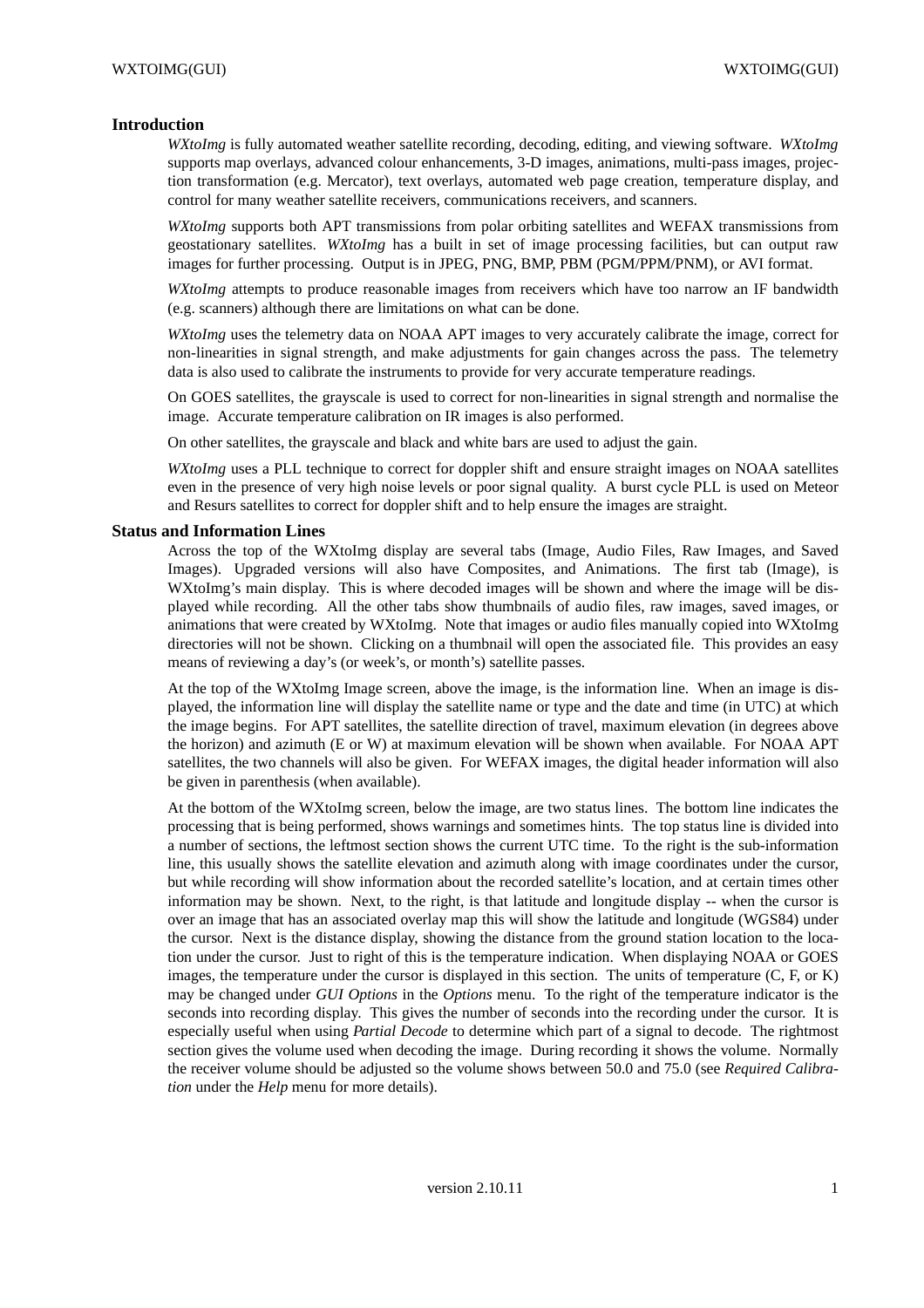### **File Menu**

This menu is used to select the file to decode and the filename when saving images. It also is used to start the decode process.

*Open Audio File...*

Selects an audio file for subsequent decoding. Decoding will start automatically as long as **Disable auto-decode** is not selected in the **Options** menu. Audio input files may be in either AU (*.au*), WAVE (*.wav*), or raw (8-bit unsigned or 16-bit signed LSB) format. The files must be encoded in linear PCM format at 11025 samples per second. Either 8, 16, or 32 bits per sample is acceptable, but 8 bits per sample recordings *do not* contain enough information to produce good quality images. 16 bits per sample is highly recommended. Audio files should be mono. If a stereo (or multi channel) audio file is used the program will ignore all but one channel. It is strongly recommended that only mono audio files are used.

#### *Open Raw Image...*

*WXtoImg* can read raw images in *PNG*, *PBM* (PGM), or *NOA* formats. This considerably speeds up the processing time over reading in the audio files. Decoding will start automatically as long as **Disable auto-decode** is not selected in the **Options** menu. *NOA* format files are produced by some satellite receiving systems. These images should generally be 16 bit raw grayscale images. Images in *JPEG*, *BMP*, *AVI* or other formats cannot be read by WXtoImg. Note that the **Resync**, **Interpolate**, and **Disable PLL** options and the sampling rate settings have no affect when processing these images. These settings apply only when audio files are decoded.

*Save Image as...*

Saves the currently displayed image. The output format (JPEG, PNG, BMP, PNM, AVI) used for output is specified by the filename extension. If you do not use an extension, or the extension does not relate to one of the supported output formats, the default will be the format set in the **Image and Movie Options...** under the **Options** menu.

*Composite Image to...*

Saves the currently displayed image to the file given. If the current file exists and you overwrite it, then (similar to the AVI transparency) the file will be updated so that the original image will only be overwritten where the current image contains valid satellite data. By selecting a projection other than *Normal*, and setting the *Projection Options* to a wide area around your location, an image using multiple satellite passes may be built up.

*Save Raw Image as...*

Saves the 16 bit raw image in PNG format. Raw images are useful as they can read using **Open Raw Image...** and can be processed to produce all the different enhancements. Note that the **Resync**, **Interpolate**, and **Disable PLL** options and the sampling rate settings have no affect when processing raw images.

*Mixer Control...*

Launches the mixer control used to select the input source, and recording and monitoring volumes when recording.

*Record...* Starts the recording process. Allows selection of whether the image should be decoded, and whether the audio file and/or raw image should be saved. Also allows for a series of images or movies to be created. These settings are also used for the *Auto Process* command. The options for which enhancements should be generated and the filenames for images and movies can be set by clicking on the associated settings buttons. See the *Filename Template* section for a description on how filenames are chosen. Other aspects of the recording process (e.g. bits per sample) and whether recording is squelch or satellite pass based can be changed under **Recording Options...** in the **Options** menu. The recording (and decoding) process repeats until it is stopped by selecting **Stop** from the **File** menu. The *Minimum percent of projection filled* setting (upgraded versions only) disables the saving of images and adding of movie frames where the resulting image has less than the selected percent of pixels filled. Note that images are never saved if the projection had no pixels filled. The default is 0.1%. The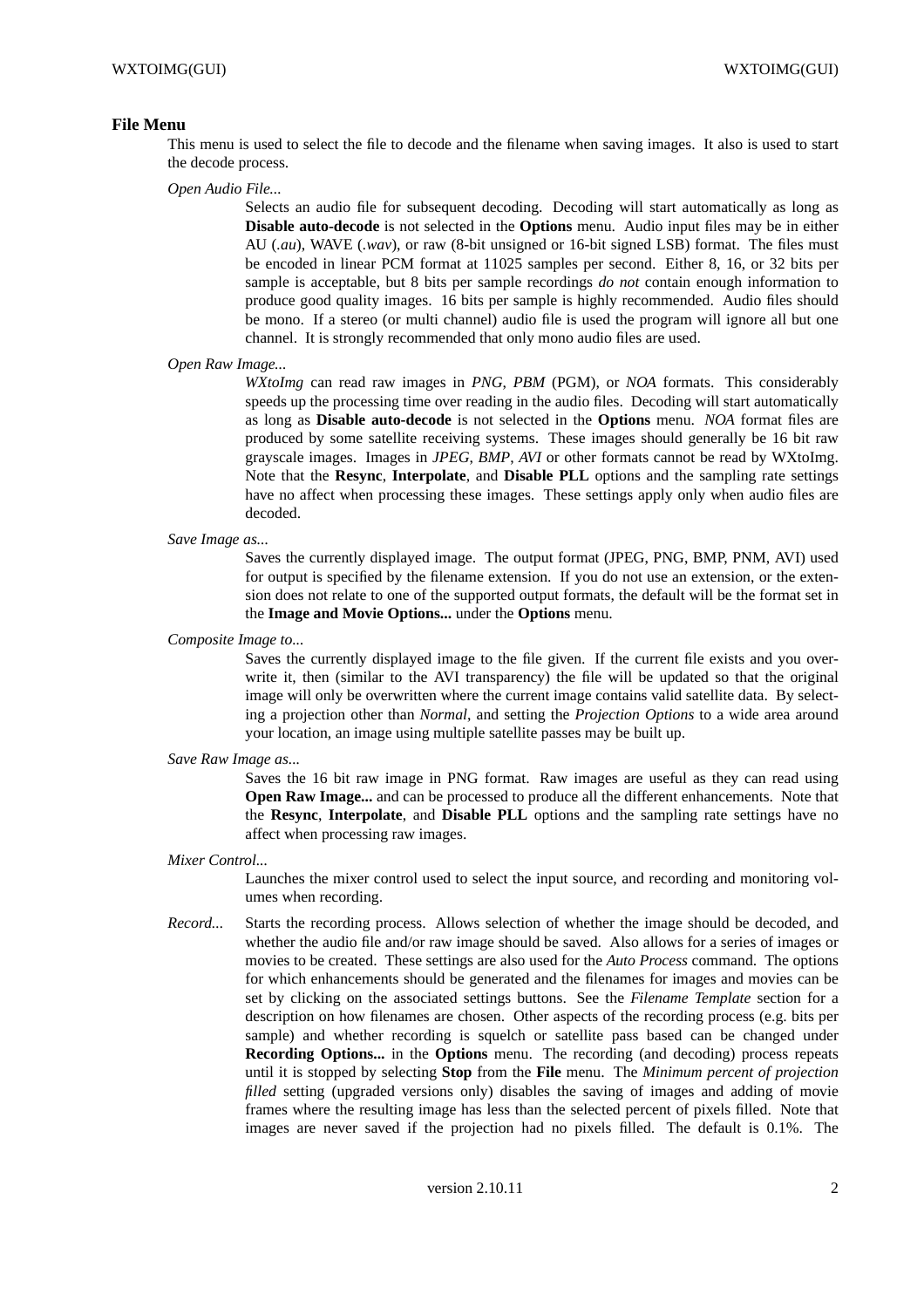*Minimum solar elevation for visible images* setting (upgraded versions only) disables the saving of images which make use of visible light sensors on the satellite and where the centre pass solar elevation is less than the setting. The default of 0 specifies that images should be saved regardless of the solar elevation.

#### *Record only (show image if enabled)*

Records satellites according to the settings in *Recording Options* under the options menu. An unprocessed image will be shown while recording if enabled in *GUI Options*. Does not perform additional processing. These recordings may be later decoded by using *Open Audio File* under the *File* menu or by clicking on the thumbnail in the *Audio Files* tab.

#### *Record and auto process*

Records satellites according to the settings in *Recording Options* under the options menu. After recording, the audio is decoded and displayed using the settings under the *Enhancements*, *Options* and *Projection* menus. A number of options can be enabled to create a set of images, add frames to animations, create composite images, and add images to web pages (see FAQ for detailed information on creating web pages). These settings are also used by the *Auto Process* command in the *File* menu. Additionally, the audio file and/or the map file (generated for map overlays) may be removed after processing is complete.

*Decode* Starts the decode process. Decoding is automatically started after a file is opened or the direction or enhancement is changed. The automatic decoding may be disabled by selecting **Disable auto-decode** in the **Options** menu. Manual starting of the decode process is always required after any options under the **Options** menu have been changed, or when the **Satellite** has been changed.

#### *Partial Decode*

Similar to **Decode** but the cut start (how many seconds into the file to start decoding) and cut end (how many seconds into the file to stop decoding) may be specified. This is useful when a recording contains signals from two or more satellites. It is also useful as a way to crop the image, by decoding only the good portion of the image. When text overlays are enabled, this has an advantage over using the *Crop* command from the *Image* menu because text overlays will be correctly positioned in the final image.

#### *Auto Process*

Builds and saves the images and adds frames to movies according to the *Record* settings (under the *File* menu). Note that this processing will not remove the audio nor map files even if those options are selected in the record settings.

*View Image...*

Allows viewing of images. Files in PNG, JPEG, BMP or PBM (PGM/PPM) format can be viewed. The image transformations under the *Image* menu can be used to edit the images. Enhancements and options are not applicable to these images (use *Open Raw Image* instead). Images can be saved using the *Save Image as...* dialog under the *File* menu. In addition, for images produced by WXtoImg, the image may be geometrically transformed using the projections under the *Projection* menu.

```
View Movie...
```
Allows viewing of AVI animation. Under Windows, Direct X version 8.0 or above must be installed (note that for XP users Direct X will already be installed). Direct X can be obtained from:

http://www.microsoft.com/directx

Under \*NIX xanim must be installed to view the AVI movies. It can be obtained from: http://xanim.va.pubnix.com/home.html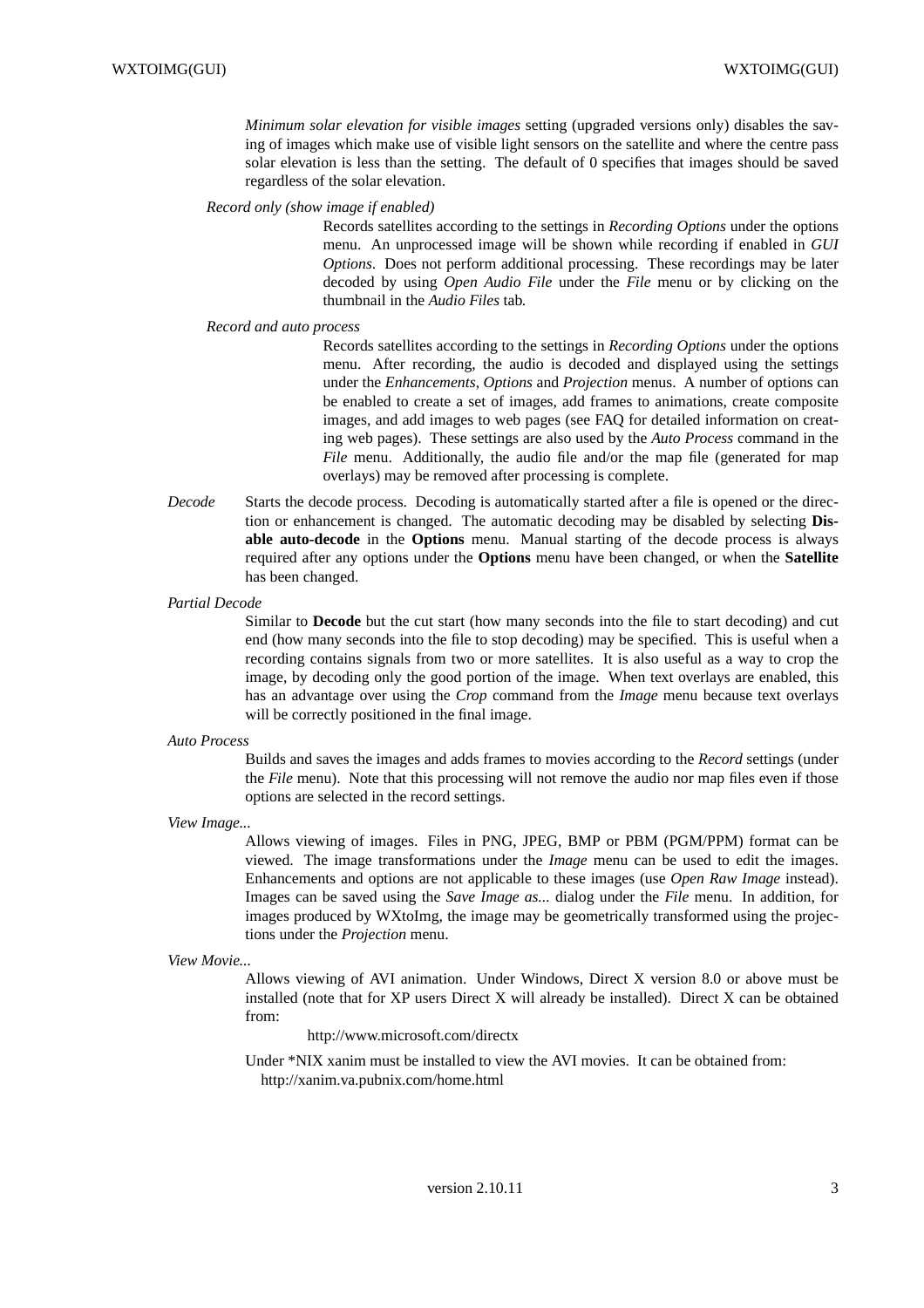### *Update Web Page*

Manually publishes (via FTP) the current web page. This does not add an image to the web page. It is useful when *Automatically FTP as images are added* is not selected in *Web Page Settings* under *Record* in the *File* menu and is typically used to transfer the web page manually over a dial-up Internet connection. It can also be used to update the web page after making changes to the template.

### *Re-upload Web Images*

Forces all images associated with the web page to be re-uploaded to the web site. Not required in normal use, this can be useful when publishing to a new web server, or when all the images on the website were accidently deleted.

### *Image Properties...*

Displays a window showing information about the image being displayed.

#### *Processing Info...*

Displays a window showing all the information which appeared on the bottom status line during the processing of the image.

*Update Keplers*

Uses the Internet to connect www.celestrak.com and download the latest orbital elements for weather satellites. Orbital elements need to be updated regularly to use the overlay and pass based recording options. Out-of-date keplers will cause the registration on overlays to be significantly off. It is recommended that the keplers be updated at least weekly if overlays are being used. For very accurate overlay placement, daily or even twice daily updates are recommended.

- *Pass List...* Displays a list of satellite passes that are scheduled to be recorded from the current time until the indicated time ahead (default 1 week). The pass list displays only those satellites selected in *Active APT Satellites* under the *Options* menu. It is also affected by the *Recording Options*.
- *Clear* Closes any image being viewed and clears the display. Note that WXtoImg does not prompt to save the image since the image can be re-generated from the original WAVE or raw image later.
- *Stop* When recording or decoding, this stops the recording or decoding process before it completes.
- *Exit*,*Quit* Terminates the program. On MacOS X, the *Quit* command can be found under the *WXtoImg* menu.

# **Direction Menu**

This menu is available only if expert mode is enabled (see Options -> GUI Options). Sets the direction of the pass for polar orbiting satellites. This setting is ignored when processing WEFAX images. The setting is also ignored if the map and projection support (*GUI Options* under the *Options* menu) is enabled since the program will determine the direction.

| Autodetect   | Uses the last modification time of the input file to make a guess at which direction the<br>satellite was traveling. This option will fail to work correctly if the computers time zone<br>is not set correctly, the clock is off significantly, or if the station is too near to one of the<br>poles. Also this requires that the timestamp on the file represents the time of the satellite<br>pass. |
|--------------|--------------------------------------------------------------------------------------------------------------------------------------------------------------------------------------------------------------------------------------------------------------------------------------------------------------------------------------------------------------------------------------------------------|
| South->North | Northbound (ascending) pass. Satellite is moving from the south to the north. In this<br>case the image is rotated 180 degrees. For combined NOAA APT images, the image is<br>subsequently shifted 1/2 it's width so that the channel A and B images remain on their                                                                                                                                   |

*North->South* Southbound (descending) pass. Satellite is moving from the north to the south.

original sides of the combined image.

### **Satellite Menu**

Selects the satellite to decode. Under normal circumstances, for polar orbiting satellites, this should be set to *Autodetect APT*. For geostationary satellites choose either *GOES*, *Meteosat*, or *GMS*. Only in special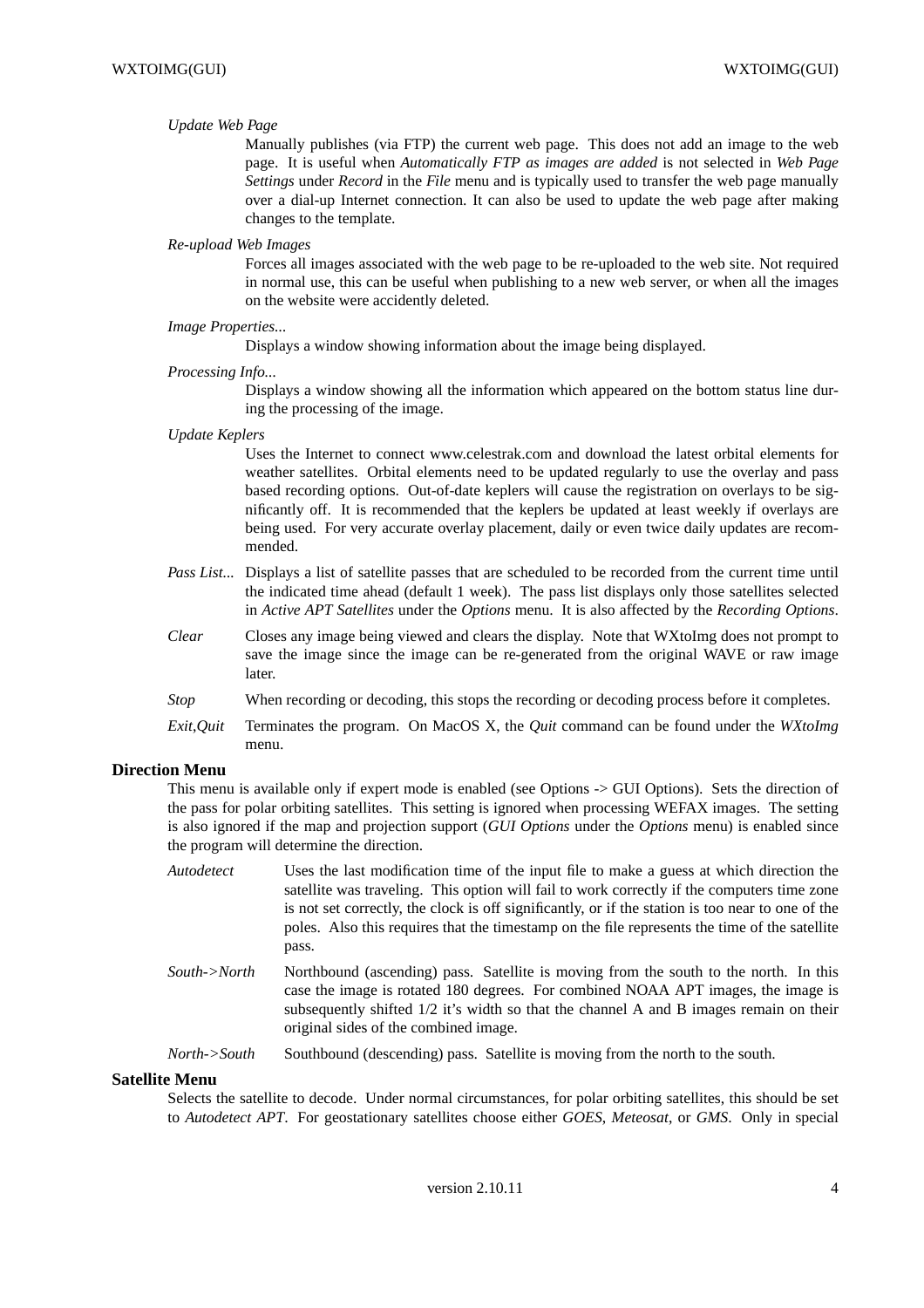circumstances (when receiver control is not available and multiple satellites are overhead and the wrong satellite was recorded, or when decoding old audio files created by other programs with inaccurate dates or times), should the specific satellite be selected. The specific satellite options are available only if expert mode is enabled (see Options -> GUI Options).

#### *Autodetect APT*

Autodetect is limited to checking for APT images from polar orbiting satellites. This speeds up the detection process.

- *Meteosat* Decodes WEFAX images from Meteosat geostationary satellites.
- *GOES* Decodes WEFAX images from NOAA geostationary satellites (GOES). *GMS* Decodes WEFAX images from GMS geostationary satellites.
- *Autodetect* Autodetect attempts to determine the satellite using signal and image processing. This option is available only if expert mode is enabled (see Options -> GUI Options).
- *Autodetect WEFAX*

Autodetect is limited to checking for WEFAX images from geostationary satellites. It is much better to select the specific geostationary satellite (GOES, Meteosat), rather than use this option. This option is available only if expert mode is enabled (see Options -> GUI Options).

- *NOAA* Decodes APT images from NOAA polar orbiting satellites (POES). This option is available only if expert mode is enabled (see Options -> GUI Options).
- *Meteor (series 3)*

Decodes APT images from the Russian Meteor Series 3 satellites. This option is available only if expert mode is enabled (see Options -> GUI Options).

*Meteor (series 2)*

Decodes APT images from the Russian Meteor Series 2 satellites. This option is available only if expert mode is enabled (see Options -> GUI Options).

- *Resurs* Decodes APT images from the Russian Resurs satellites. This option is available only if expert mode is enabled (see Options -> GUI Options).
- *Okean* Decodes APT images from the Russian Okean satellites. This option is available only if expert mode is enabled (see Options -> GUI Options).
- *SICH* Decodes APT images from the Russian SICH satellites. This option is available only if expert mode is enabled (see Options -> GUI Options).
- *NOAA 12* Decodes APT images from NOAA polar orbiting satellites (POES) and sets the sea surface temperature calibration to NOAA 12. If the **Sea surface temp** enhancement is not being used, this option is equivalent to *NOAA*. This option is available only if expert mode is enabled (see Options -> GUI Options).
- *NOAA 14* Decodes APT images from NOAA polar orbiting satellites (POES) and sets the sea surface temperature calibration to NOAA 14. If the **Sea surface temp** enhancement is not being used, this option is equivalent to *NOAA*. This option is available only if expert mode is enabled (see Options -> GUI Options).
- *NOAA 15* Decodes APT images from NOAA polar orbiting satellites (POES) and sets the sea surface temperature calibration to NOAA 15. If the **Sea surface temp** enhancement is not being used, this option is equivalent to *NOAA*. This option is available only if expert mode is enabled (see Options -> GUI Options).
- *NOAA 16* Decodes APT images from NOAA polar orbiting satellites (POES) and sets the sea surface temperature calibration to NOAA 16. If the **Sea surface temp** enhancement is not being used, this option is equivalent to *NOAA*. This option is available only if expert mode is enabled (see Options -> GUI Options).
- *NOAA 17* Decodes APT images from NOAA polar orbiting satellites (POES) and sets the sea surface temperature calibration to NOAA 17. If the **Sea surface temp** enhancement is not being used,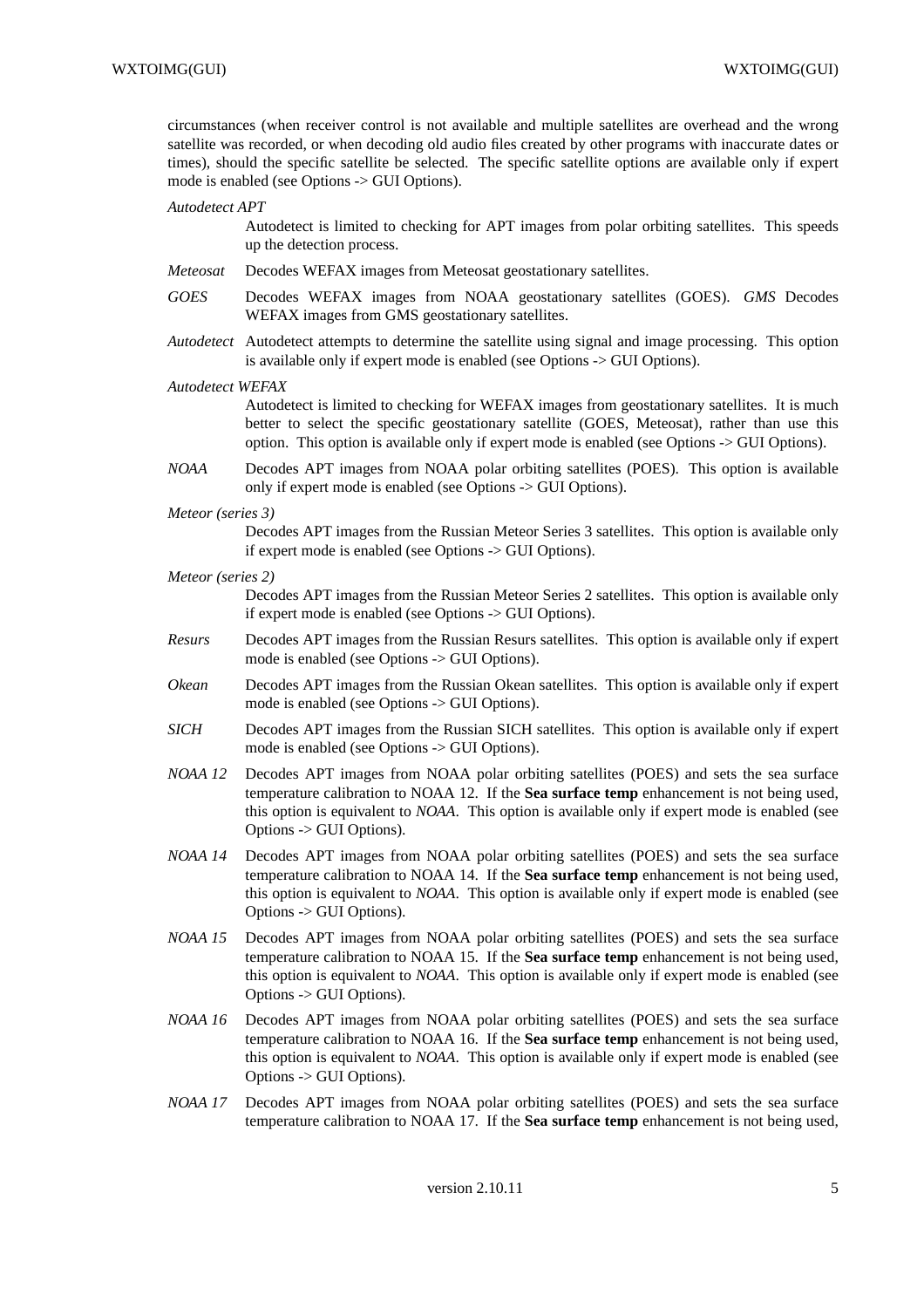this option is equivalent to *NOAA*. This option is available only if expert mode is enabled (see Options -> GUI Options).

- *NOAA 18* Decodes APT images from NOAA polar orbiting satellites (POES) and sets the sea surface temperature calibration to NOAA 18. If the **Sea surface temp** enhancement is not being used, this option is equivalent to *NOAA*. This option is available only if expert mode is enabled (see Options -> GUI Options).
- *NOAA 19* Decodes APT images from NOAA polar orbiting satellites (POES) and sets the sea surface temperature calibration to NOAA 19. If the **Sea surface temp** enhancement is not being used, this option is equivalent to *NOAA*. This option is available only if expert mode is enabled (see Options -> GUI Options).

### **Enhancements Menu**

The **Enhancements** menu provides a wide range of enhancements. Changing the enhancement will automatically start the decode process unless **Disable auto-decode** is selected in the **Options** menu.

- *Normal* Produce a normal image, using Gamma, Sharpening, Despeckling, etc settings.
- *Pristine* Produce pristine output (best representation of original digital data). Typically used to output images for further processing by other software Pristine images are unenhanced, but unlike raw images have been normalised to produce images which represent, as best as the software is able to, the original digital data. No attempt is made to temperature normalise IR images. Disables gamma, sharpening, rotation, despeckling, and other enhancements.

#### *Contrast enhance*

Contrast enhancement is performed as per the *Contrast* setting in the *Options* menu.

#### *Contrast enhance (NOAA chAonly)*

Contrast enhancement is performed only on the NOAA channel A image as per the *Contrast* setting in the *Options* menu. The other image is not shown.

### *Contrast enhance* (NOAA ch B only)

Contrast enhancement is performed only on the NOAA channel B image as per the *Contrast* setting in the *Options* menu. The other image is not shown.

#### *MCIR map colour IR (NOAA)*

Colours the NOAA sensor 4 IR image using a map to colour the sea blue and land green. High clouds appear white, lower clouds gray or land/sea coloured, clouds generally appear lighter, but distinguishing between land/sea and low cloud may be difficult. Darker colours indicate warmer regions.

#### *MSA Multispectral analysis (NOAA-# 2-4/1-4)*

Multispectral analysis. Uses a NOAA channel 2-4 image and determines which regions are most likely to be cloud, land, or sea based on an analysis of the two images. Produces a vivid false-coloured image as a result. There are several options which affect colouring of these images in *Image and Movie Options...* under the *Options* menu. This enhancement does not use a palette nor is it temperature normalised.

### *MSA with precipitation (NOAA-# 2-4/1-4)*

Same as MSA multispectral analysis, but high cold cloud tops are coloured the same as the NO enhancement to give an approximate indication of the probability and intensity of precipitation.

### *MSA anaglyph false 3-D (NOAA-# 2-4/1-4)*

Same as MSA multispectral analysis, but creates a 3-D anaglyph image (must be viewed with red/blue glasses). Operational only if the software has been upgraded.

#### *HVCT false-colour (NOAA 2-4)*

Similar to HVC (below), but with blue water and with colours more indicative of land temperatures.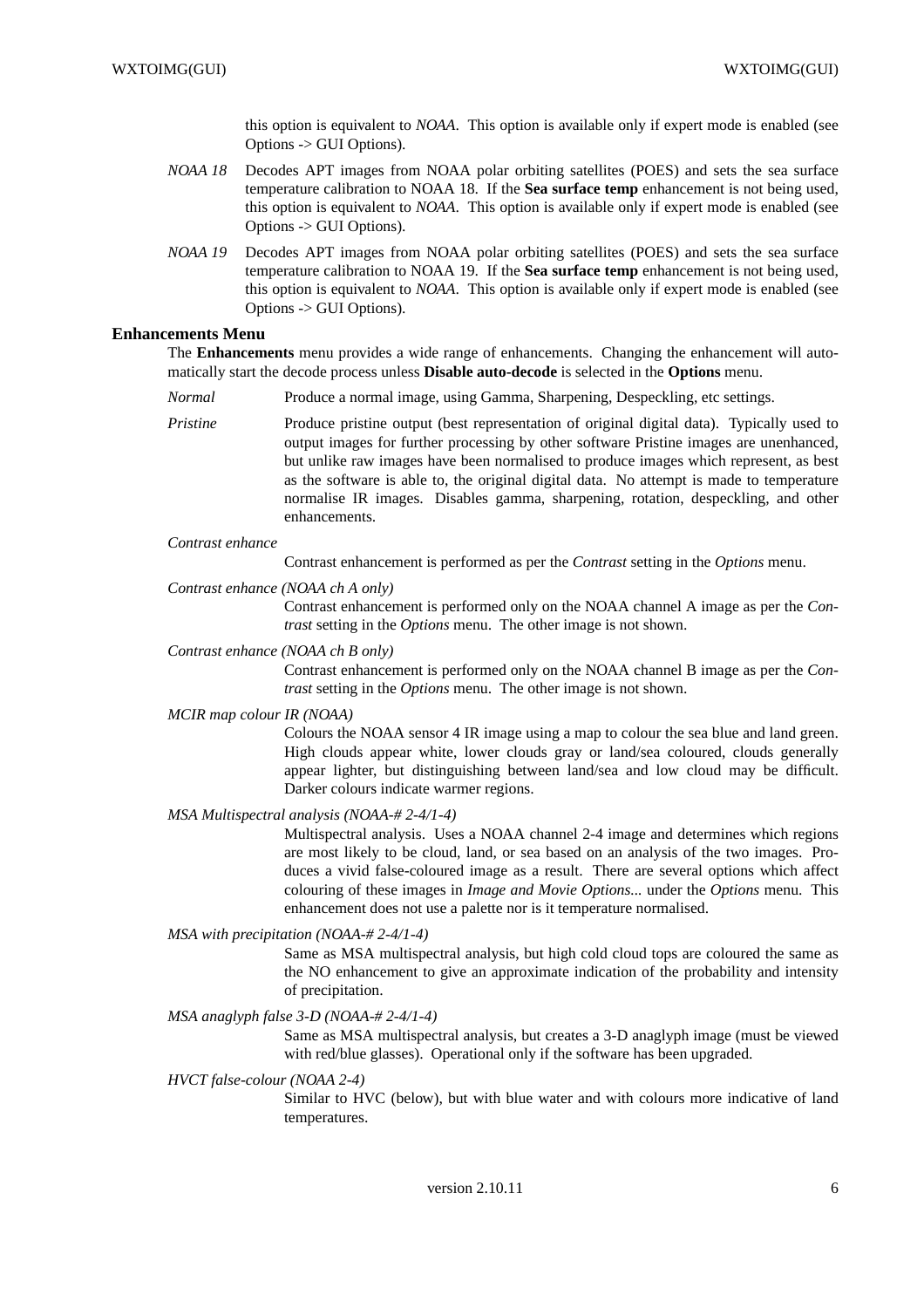### *HVCT with precipitation (NOAA 2-4)*

Same as HVCT false-colour, but high cold cloud tops are coloured the same as the NO enhancement to give an approximate indication of the probability and intensity of precipitation.

*HVC false-colour (NOAA 2-4)*

Creates a false colour image from NOAA APT images based on temperature using the HVC colour model. Uses the temperature derived from the sensor 4 image to select the hue and the brightness from the visible (sensor 2) image (or the sensor 4 image if the *Use other sensor* option is selected) to select the value and chroma. The HVC colour model attempts to ensure that different colours at the same value will appear to the eye to be the same brightness and the spacing between colours representing each degree will appear to the eye to be similar. Bright areas are completely unsaturated in this model.

#### *Sea surface temp (NOAA)*

Creates a false colour image from NOAA APT images based on sea surface temperature. Uses the sea surface temperature derived from just the sensor 4 image to colour the image. Land appears black and cold high cloud will also appear black. The sea surface temperature may be incorrect due to the presence of low cloud, or of thin or small clouds in the pixel evaluated, or from noise in the signal.

*Thermal (NOAA)* Produces a false colour image from NOAA APT images based on temperature. Provides a good way of visualising cloud temperatures.

#### *Ve getation (NOAA 1-2)*

Requires the rarely available NOAA APT sensor 1 and 2 images (seen during the test phase after satellite launch). A vegetative index is built up and this is used so that land will be coloured green, water dark blue, and clouds white. No palette is used for this enhancement and the output is not temperature normalised.

#### *Anaglyph false 3-D (GOES/NOAA)*

Creates a false 3-D image (must be viewed with red/blue glasses) of the visible (sensor 2) image (or the sensor 4 image if no visible image is available) by estimating cloud height. Operational only if the software has been upgraded.

#### *Colour anaglyph false 3-D (NOAA)*

Creates a false colour 3-D image based on the HVCT enhancement (must be viewed with red/blue glasses) using the visible and far-IR images of the NOAA satellite (or just the far-IR image if no visible image is available). Operational only if the software has been upgraded.

### *Class enhancement (NOAA)*

Unsupervised classification of NOAA APT images using an iterative optimisation clustering algorithm. Uses an initial 27 cluster centres spaced equally along the two-dimensional diagonal. The classification is used to tint the histogram equalised channel A image.

*NO colour IR enhancement (GOES/NOAA)*

NOAA colour IR contrast enhancement option. Greatly increases contrast in the darker land/sea regions and colours the cold cloud tops. Allows fine detail in land and sea to be seen and provides a very readable indication of cloud top temperatures. This enhancement option is temperature normalised.

### *ZA general IR enhancement (GOES/NOAA)*

NOAA general purpose meteorological IR enhancement option. Increases contrast by saturating the very low and very high temperature regions where there is typically very little information. This enhancement option is temperature normalised.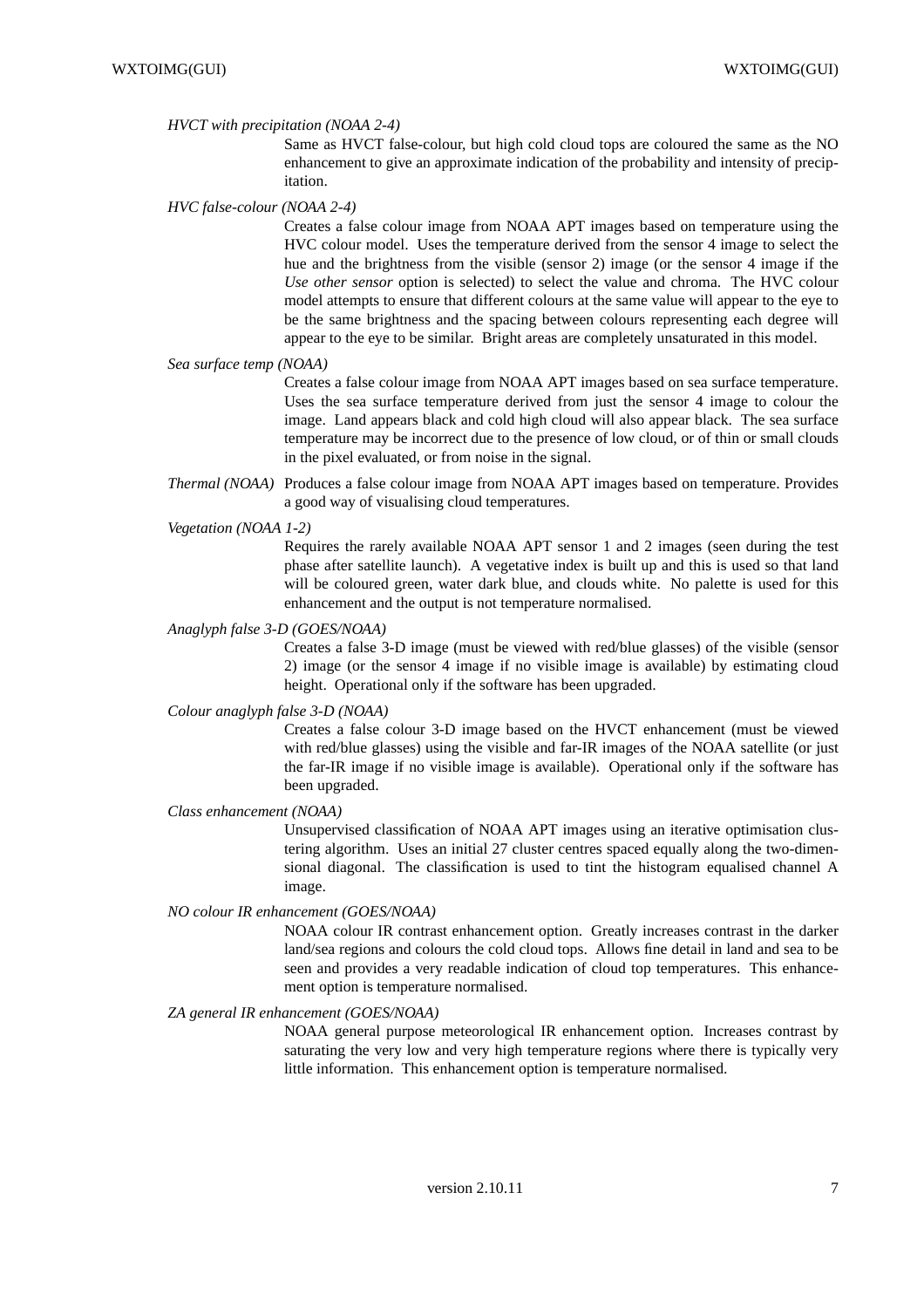#### *MB thunderstorm (GOES/NOAA)*

NOAA cold cloud top enhancement option. Useful for showing where the strongest rainfall is occurring in thunderstorms. This enhancement option is temperature normalised.

#### *MD warm season MB (GOES/NOAA)*

The NOAA MD enhancement is a modification of the popular, general use MB enhancement scheme. It is intended for warm season use, and provides improved enhancement within the gray "step wedges" that depict "warm top" convection. An additional improvement is better delineation of warm low clouds (30C to 7C). The middle cloud range is somewhat broader than the MB, and enhancement of details is minimised. Otherwise, it is the same as the MB enhancement. This enhancement option is temperature normalised.

### *BD hurricane (GOES/NOAA)*

NOAA hurricane enhancement option. Highlights certain temperatures in the eye and eye wall of the storm system which are known to be related to the intensity of the hurricane. This enhancement option is temperature normalised.

#### *CC enhancement (GOES/NOAA)*

NOAA CC enhancement curve. This enhancement option is temperature normalised. This option is available only if expert mode is enabled (see Options -> GUI Options).

#### *EC enhancement (GOES/NOAA)*

NOAA EC enhancement curve. This enhancement option is temperature normalised. This option is available only if expert mode is enabled (see Options -> GUI Options).

### *HE western US (GOES/NOAA)*

The NOAA HE enhancement is used principally by weather offices in the western United States. It provides good enhancement of a wide variety of cloud types, but is somewhat complex, and may be difficult to use at first. It enhances low and middle level clouds common along the Pacific Coast of North America in two separate gray shade ranges. The freezing level is easily determined, an advantage for aviation users concerned with icing. Step wedge regions display very cold infrared cloud top temperatures associated with thunderstorms and frontal systems in 5 degree increments down to -60 C. Two additional "repeat gray" segments define cloud top temperatures colder than -60C. This enhancement option is temperature normalised. This option is available only if expert mode is enabled (see Options -> GUI Options).

#### *HF new western US (GOES/NOAA)*

The NOAA HF enhancement is the most current of the "H" series of enhancements, and is used principally by weather offices in the western United States. It provides good enhancement of low and middle level clouds common along the Pacific Coast of North America. Step wedge regions display very cold infrared cloud top temperatures associated with thunderstorms and frontal systems in 5 degree increments down to -60 C. Two additional "repeat gray" segments define cloud top temperatures colder than -60C. This enhancement option is temperature normalised. This option is available only if expert mode is enabled (see Options -> GUI Options).

### *JF simple sea surface/cold cloud (GOES/NOAA)*

The NOAA JF enhancement is a hybrid enhancement scheme used to highlight both sea surface temperatures, and cold cloud tops associated with thunderstorms and other weather systems. It is somewhat simpler to interpret than the later JJ enhancement. The coldest portion of the enhancement (less than -33C) is nearly identical to the general-use MB enhancement. Maximum enhancement is provided at the warm end (25 to 10C) to depict sea surface temperatures and warm low clouds in tropical and sub-tropical areas. This enhancement option is temperature normalised. This option is available only if expert mode is enabled (see Options -> GUI Options).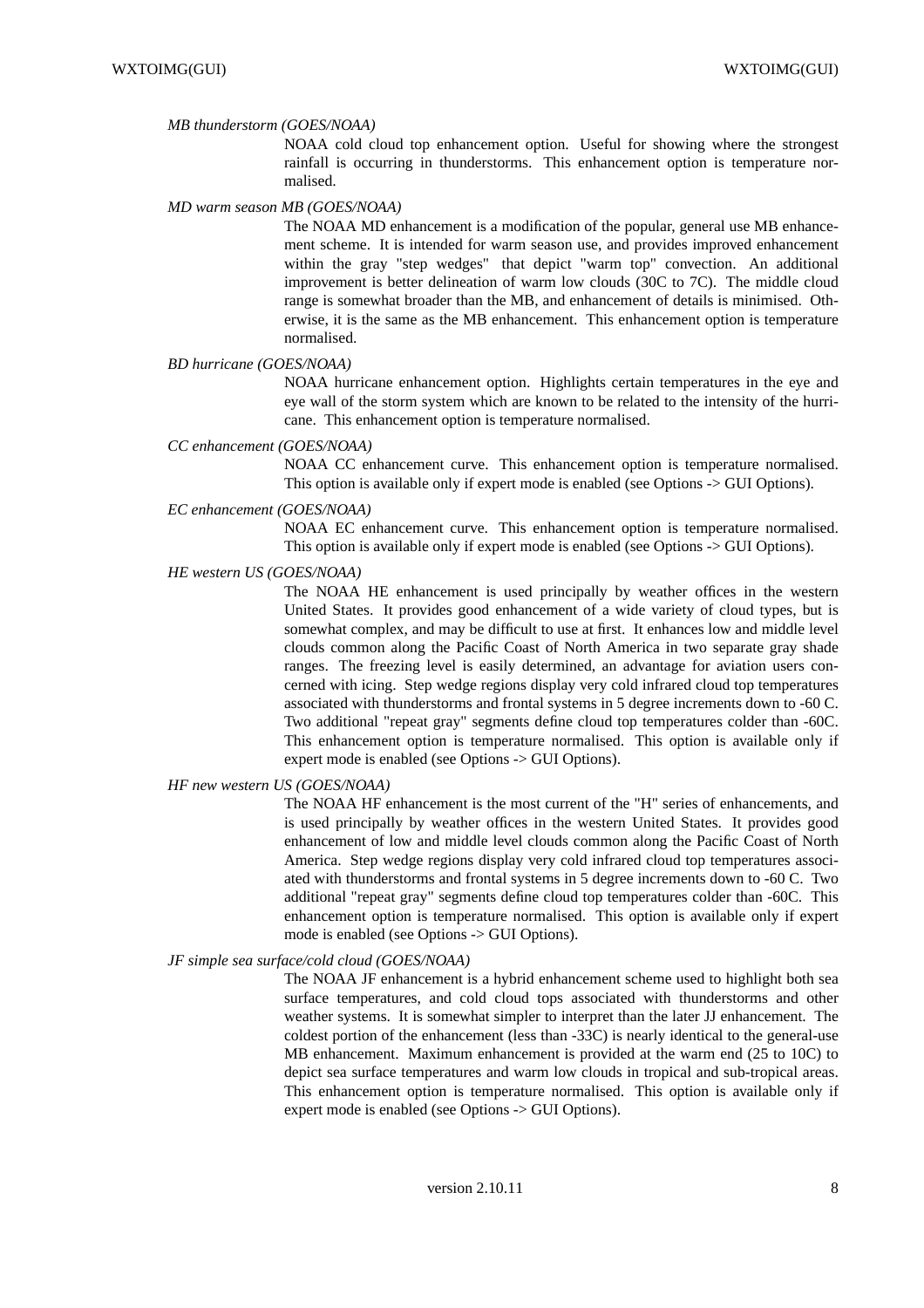#### *JJ sea surface/cold cloud (GOES/NOAA)*

The NOAA JJ enhancement is used to highlight both sea surface temperatures, and cold cloud tops associated with thunderstorms and other weather systems. Maximum enhancement is provided at the warm end (23 to 0C) to depict sea surface temperatures and low clouds. The presence of a freezing level break point is important for aviation users interested in icing conditions. Multiple, steep, ramp enhancement ranges provide considerable detail within cold cloud tops such as thunderstorms, but it is difficult to determine the actual temperatures with any accuracy. This enhancement option is temperature normalised. This option is available only if expert mode is enabled (see Options -> GUI Options).

### *LC fog/low cloud/precip (GOES)*

The NOAA LC curve is used on images from the 3.9 micron shortwave infrared channel (CH2) of GOES. It provides maximum enhancement in the temperature range where fog and low clouds typically occur (36C to -9C). Another enhanced thermal range is from -10C to -29C, the region of precipitation generation in mid-latitude weather systems. Since CH2 is sensitive to "hot spots," a steep, reverse ramp is found at the warm end (68C to 50C) to show any observable fires as white. There is no enhancement at the very cold end (-30 to -67C), due to the instrument noise normally present at these temperatures. This enhancement option is temperature normalised. This option is available only if expert mode is enabled (see Options -> GUI Options).

#### *TA enhancement (GOES/NOAA)*

NOAA TA enhancement curve. This enhancement option is temperature normalised. This option is available only if expert mode is enabled (see Options -> GUI Options).

#### *WV water vapour (GOES)*

The modified NOAA WV curve is used for the 6.7 micron water vapor channel (CH3) on GOES. The only temperature range that is enhanced is between -5C and -90C. Temperatures colder than -90C are shown as white, and temperatures warmer than -5C are displayed as black. This enhancement option is temperature normalised. This option is available only if expert mode is enabled (see Options -> GUI Options).

### **Options Menu**

Selects a variety of options. The factory default settings for all the on/off options in this menu is off. For Gamma, Sharpen, Despeckle, etc. the factory default setting is indicated by an asterisk; a plus indicates an alternative recommended setting.

### *Disable auto-decode*

If selected, this option prevents WXtoImg from starting an automatic decode whenever the enhancement or direction is changed.

- *Interpolate* If selected, enables interpolate and oversample (50% larger images). Creates larger images by increasing the sampling rate in the horizontal and interpolation in the vertical. In the case of NOAA images the Channel B image is also shifted down to compensate for the satellite movement and the sampling method. This provides better registration between the images and thus improves image quality in multispectral transformations. This option is available only if expert mode is enabled (see Options -> GUI Options).
- *Use other sensor*

The HVC and HVCT enahancements normally require one of the channels to be a visible light sensor. By setting this option, the enhancement will make use of the far-IR sensor when no visible sensor is available.

*Disable PLL*

If selected, disables the phase locked loop code used to ensure the image is not bent due to doppler-shift nor slanted due to slight variations in sampling rate. This option is sometimes useful with recordings from scanners to disable the burst PLL on Meteor and Resurs satellites which can cause problems when decoding very poor quality signals.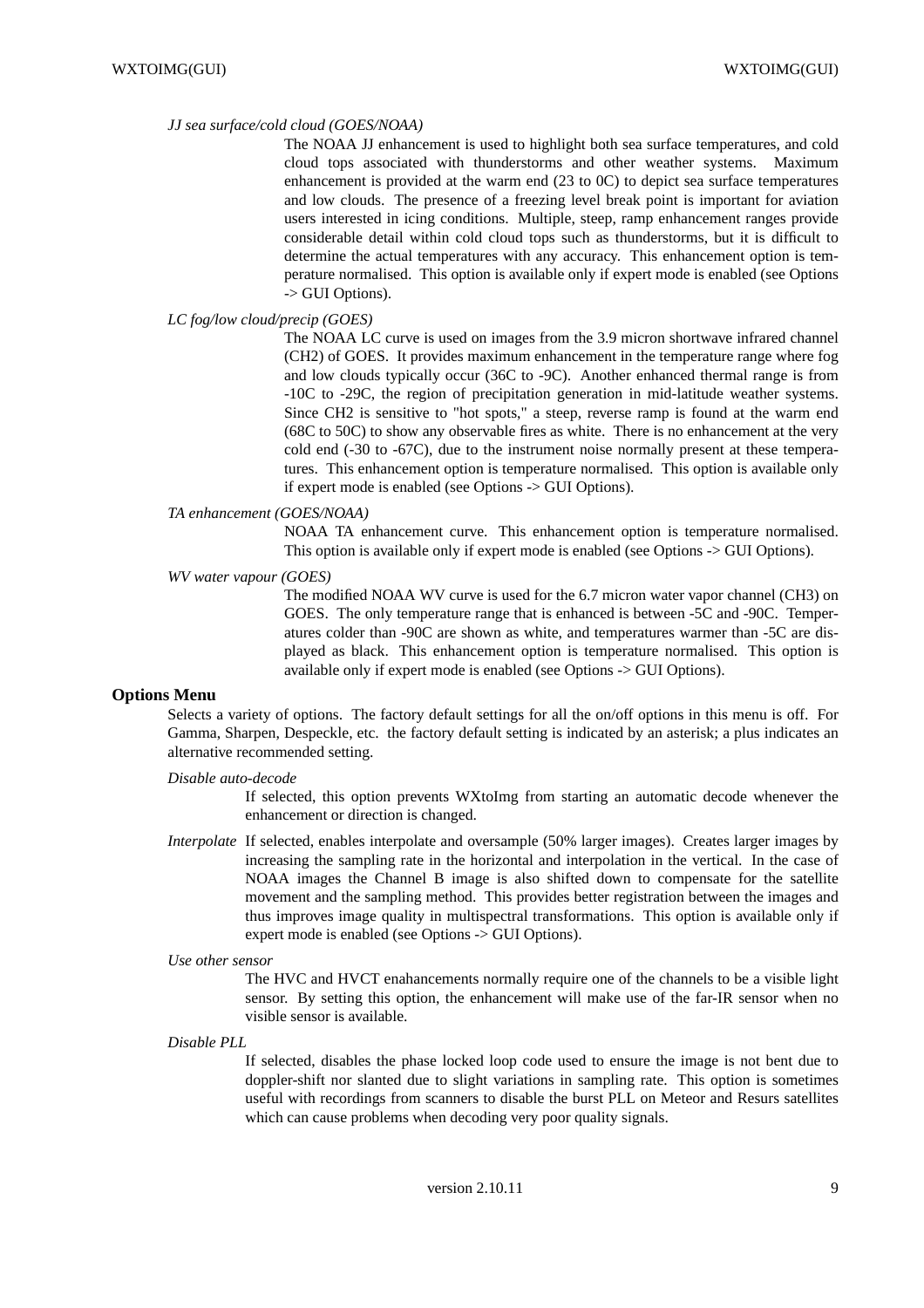- *Show All* If selected, disables the normal cropping of noisy/low signal portions of the image. See also *Crop telemetry* which crops the sides of the image.
- *Crop telemetry*

If selected, crops the telemetry lines from the sides of the image. See also *Show All* which disables the automatic cropping of the top and bottom of the image.

- *Resync* If selected, enables attempts to resync image. If enabled *WXtoImg* attempts to correct for stairstepped/split images caused by missing time in the input audio file, however with low S/N ratios or from recordings made by too narrow IF bandwidth receivers (scanners), this may cause false corrections to be made resulting in very broken images.
- *Disable Map Overlay*

If selected, disables the overlaying of maps on the image. Overlaying maps requires the keplers to be up-to-date. See *Update Keplers* in the *File* menu. Disabling map overlays does not disable map generation. See *Enable map and projection support* in *GUI Options*.

- *Noise filter* If selected, enables the noise filter. This is a 5x5 median edge-preserving image filter. Causes significant blurring of the image. This option is available only if expert mode is enabled (see Options -> GUI Options).
- *Contrast* Allows selection of the contrast enhancement used within the HVC, HVCT, MSA, and veg enhancements. Operational only if the software has been upgraded. Select either *Hist Eq* for histogram equalisation, *Linear (constant)* for a constant linear enhancement which varies only according to the satellite sensor, *Linear (variable)* for variable linear enhancement which is adjusted for every image, or *None* to disable any contrast enhancement. If images are going to be later compared or combined than either *Linear (constant)* or *None* should be used as all images are treated in exactly the same way with these options.
- *Illumination Compensation*

Illumination compensation corrects for the uneven lighting of the earth's surface by the sun. Full compensation corrects each image so that the earth's surface appears to be lit from directly overhead. High, Med and Low compensation apply some compensation, but do not fully correct. None performs no compensation. Note that with low sun angles compensation can dramatically increase the effects of noise in the signal.

- *Gamma* The default gamma correction to apply. Typically between 1.00 and 2.50. A value of 1.00 disables gamma correction. For PC displays a gamma of about 1.40 seems to be optimal for viewing, for Macintosh systems 1.15, for SGI systems 1.10, for NeXT systems 1.00, and for Sun and other systems 1.40 is recommended.
- *Sharpen* Set sharpening factor. The default is 0.6.
- *Despeckle* Enables removing of random noise in the image. If expert mode is enabled (see Options  $\rightarrow$ GUI Options), then the despeckling threshold may be set. To disable despeckling use **none**. The threshold is the number of standard deviations the pixel in question can vary from the mean of the other pixels in a 5x5 area surrounding it before it is considered noise and is replaced by the mean value. Increasing sigma decreases the number of pixels which will be replaced, decreasing sigma increases the number of pixels which will be replaced. The default is **none**, a value of 2.0 is recommended in most circumstances (this is the value used if despeckle is enabled in non-expert mode). Lower values will cause significant blurring of the image.
- *Active APT Satellites*

Allows selection of the active APT satellites. The Active APT Satellites dialog controls which satellites maps may be created for and which satellites will be recorded if the *Record only when active APT satellites are overhead* option is checked in the *Recording Options* dialog. Also allows setting of the satellite frequency (MHz) used when control of the receiver's channel is enabled. A priority can also be set. When two or more satellites are overhead then the satellite with the highest priority (1=highest, 5=lowest) will be recorded. If the satellites have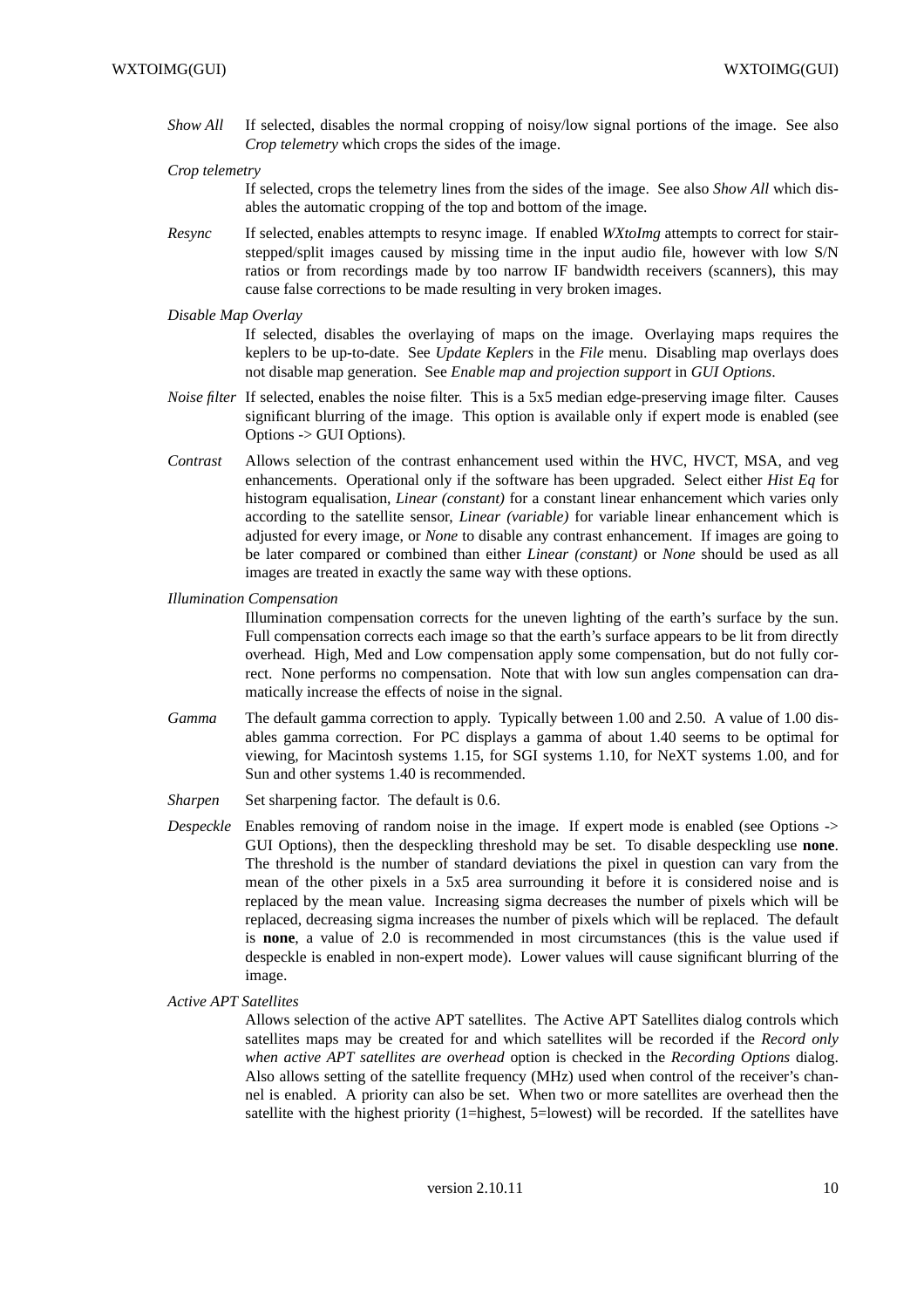the same priority, then the satellite with the highest maximum elevation will be recorded. Priority has no effect if receiver control is not enabled in the *Recording Options*. If *Update this table when updating Keplers* is selected, then the software will select the active satellites and set their frequencies (priorities will not be changed) according to the currently active satellites (downloaded via the Internet). Enabling *Expert mode* in *GUI Options* allows no longer transmitting satellites to be selected.

*Ground Station Location*

Allows setting of the ground station location. Latitude and longitude should be entered in degrees and fractions of degrees and not in degrees, minutes, and seconds (north and east should be entered as positive numbers, south and west should be entered as negative numbers). If you enter the name of a large city (population 100,000 or more) and the country (e.g. United States, United Kingdom), you can set the latitude and longitude automatically by clicking the *Lookup Lat/Lon* button. This must be set if map overlays are being used or if the *Record only when active APT satellites are overhead* option is checked in the *Recording Options* dialog. Alternatively, you can check the *Use GPS* box, and set the serial port the GPS is connected to. You must also set the baud rate (use 4800 if unsure). On your GPS you will have to enable NMEA output (at the same baud rate) as this will not be enabled by default. Check the GPS manual for instructions on how to do this. The GPS must support NMEA 2.x. While this option is enabled, WXtoImg will check the GPS for position information when needed. The GPS option is available only on upgraded copies. The GPS requires GGA, RMC or GLL NMEA sentances to be output by the GPS. Setting time is only available if an RMC or GLL sentance is available. You can also keep the PC clock set using the GPS by checking the *Set PC clock from GPS* box. Note that WXtoImg uses WGS84 datum for position, projections, and map overlays. On Linux and Mac OS X you'll have to run the command */usr/sbin/visudo* as root and add a line to the bottom similar to *myusername myhostname = NOPASSWD: /bin/date*. Where myusername is your user name and myhostname is the computer's hostname (run *hostname* to get the hostname if unsure).

#### *Internet Options...*

WXtoImg requires up-to-date Keplers to build map overlays and predict satellite passes. You can choose to obtain the Keplers from Celestrak or Space Track. Celestrak only has a temporary permit to distribute Keplers, so it is highly recommended that a username and password from Space Track is obtained from:

http://www.space-track.org/

Once you receive your password, you will need to login to the Space Track website and change your temporary password, then select *Get Keplers from Space Track* and enter your username and password.

On Windows XP and Windows Server 2003, you can configure the Internet time server settings. Enabling this will ensure maps are aligned accurately.

#### *Recording Options...*

Used to select the recording mode and options.

#### *Record using WEFAX start/stop tones (for geostationary satellites on 1.6GHz)*

If selected then recording starts when the WEFAX start signal from a geostationary satellite (i.e. GOES, Meteosat, or GMS) is hear. Recording stops when the WEFAX stop signal is heard.

### *Record only when active APT satellites are overhead*

If selected, then recording occurs only when a satellite is passing overhead which is selected in the *Active APT Satellites* dialog in the *Options* menu and also meets the conditions below. This is the default. This recording mode is the most efficient and uses the least CPU since it does not need to continuously decode the audio signal.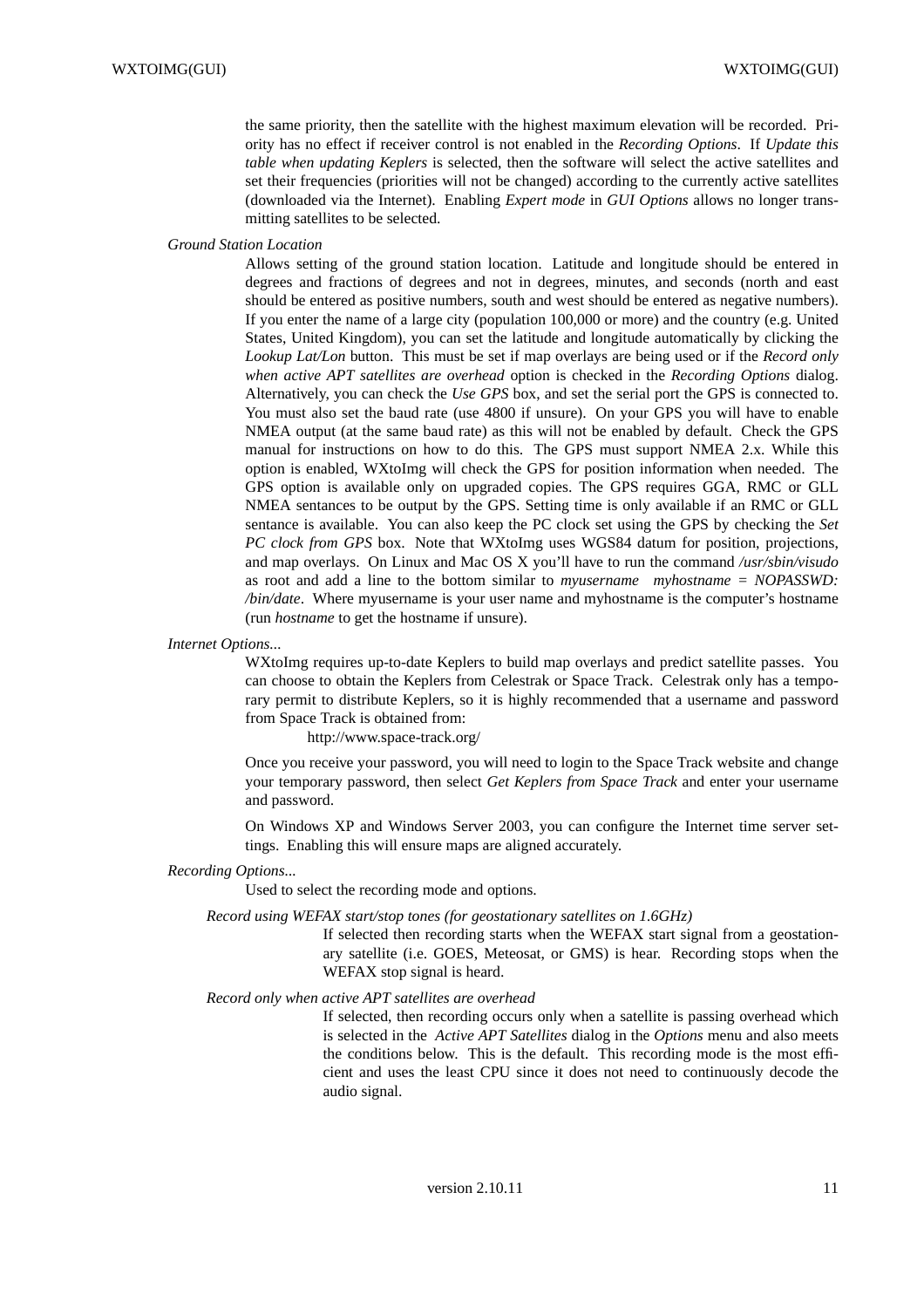*with maximum elevation above (degrees)*

Only satellites where the maximum elevation (above the horizon) is equal to or better that the value here will be recorded. The factory default is 20.

*record only when satellite is above (degrees)*

Waits until the satellite is above the horizon by this number of degrees before recording and stops recording when the satellite falls below this number of degrees. The factory default is 8.

*and require* Allows an optional additional check before recording is started. If *squelch break* is selected then the program waits for the volume to rise above the *sound trigger level* before recording. If 2400Hz carrier is selected then then the program waits for a 2400 Hz carrier to be detected before recording starts. If either of these options is selected then the *finish recording delay* is also used, but recording will stop earlier if the satellite falls below the value set in *record only when satellite is above*. If *nothing* is selected, then the program will record while the satellite is overhead whether a signal is detected or not. The factory default is *2400Hz carrier*.

*soundcard* Allows selection which soundcard should be used for recording. Default on Linux is "/dev/dsp" (additional soundcards are named "/dev/dsp1", "/dev/dsp2", etc.). On DOS and Windows the default is the first soundcard. On the Mac, the default is the Mac's default soundcard.

*sample bits* Allows selection of 8 or 16 bit recordings. 16-bit recordings produce the best quality images, but 8-bit recordings reduce the size of the recordings by half. 16 bit recordings are highly recommended. The factory default is 16. This option can only be changed if expert mode is enabled (see Options -> GUI Options).

*antenna type* Antenna type.

*receiver type* Setting for computer control of receiver channel. Set to *none* if the receiver does not support computer control or is not connected to the computer. Control only occurs if the recording mode is set to *Record only when active APT satellites are overhead*. *If using PCR1000, ensure you have set the PCR1000's internal jumper for line out as discussed in the PCR1000 manual before using this control*. Alternatively you may use the PCR100 setting for the PCR1000 which assumes speaker-level output. The PCR1500 setting disables the speaker and assumes the soundcard is set to pickup input from the PCR USB Audio Device. Kenwood receiver control operates at 4800 baud default. AR3000, AR5000, and AOR receiver control operates at 4800 baud default. BC245XLT, BC895XLT and BC780XLT receiver control operates at 9600 baud default. The PSR-500 is supported only on Windows and you should set "DG INT PRIME" to 1 to prevent dropouts during reception. IC-R8500 and IC-R10 use 9600 baud default and addresses 4A and 52 respectively. Use External to run the external command wxctl (wxctl, wxctl.com, wxctl.exe, or wxctl.bat) for control (passed the satellite name as argument 1, the frequency in MHz as argument 2, and the receiver port as argument 3; satellite name will be an empty string and frequency will be 0.00 when no channel is selected -- generally the control program should enter scan mode but this is optional).

*receiver port* The RS-232 port used for computer control of the receiver channel. If the control is not via RS-232 (e.g. the game port) this setting is ignored.

*receiver baud* Sets the baud rate to communicate with the receiver. If the receiver baud rate cannot be changed, this setting will have no effect. Use *receiver default* to select the default baud rate for the receiver.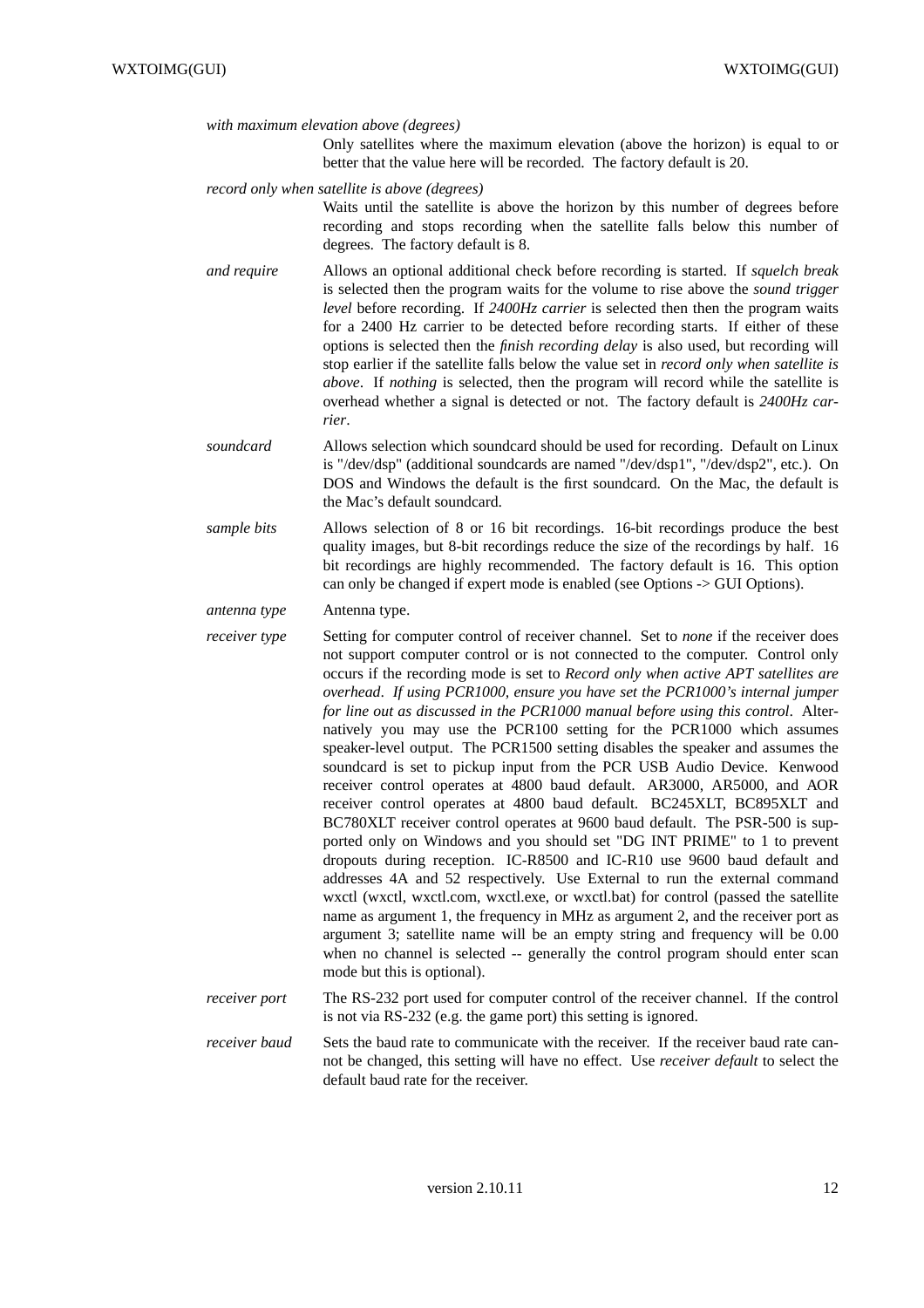#### *Auto Processing Options...*

Used to select the options for automatic generation of images, composite images, movies (animations), and web page creation. See *Record* under the *File menu (which contains the same options) for details.*

#### *Map Overlay Options...*

Allows selection of which features and what colours they appear on the map overlays.

*Text Options...*

Allows text to be displayed on the image. Operational only if the software has been upgraded. There are two text areas. To enable either or both select the associated Enable box. The text may contain percent sequences that will be expanded as described in *Filename Template* below. The colour may selected from the list and the default size (in points) selected from the list. The position on the image may be specified using X: and Y:. The value may be *c* for centre, or a positive number for the number of pixels from the left or top edge, or a negative number for the number of pixels from the right or bottom edge. The text box can contain multiple lines. A line can start with **fontsize=***##***,** to set a different font size (in points) for the line and any subsequent lines. The TrueType Font allows the selection of an alternative true type font. Leave this blank to use the supplied font. An alternative font can be used to provide text overlays for European and Asian languages as the built-in font supports only the standard ASCII (English) characters.

#### *Projection Options...*

Allows for the control of projections. Operational only if the software has been upgraded.

#### *Reference Latitude*

The map projection will be centered at this latitude. Use negative numbers for south, positive for north. Note that this is not the centre of the image but the centre of the projection itself (if in doubt leave this field blank).

#### *Reference Longitude*

The map projection will be centered at this longitude. Use negative numbers for west, positive for east. Note that this is not the centre of the image but the centre of the projection itself (if in doubt leave this field blank).

#### *North Boundary (latitude)*

#### *South Boundary (latitude)*

If the boundaries are specified then the resulting image will will be cut off at these boundaries and will not show points outside. Will not function unless all four boundaries are given. Use negative numbers for southern hemisphere. Should be between 90.0 and -90.0.

### *West Boundary (longitude)*

#### *East Boundary (longitude)*

If the boundaries are specified then the resulting image will will be cut off at these boundaries and will not show points outside. Will not function unless all four boundaries are given. Use negative numbers for west, positive for east. Should be between -180.0 and 180.0.

#### *Scale (norm 1.0) or output width*

Sets the scale or output width for the projection. Scale is a relative value which defaults to 1.0. A value of 0.5 will result in an image half the width and half the height. A value of 2.0 will result in an image twice as wide and twice as high. There is no best value, but large or small values may result in a loss of image quality. Values greater than 50 are assumed to be the required output width in pixels (rather than a relative scale). Values of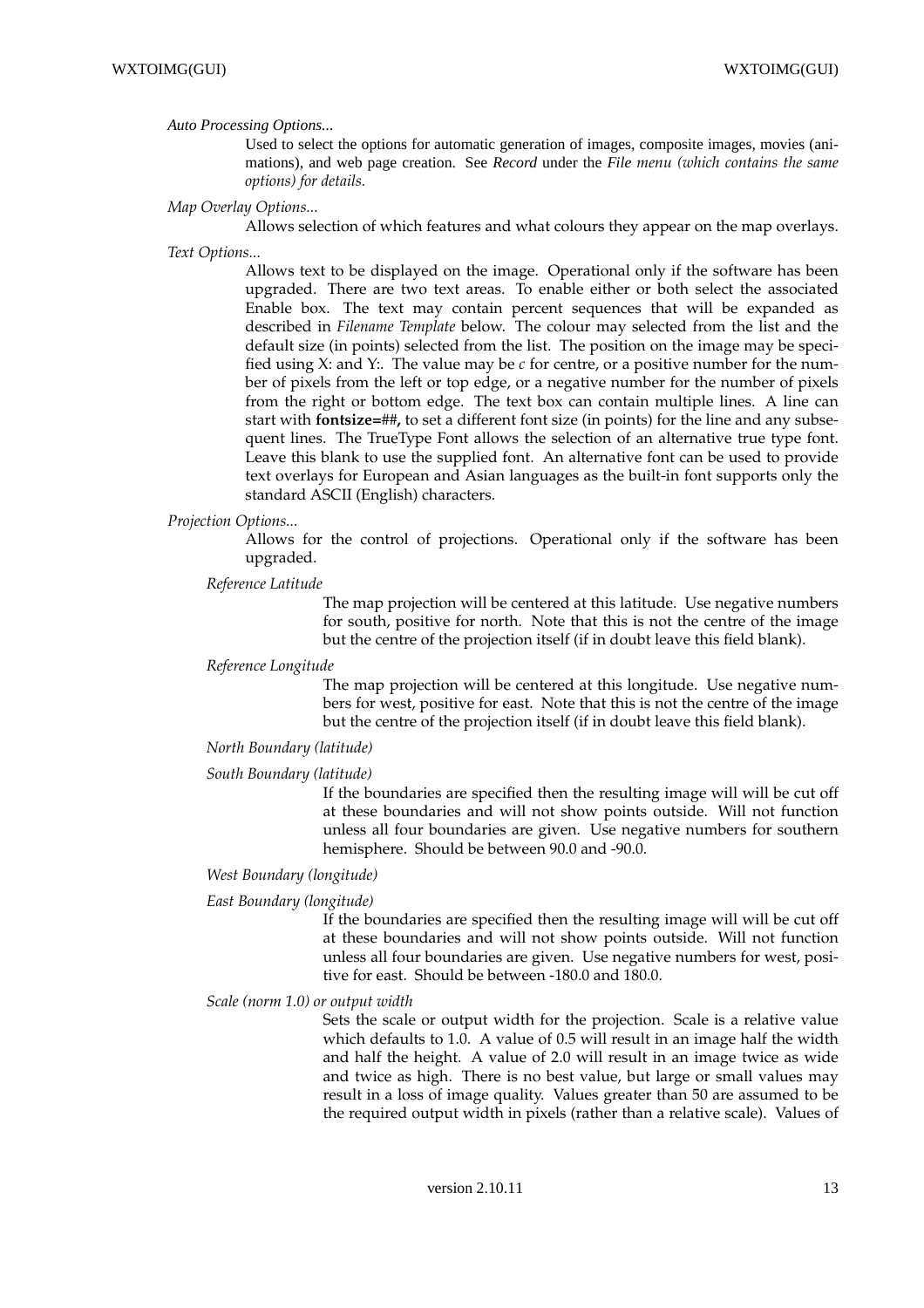scale greater than 2.0 are not supported, and values for output width less than 50 are not supported.

### *Sampling Frequency...*

This option is available only if expert mode is enabled (see Options -> GUI Options). Sampling rates can be much more easily and accurately set using *Slant Correction* in the *Image* menu. Allows manual setting of the sample rate. Try varying the sample rate from the normal by 5 samples per second at a time (so if you have 11025 samples per second audio files try, 11020, 11030, 11015, 11035, 11010, 11040, etc) until the image is reasonably vertical, then adjust by 1 or 2 samples per second until the PLL locks and the image becomes exactly vertical. Determination of the sound cards sample rate normally needs to be done only once. A setting of 0.0 indicates that the default sample rate should be used.

#### *Image and Movie Options...*

Used to set a variety of options relating to image and AVI output.

### *Default Image Format*

Set the default image format to one of JPEG, PNG, BMP, PBM (PGM/PPM/PNM), or AVI. This is used when auto saving images. Normally, *WXtoImg* uses the filename extension (one of .png, .bmp, .pbm, .pgm, .ppm, .pnm, .jpg, .jpeg, or .avi in lower or upper case) to determine the output file type, when the **Save Image as...** item from the **File** menu is selected. If the output file extension is not specified or the output extension does not indicate a known format, then the default image format is used to set the file type.

### *Default for Anaglyphs*

Set the default image format for anaglyphs to one of JPEG, PNG, BMP, PBM (PGM/PPM/PNM). This is used when auto saving images. Note that anaglyphs are best saved in a lossless image format (PNG, BMP, or PPM) as the colour shifts caused by JPEG encoding can affect 3-D viewing.

### *Default for Composites*

Set the default image format for composite images to one of JPEG, PNG, BMP, PBM (PGM/PPM/PNM). This is used when auto saving images. Note that composite images are best saved in a lossless image format (PNG, BMP, or PPM) because multiple overlaying of the composite image can compound the loss of image quality inherent in JPEG images.

- *JPEG Quality* Sets the quality for JPEG images. The factory default is 65. The valid range is 0 to 100. See **Image Output Formats** for discussion.
- *HVC Palette* Allows selection of the palette for the HVC enhancement. PNG, BMP and PPM format files are supported. See the -P option in the wxtoimg command line manual for the technical details. If left blank, then the default HVC palette is used.
- *Thermal Palette* Allows selection of the palette for the Thermal enhancement. PNG, BMP and PPM format files are supported. See the -P option in the wxtoimg command line manual for the technical details. If left blank, then the default Thermal palette is used.

*Sea Surface Temp Palette*

Allows selection of the palette for the Sea Surface Temperature enhancement. PNG, BMP and PPM format files are supported. See the -P option in the wxtoimg command line manual for the technical details. If left blank, then the default Sea Surface Temp Palette is used.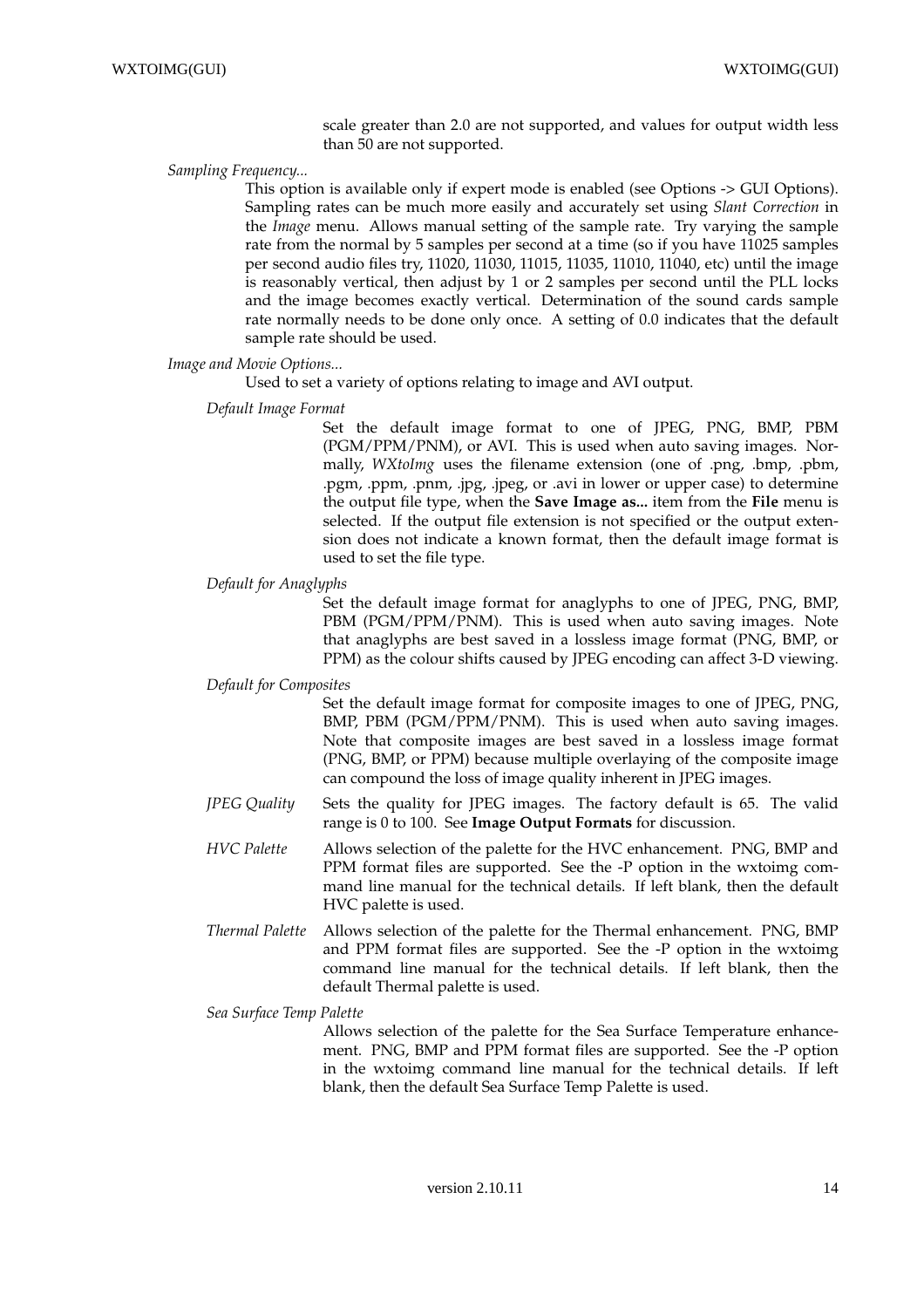#### *MSA Sea to Land*

It is highly recommended that you do not change this option. Multispectral analysis sea to land adjustment. The factory default value is 50. This should be decreased if land in multispectral analysis enhancements appears blue, and increased if water appears green. The valid range is 0 to 100. This option is available only if expert mode is enabled (see Options -> GUI Options) and should really never be changed.

#### *MSA Land to Cloud*

It is highly recommended that you do not change this option. Multispectral analysis land to cloud adjustment. The factory default value is 50. This should be decreased if cloud in multispectral analysis enhancements appears green and increased if land appears gray or white. The valid range is 0 to 100. This option is available only if expert mode is enabled (see Options -> GUI Options) and should really never be changed.

- *AVI Codec* The compression method to use for AVI animations. Currently three types are supported: *MJPG*, *JPEG*, and *RGB*. MJPG (Motion JPEG) provides for excellent compression, JPEG provides somewhat less compression (and may be less standardised), RGB does no compression at all. Under BeOS JPEG is recommended (as there are no available MJPG decoders), under all other operating systems MJPG is the recommended choice (MJPG decoders for Windows are available in the DirectX package). The *JPGQ* and *lJPGS* codecs are provided for backward compatibility and will be dropped in a future release.
- *AVI Transparency*

Enables transparency on AVI images so that if the pixels in the current frame are not set the pixels from the previous frame will be used. Better results may be achieved by increasing the *AVI Quality* or using the *RGB AVI Codec*. The factory default is enabled.

*AVI Quality* Sets the quality for AVI animations. The factory default is 20. The valid range is 0 to 100. See **Image Output Formats** for discussion.

*AVI Max Frames*

The maximum number of frames in the animation. If, after adding the new image, the number of frames in the animation exceeds this number then frames will be dropped from the beginning so that the total number of frames is *AVI Max Frames*.

- *AVI Frame Rate* The rate at which to display the animation in frames/second. Normally values between 0.2 (1 frame every 5 seconds) and 8.0 (8 frames per second) are useful. The factory default is 1.0.
- *AVI Scale* Reduce output animations by *fact* factor. Factor should be between 0.0 and 1.0. The factory default is 0.5.

*File Names and Locations...*

Sets the locations for opening and saving files.

*Audio file naming*

Audio file names are the time of the recording. You can change audio file name format to some other time format. Beware that this setting also affects how WXtoImg determines when a file was recorded. Selecting *Other* will prevent WXtoImg from using the filename to determine the time of recording (and audio files will be recorded as *MMDDHHMM UTC time*.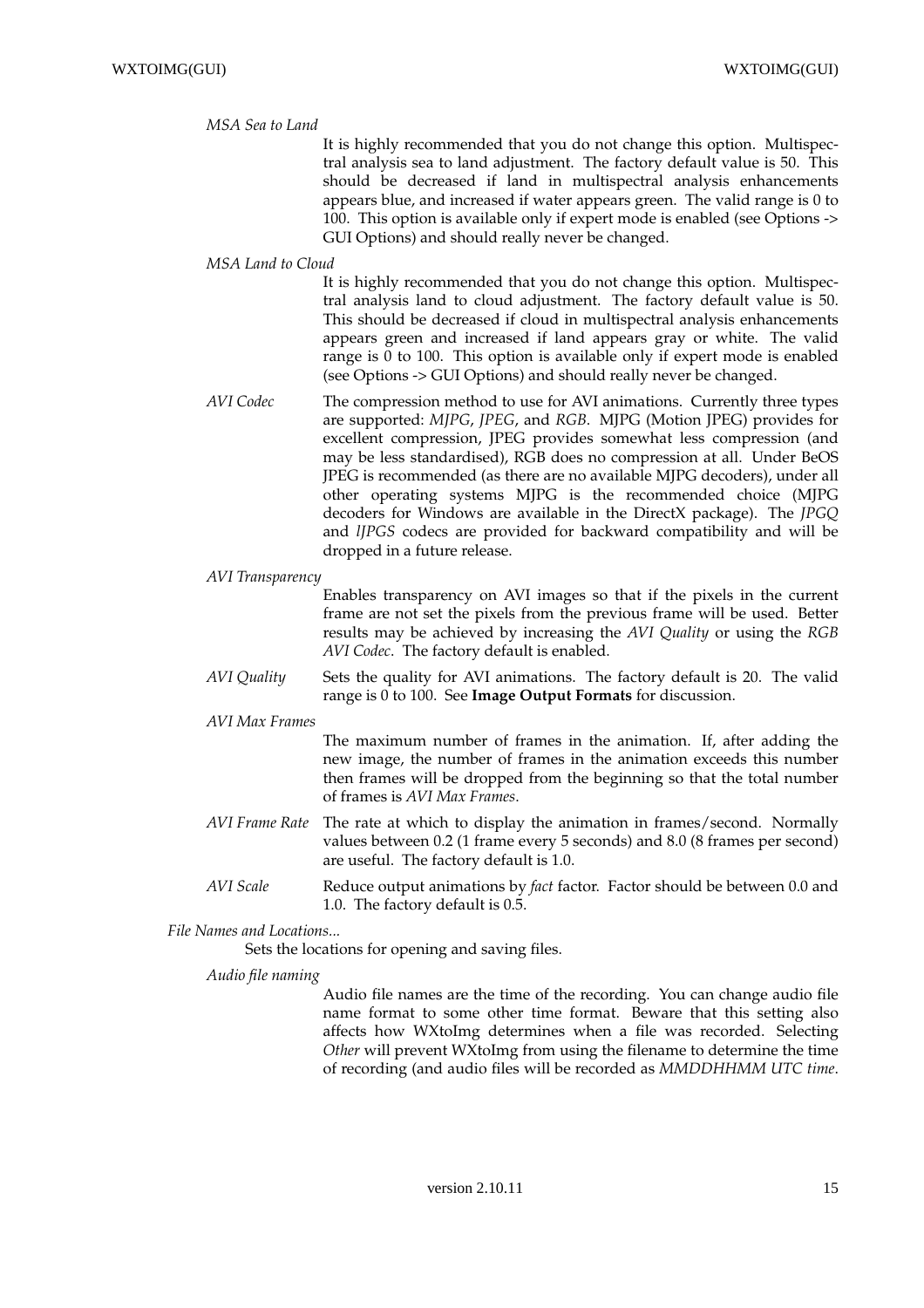#### *Filename Template*

Used to define the default output filename, and the filename for raw files used when recording. If left blank, then this defaults to the input filename or when recording to **%T**. See **Filename Template** section for details.

#### *Use for audio recordings/maps too*

If selected, the audio recordings and any overlay maps will be renamed to match the template after decoding. Note that if a no decode option is selected when recording then the audio recordings/maps will not be renamed to use the the template.

#### *Audio File Location*

The folder/directory in which audio files will be saved when recording/decoding. Also the default location when opening audio files.

### *Raw Image Location*

The folder/directory in which raw images will be saved when recording. Also the default location when opening/saving raw images.

### *Save Image Location*

The default location when saving processed/enhanced images using the **Save Image as...** option under the **File** menu.

#### *Map File Location*

The folder/directory in which map files will be saved when recording/decoding.

#### *Thumbnail Location*

The folder/directory in which thumbnail images will be saved.

### *GUI Options...*

Allows setting of operations that affect the graphical user interface (GUI).

#### *Temperature units*

When temperature is shown, this indicates what units should be used. Degrees Celsius, Fahrenheit, or Kelvin may be chosen. The factory default is Celsius.

- *Distance units* Allows the selection of miles (mi), nautical miles (nm), or kilimoters (km) where WXtoImg shows distances. The factory default is km.
- *Help Language* Select EN (English), ES (Spanish), DE (German), JA (Japanese), or PL (Polish) for the help language. Translations for most languages are not yet available. If you can help in translation for any of these or other languages contact us at http://www.wxtoimg.com/email.html .
- *Help Font Size* Allows the font size for help text to be made larger or smaller. +0 is the default size, negative numbers use smaller than normal fonts, positive numbers larger than normal fonts.
- *Date/time format* Allows selection of the date and time format where WXtoImg displays dates and times. Operational only if the software has been upgraded.

#### *Show time as UTC*

If enabled times will be shown in UTC, if disabled, local time will be shown. Operational only if the software has been upgraded.

*Enable map and projection support*

By default this is enabled, but on very slow processors disabling this can speed up image generation by disabling support for map overlays, projections, good quality MSA (multi spectral analysis enhancements), MCIR enhancements, and illumination compensation. Because of the significant impact on the use of MSA and MCIR enhancements and on other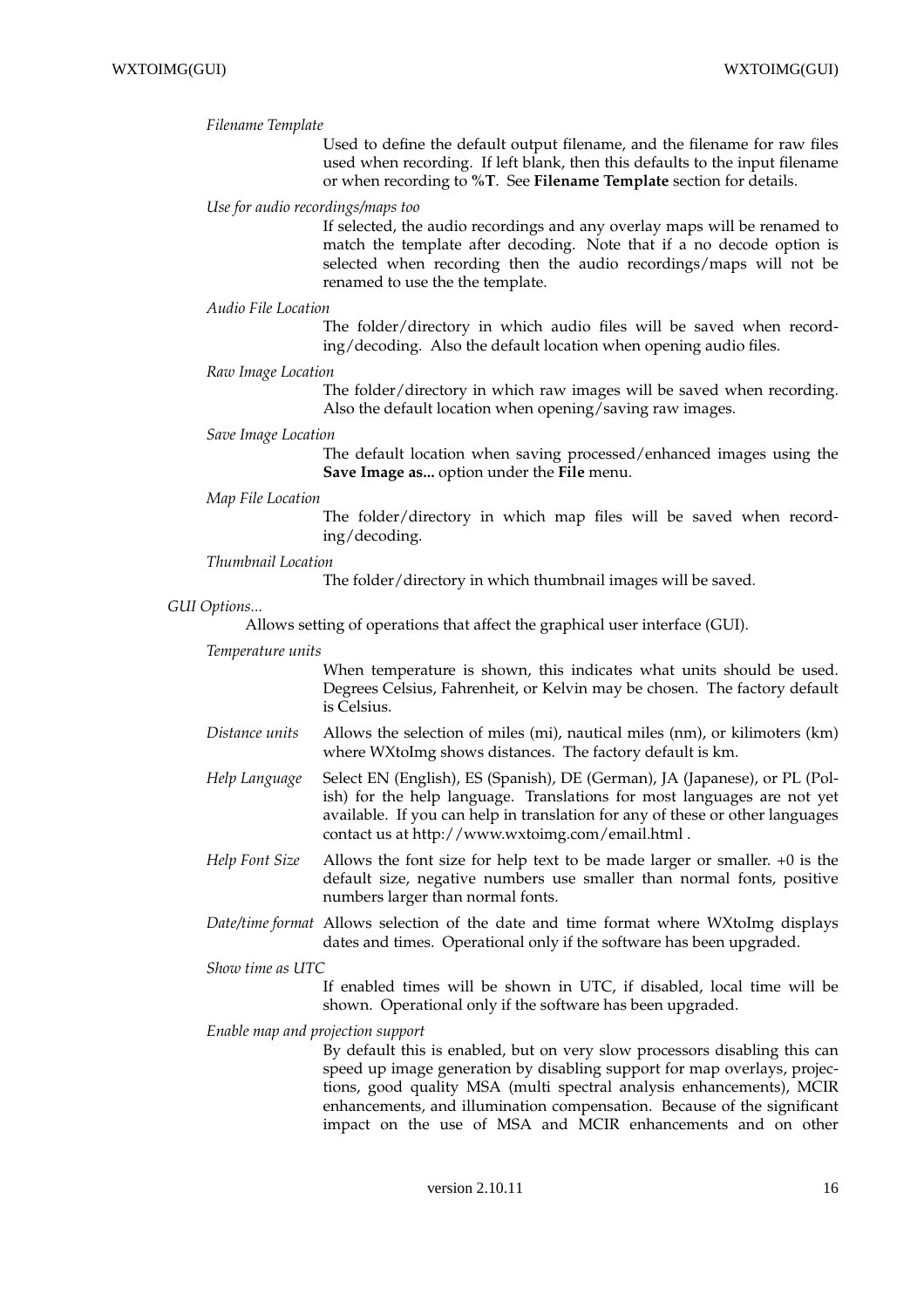WXtoImg features, it is strongly recommended that this feature be left enabled. This option is available only if expert mode is enabled (see Options -> GUI Options).

### *Flip Meteor series 3 images*

If selected then images from Meteor series 3 will be automatically flipped. This is useful if map and projection support is disabled and Meteor 3 is in a phase where all the images are being presented upside down. The factory default is off. This option is available only if expert mode is enabled (see Options -> GUI Options) and is of little use since the failure of Meteor 3-21.

### *Use private colormap*

If the display has only 256 Colors (8 bit), then when this is selected (the factory default) a new colormap will be installed. This provides for the full 256 colours to be used by WXtoImg itself (instead of being shared with all other applications and the operating system). This setting should have no effect on High Color (15 or 16 bit) or True Color (24 or 32 bit) adapters. The options must be saved and the program exited and restarted before any change will take effect. This option is available only if expert mode is enabled (see Options -> GUI Options).

*Tear off menus* If enabled, then next time program is started menus can be torn from the application (by selecting the dashed line at the top of the menu). This will place the menu in a separate window which can be moved around the screen. This allows for easier selection of enhancements and options. Operational on Windows and Linux platforms only and only if the software has been upgraded.

#### *Status info text size*

Allows you to change the size of the text on the status lines at the bottom of the main window and the info line above the main image. The default is *Normal*. This options is only available on Windows platforms.

### *Automatically enter record mode*

If selected then when WXtoImg will automatically enter record mode as though *Record* had been selected from the *File* menu and *Record* had been clicked. For APT satellites, record mode is entered a few minutes before the next satellite pass and exited after processing is complete. This mode is also useful to automate recording/decoding when WXtoImg is started automatically. Operational only if the software has been upgraded.

#### *Disable sat position during record*

Disables satellite position (elevation and azimuth) calculations and display while recording a satellite passing overhead. This may be useful on slow computers to help prevent breaks in the image caused by missing time in the recording.

#### *Automatically update Keplers*

If selected, then Keplers will be downloaded via the Internet approximately every 24 hours. Requires an "always-on", or automatic connection to the Internet. Operational only if the software has been upgraded and if WXtoImg is being used to record.

#### *Auto-save options on exit*

If selected then all options will be saved as if *Save Options* had be chosen just prior to exiting the program. The factory default is on.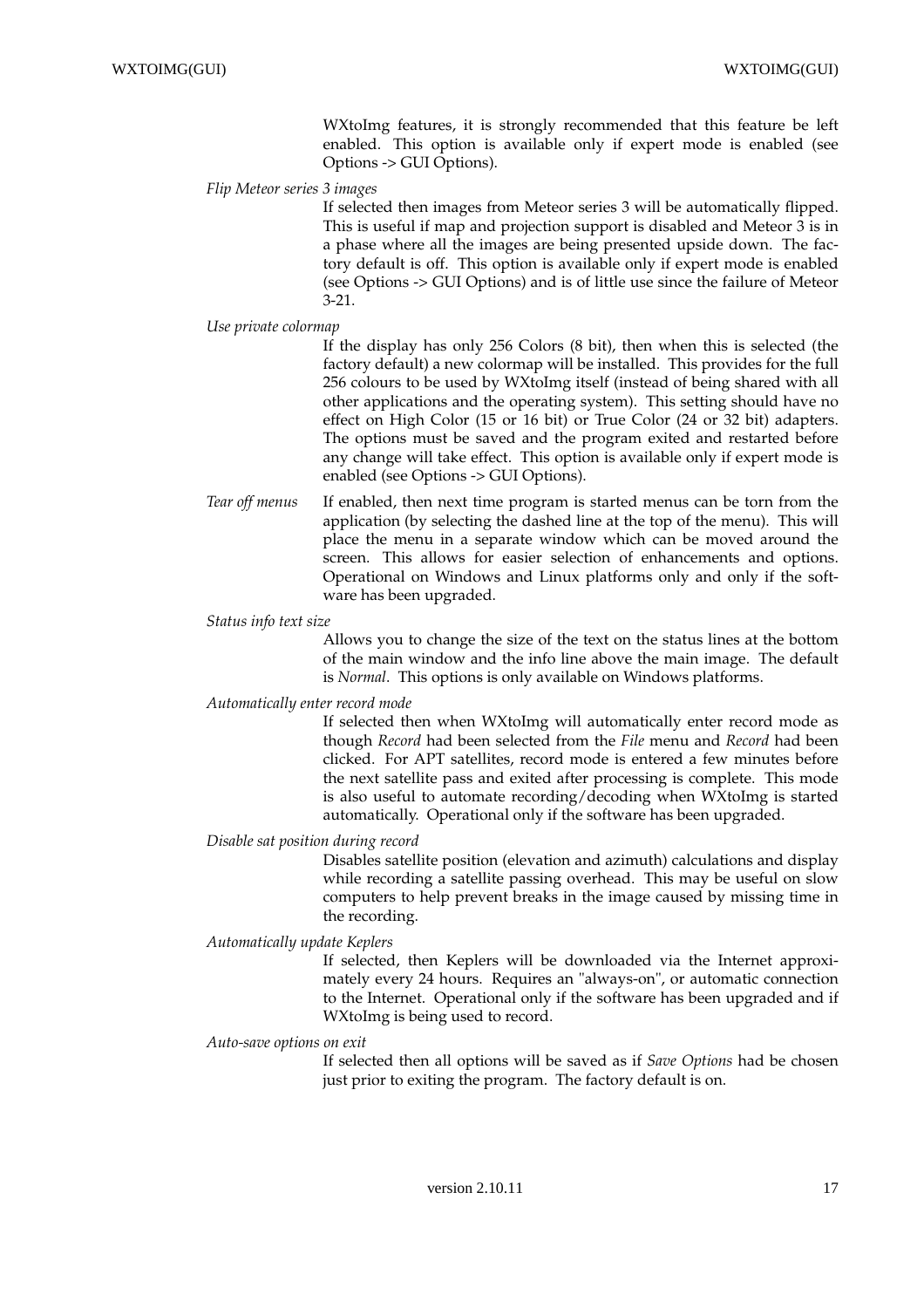#### *Maximum number of thumbnails*

Sets the maximum number of thumbnails that can be displayed on any of the thumbnail pages. The most recent thumbnails are shown.

*Enable Expert Mode*

Enabled a set of mostly historical features, many of which have little use. Options must be saved and the program exited and restarted before changes take effect.

*Save Options*

This saves all the options on the options menu (and options dialogs on the options menu) and with the exception of Interpolate, Show All, Resync, and Disable PLL. This option also saves the window size and position. Also the recording modes and image and movie settings are saved. If this menu item is not chosen, then any changes made will not be restored when the program is restarted (unless *Auto-save options on exit* is selected in the *GUI Options* dialog).

### **Projection Menu**

The **Projection** menu supports changing the map projection used to display the APT satellite image. The default *normal* projection is the unaltered space oblique projection the satellite provides.

- *Normal* The unaltered space oblique projection that the satellite provides.
- *Mercator* The classic Mercator projection. Lines of constant direction (rhumb lines) appear straight. This cylindrical projection does not work at or near the poles, and displays considerable area distortion away from the equator.

#### *Equidistant Cylindrical*

An equidistant cylindrical projection where the lines of latitude and longitude are parallel and equally spaced. Sometimes called Plate Carree. Displays considerable area distortion near the poles.

#### *Equal-Area Cylindrical*

An cylindrical projection where land masses of equal area have the same area. Displays considerable shape distortion near the poles.

- *Eckert IV* An equal-area projection with semi-circle meridians used for world maps.
- *Eckert VI* An equal-area projection with sinusoidal meridians used for world maps.
- *Mollweide* Another equal-area projection commonly used for world maps.
- *Miller* A compromise cylindrical projection which shows less distortion than the Mercator but does not show straight rhumb lines.

### *Polar Lambert Equal-Area*

The Polar Lambert Azimuthal Equal-Area projection. An azimuthal projection similar to the Polar Stereographic but which is equal area.

#### *Polar Stereographic*

An azimuthal projection where the lines of longitude converge at the poles.

*Polar Azimuthal Equidistant*

An equidistant projection centered at the poles.

#### *Orthographic*

A perspective projection from infinite distance.

### **Image Menu**

Options which use the image or allow the image to be hand altered after processing.

### *Slant Correction...*

After selection, a line may be dragged along a vertical edge to set the sampling rate. See the *Required Calibration...* document under the *Help* menu for more details.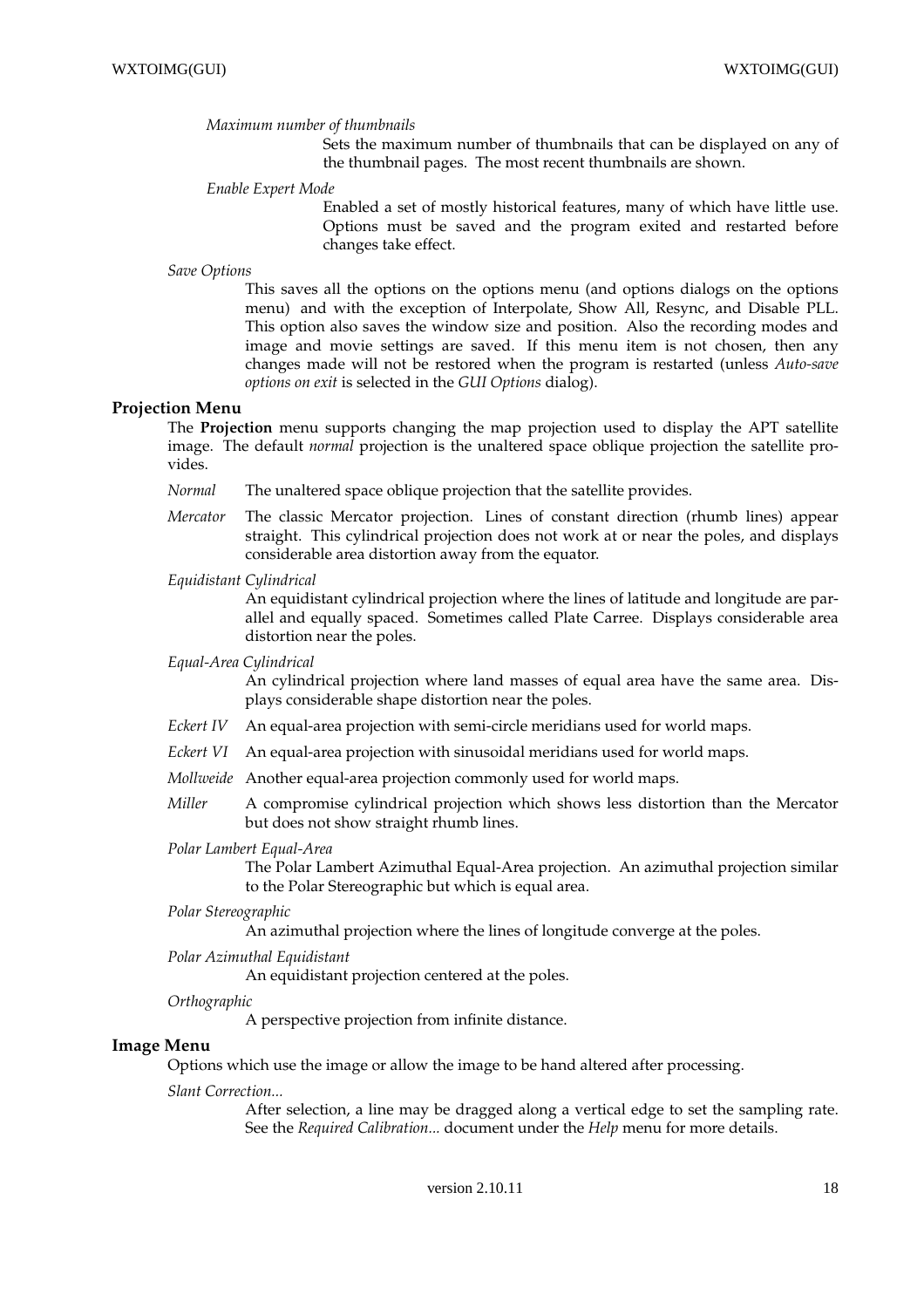#### *Move Map Overlay...*

After selection a line may be dragged between a point on the overlay and the corresponding point on the image to adjust the position of the overlay.

*Colour Negative*

Creates a colour negative of the image. For grayscale images, black becomes white and white black.

*Warmer Colours*

Warms the colours in the image by shifting the image toward the red end of the spectrum. The effects can be quite subtle, so the command may have to be repeated before the effect becomes noticeable.

*Colder Colours*

Cools the colours in the image by shifting the image to-wards the blue end of the spectrum. The effects can be quite subtle, so the command may have to be repeated before the effect becomes noticeable.

#### *Convert to Grayscale*

Converts the image to a grayscale image.

*Histogram Equalise Image*

The image is histogram equalised. Note that this operation operates on the entire 8-bit displayed image and so is inferior to using the histogram equalisation under enhancements (which operates in 16-bits). However, it is quite useful for histogram equalising cropped or magnified images.

*Increase Contrast*

Increases contrast in the image. Use multiple times to increase contrast more.

- *Flip Image* Rotates the image 180 degrees.
- *White Background...*

Sets the background on an image which has been geometrically transformed (i.e. the Projection was set to something other than Normal), from black to white. This option does not work on JPEG images viewed using *View Image*. See also *White background on projections* in *Image Settings* under *Record* in the *File* menu for setting the background to white for automatically saved images.

#### *Shift Image...*

After selection, a point on the displayed image may be selected which will be set as the new left edge.

*Crop Image...*

After selection, by clicking and dragging a box, the region to be cropped may be selected. Then clicking inside the box will crop the image; clicking outside the box will cancel the operation.

#### *Rotate Image...*

Allows the image to be rotated. After selection, drag a line from left to right. This line will become horizontal in the rotated image.

*Resize Image...*

A sub-menu allows selection of the new size (as a percent of the original). The image can only be reduced in size. The image can be reduced several times to create very small images.

*Magnify Area...*

A sub-menu allows selection of the degree of magnification (as a percent of the original). After selection, by clicking and dragging a box, the region to be magnified may be selected. Then clicking inside the box will cause that part of the image to be magnified; clicking outside the box will cancel the operation. Magnification uses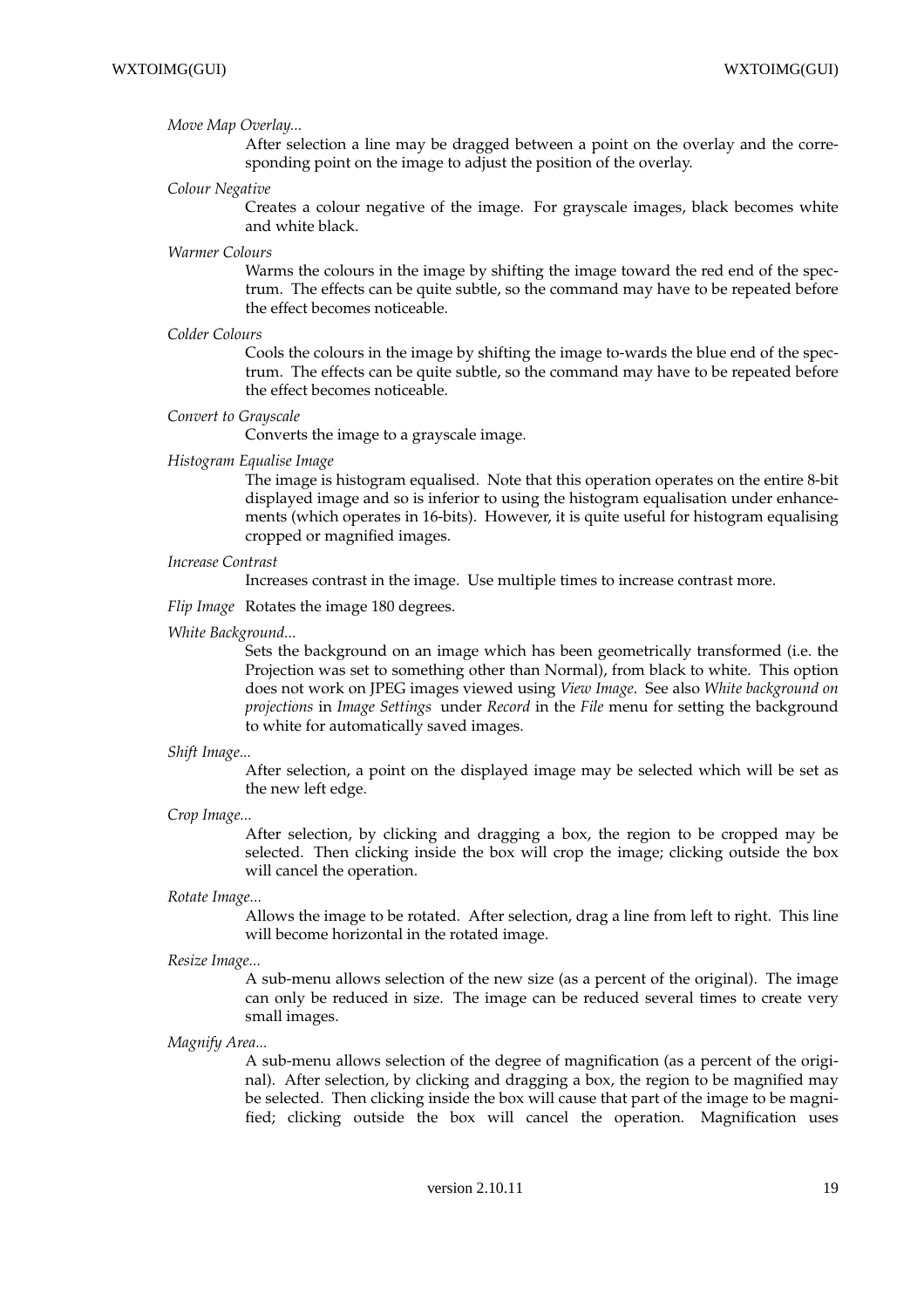interpolation to minimise pixelation.

#### *View Enhancement Curve*

Shows the current enhancement curve or palette for the selected enhancement in the *Enhancements* menu. If the enhancement is a histogram equalisation enhancement, then the histogram equalisation for the current image will be shown.

#### *Undo All (Decode)*

Does a decode, which has the effect of undoing all shift and crop operations.

### **Filename Template**

The filename template specifies the output filename format. This can be found in **File Names and Locations...** under the **Options** menu. If the filename template is left blank it defaults to the original pathname. The % sequences in the filename template are replaced as defined below. All replacements will be converted to lowercase.

For example an *Filename Template* of:

%s-%T-%e

Could produce output filenames like: meteor3-01061123-norm.jpg noaa-12-01062348-msa.bmp noaa-01062352-mcir-precip.png noaa-01062350-raw.png met7-01022603-norm.png

Templates may expand to create directories, for example:

%Y/%m/%d/%s-%e %Y\%m\%d\%s-%e

under Linux/\*NIX/MacOS X and Windows/DOS respectively.

- **%@** causes any time or date % sequences (either before or after the %@) to use local time rather than UTC time.
- **%s** is replaced with the satellite name in lower case (up to 8 characters, e.g. **met7**, **noaa-14**, **meteor3**).
- **%N** is replaced with the satellite name in mixed case and with spaces (e.g. **MET7**, **NOAA 17**, **Meteor 3-5**).
- **%g** is replaced with the satellite type in lowercase (e.g. **met**, **noaa**, **meteor3**).
- **%D** is replaced with the satellite direction, either **northbound** or **southbound**.
- **%p** is replaced with a single character abbreviation for the satellite direction, either **N** for northbound or **S** for southbound southbound.
- **%E** is replaced with the maximum elevation for the pass in degrees (**0**-**90**).
- **%ˆ** is replaced with the azimuth at maximum elevation for the pass in degrees (**0**-**360**).
- **%z** is replaced with a single letter, either **E** or **W** to specify the azimuth is more easterly or more westerly at maximum elevation.
- **%:** is replaced with either **east** or **west** to specify the azimuth is more easterly or more westerly at maximum elevation.
- **%f** is replaced with the original audio input filename but without any folder or directory name nor with any extension (e.g. if the input filename is /tmp/03042215.wav then %f is replaced with 03042215).
- **%F** is replaced with the format (either **apt** or **wefax**).
- **%C** is replaced with the WEFAX spectral band or NOAA APT channel a-channel b. Up to 3 characters, e.g. WEFAX: **vis**, **ir**, **nir**; NOAA APT: **2-4**, **3-4**. If unknown will be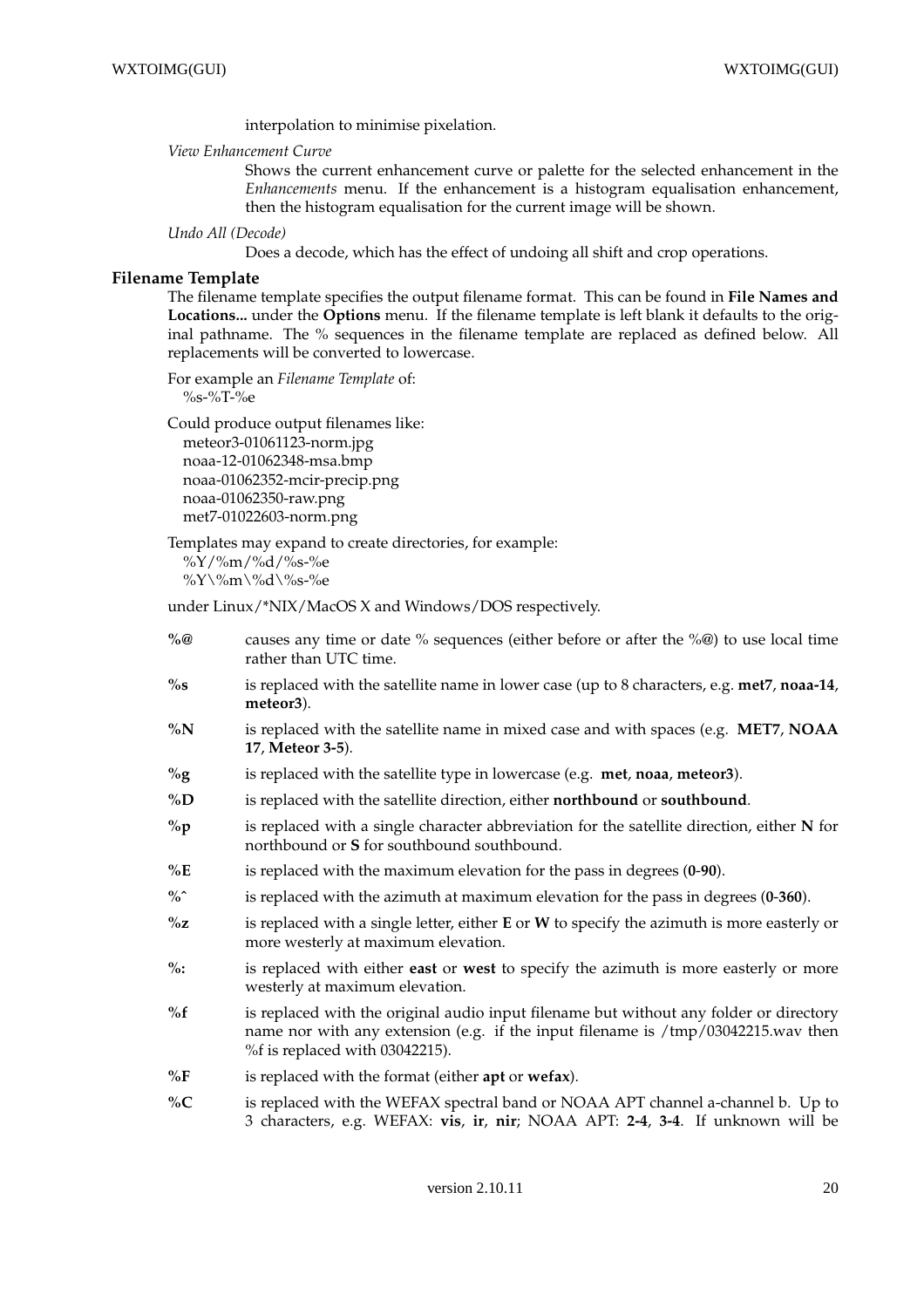replaced with nothing.

- **%e** is replaced by the name of the enhancement (e.g. **za**, **hvc**) or **raw** for raw, **pris** for pristine, **norm** for normal (no enhancement). With the histeq and norm enhancements, if only the A or B channel is selected then the name of the enhancement is appended with a or b (e.g. histeqb, contrasta, norma).
- **%l** is replaced by the sector. Up to 4 character sector information from WEFAX digital headers. If not available (or APT), will be substituted with nothing.

**%8,9,10,11%**

is replaced by the 9th, 10th, 11th and 12th characters from the WEFAX digital header (they appear off by one because numbering starts at 0). The valid range of the numbers is  $0 - 49$  which corresponds to the 50 characters in the digital header. The numbers start at 0, are separated by commas, and a % ends the sequence. If the character selected is a space (or is otherwise not available) then nothing will be substituted (i.e. the resulting filename will not contain space characters).

- **%r** is replaced by the satellite radio frequency in MHz (e.g. 137.50).
- **%k** is replaced by the date in YYMMDD format. For WEFAX this is the date embedded in the digital header from the image. For APT the current UTC date is used. (Equivalent to **%y%m%d**).
- **%K** is the same as **%k** but in DDMMYY format (equivalent to **%d%m%y**).
- **%L** is the same as **%k** but in MMDDYY format (equivalent to **%m%d%y**).
- **%d** is replaced by the 2 digit day of the month (**01**-**31**).
- **%m** is replaced by the 2 digit month (**01**-**12**).
- **%y** is replaced by the year without the century (e.g. **01**).
- **%Y** is replaced by the year with the century (e.g. **2001**).
- **%T** is replaced by the date and time in MMDDHHMM format. For WEFAX this is the date and time embedded in the digital header from the image. For APT the current UTC time is used. (Equivalent to **%m%d%H%M**).
- **%t** is replaced by the time in HHMM format. For WEFAX this is the time embedded in the digital header from the image. For APT the current UTC time is used. (Equivalent to **%H%M**).
- **%H** is replaced by the 2 digit hour (24-hour clock) (**00**-**23**).
- **%I** is replaced by the 2 digit hour (12-hour clock) (**0**-**12**).
- **%=** on MTSAT or GMS images is replaced by the 2 digit hour (24-hour UTC) given in the digital header. For other satellites, this will be the same as %H.
- **%P** is replaced by the AM/PM designation.
- **%M** is replaced by the 2 digit minute (**00**-**59**).
- **%Z** is replaced by the timezone name or abbreviation.
- **%%** is replaced by %.

#### **Image Output Formats**

Images may be produced in *JPEG*, *PNG*, *BMP*, *PBM* (PGM/PPM/PNM), or *AVI* format.

The output format: JPEG (.jpg), PNG (.png), BMP (.bmp), PNM (.pnm), or AVI (.avi) used for output is specified by the filename extension. If you do not use an extension, or the extension does not relate to one of the supported output formats, the default will be the format set in the **Image and Movie Options...** under the **Options** menu.

*JPEG* files are a lossy compressed format. The quality (*Image and Movie Options* under the *Options*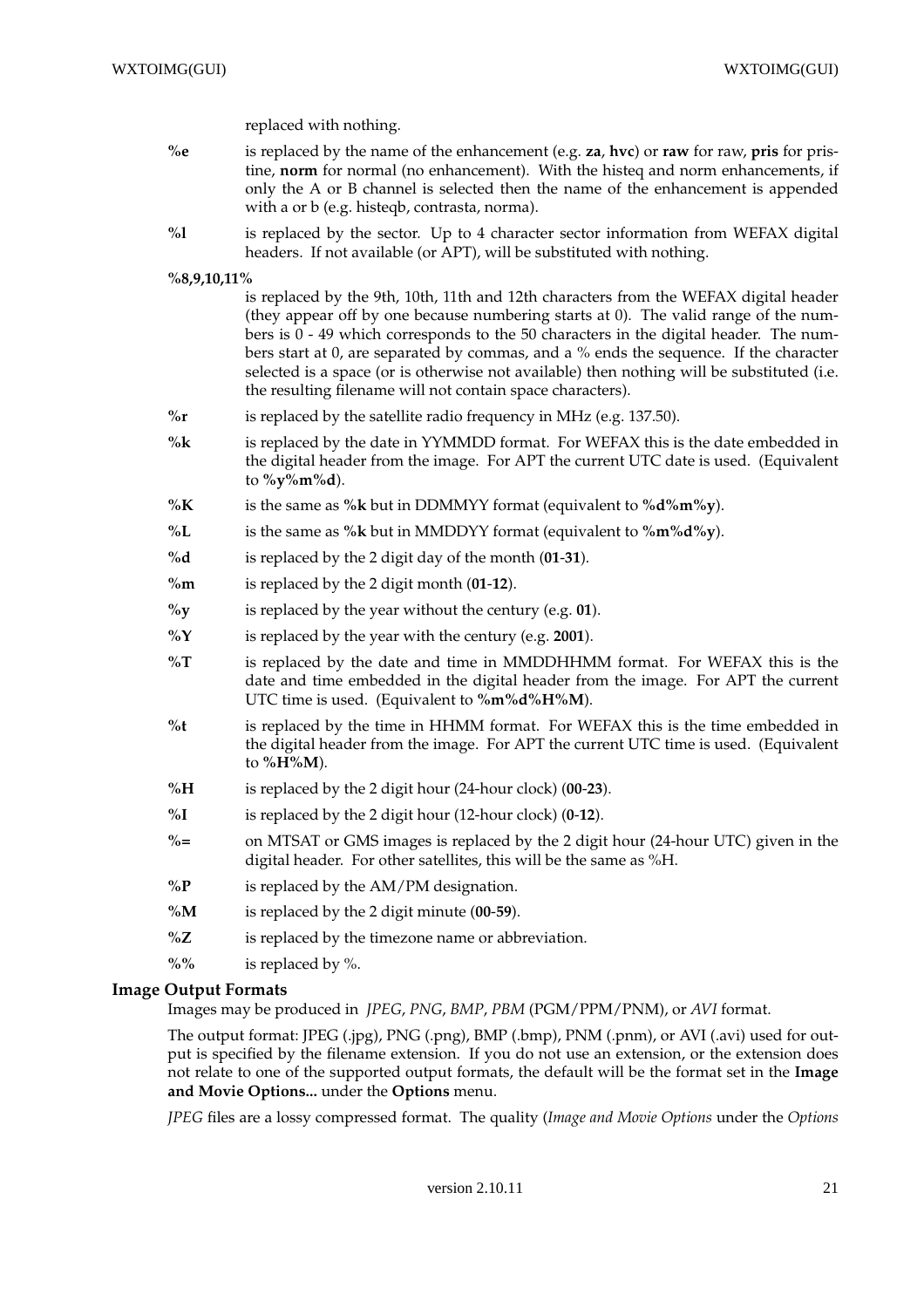menu) can be varied to control the amount of detail preserved and the amount of compression. Quality can vary from 0 to 100. The useful range is probably 30 to 95 where a quality of 30 produces a well compressed image (although lacking in much detail and with some significant artifacts), whereas a quality of 95 produces a very good image, but with little compression. JPEG cannot support 16 bit grayscale images. JPEG images can contain comments.

*PNG* files are a compressed lossless image format. Due to having good compression and being lossless they are the preferred format. PNG supports 16 bit grayscale images, comments, and records gamma.

*BMP* files are an image format widely used on PC based systems. The BMP files produced by *WXtoImg* are not compressed. BMP files cannot support 16 bit grayscale images, nor can they contain comments.

*PBM* files are an uncompressed image format but well suited to further processing and display on \*NIX systems. PBM (bitmap) files are also called PPM (colour), PGM (grayscale), and PNM (any). They support 16 bit grayscale images and comments.

*AVI* files are animated sequences of images. AVI files support different types of compression, RGB which is uncompressed, JPEG which uses JPEG compression, and MJPG (or Motion JPEG) which uses a special abbreviated form of JPEG compression. The type of compression used in the AVI file is controlled with the configuration file parameter *AVI Codec*. For JPEG and MJPG the AVI quality (*Image and Movie Options* under the *Options* menu) will control the quality of the AVI animation. AVI files use a lower default quality to achieve better compression. Because of the motion, lower image quality is needed. When you select an AVI file for output, if the file exists, the new image will be added to the end of the sequence. If the AVI file does not already exist then a new AVI file will be created with only the new image. If the AVI file already contains the maximum number or greater of frames (images) in the sequence then the first frame (or frames) will be removed so that the total number of frames will be the maximum after the new image is added.

### **Volume Control**

When recording signals it is important that the volume is not set too high or too low. If the volume is set too high, clipping will occur and detail will be lost in the white areas of the image. If the volume is set too low, some detail will be lost throughout the image.

The volume should be adjusted so that the vol which is displayed when the signal is processed is between about 50.0 and 75.0. Higher numeric values of vol (e.g. 92.3) indicate that the volume should be decreased, lower numeric values of vol (e.g. 24.7) indicate that the receiver volume should be increased.

The volume will be displayed when a signal is being recorded. The volume on the receiver can be easily adjusted during a satellite pass to set a reasonable vol. Note that it is not recommended that the volume be changed during every satellite pass (as the resulting images will show bands of light and dark). The volume should be set once and then left alone.

If using 8-bit audio files, the volume should be slowly increased until the vol shows between about 85.0 and 92.0. Unfortunately, each satellite will require a different optimal volume setting. Results will never be as good as images created from 16-bit recordings, especially where any of the image enhancements are used.

If the volume is set very high, WXtoImg may issue a warning message.

# **Equipment Required**

In order to make use of this program for APT transmissions you will need a receiver capable of receiving FM signals in the 137-138MHz band (look for satellites at 137.30, 137.40, 137.50, 137.62, 137.80, and 137.85 MHz). A purpose designed weather satellite receiver is the best option as the sensitivity and IF bandwidth (about 50kHz) will be correct.

Scanners and general purpose communications receivers can be used, however these often have a very narrow IF bandwidth (close to 15kHz) with the result that whites (above about 128 on a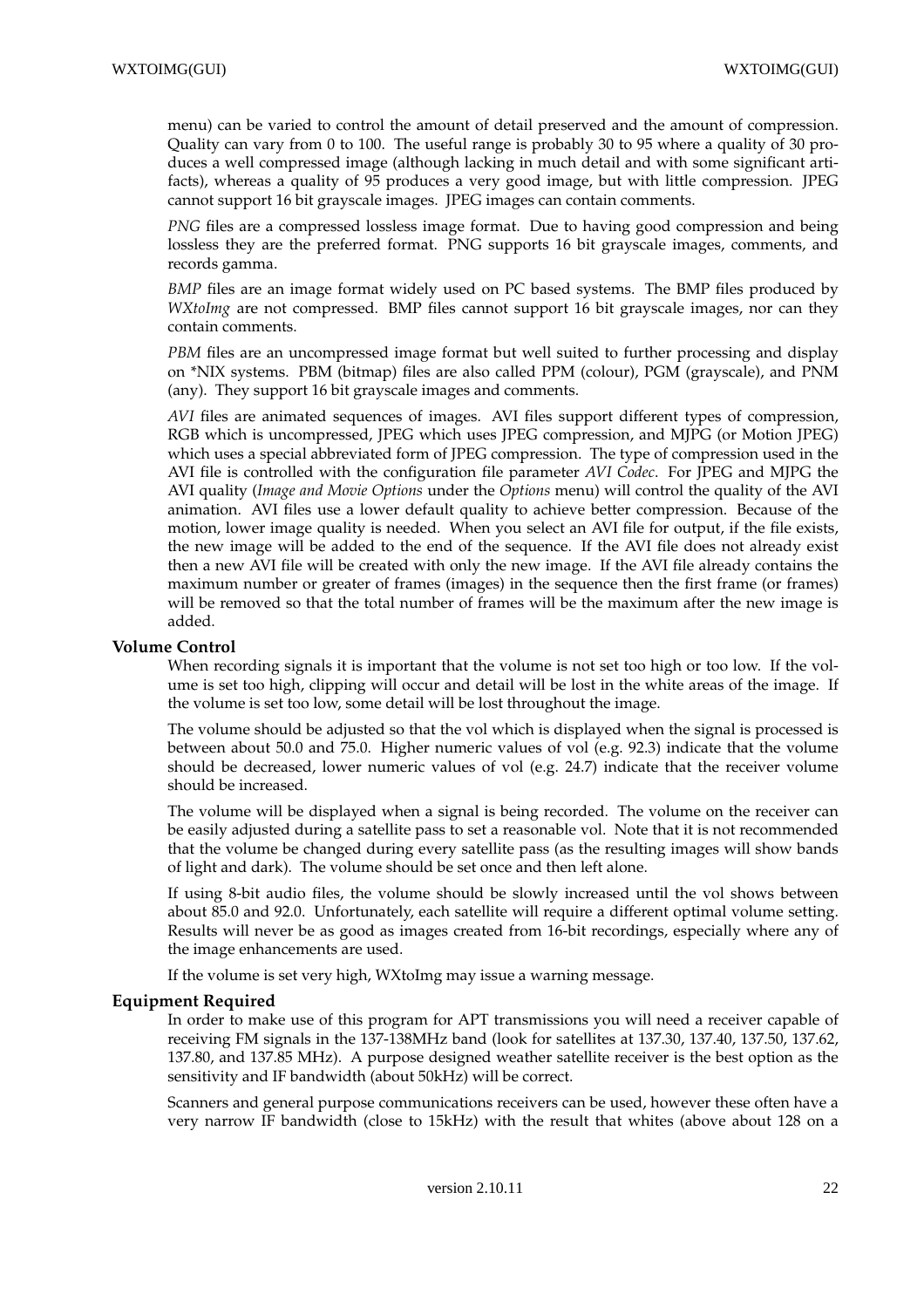scale of 0-255) invariably will be noisy and clipped. The narrow bandwidth will also cause a lot of noise except when the satellite is straight overhead as the doppler-shift combined with the narrow IF bandwidth will result in a very poor signal. However, the upgraded versions of WXtoImg adjust the frequency to compensate for doppler shift on supported receivers with an RS-232 connection. Some communications receivers have a 30kHz (acceptable if the frequency is adjusted using an upgraded version of WXtoImg) or 50kHz IF filter option, and there are modifications for a few scanners to increase the IF bandwidth. A pre-amp can help with the poor sensitivity, but these modifications may not result in the same image quality as a purpose designed weather satellite receiver.

The upgraded versions of WXtoImg also contain special code to much more accurately build colour enhancements when using narrow bandwidth receivers. The upgrade will be of considerable benefit to those getting reasonable images when using the *Contrast enhance (NOAA ch B only)* enhancement.

A special antenna will be needed regardless of which receiver you have available. You can build an antenna and there are several designs for the highly recommended QFH antenna available on the Internet. Turnstile and crossed dipole antennas are other options.

You will, of course, need an audio cable between the "speaker out" of your receiver and the "line in" on your sound card.

Finally, it may help to know when the polar orbiting weather satellites are passing overhead, so you might want to obtain a tracking program. However, in record mode WXtoImg will let you know the next satellite pass is expected.

For WEFAX transmissions from geostationary satellites, the most common method is to use a small parabolic dish antenna, coupled with an active feed and down converter to convert the 1600 MHz band signal to the 137 MHz band. Then the same receiver can be used for these satellites. See references for more information.

### **References and more Information**

Paul Hayes has information on building a QFH antenna at: http://homepage.ntlworld.com/phqfh1/qfh\_diy\_guide.htm

Also check out the information and FAQ on the WXtoImg home page at http://www.wxtoimg.com/

### **Terms and Conditions**

The *WXtoImg* programs (which include wxtoimg, xwxtoimg, wxrec, wxmap, wxproj, and wxbatch) and documentation are not warranted to be free of bugs. You should backup your system before installing this software. Because of the nature of the analog signals and complex processing performed do not expect results of this program to be correct in any or every instance.

The WXtoImg programs and documentation are supplied "AS IS". Central North Publishing Limited disclaim all warranties, expressed or implied, including, without limitation, the warranties of merchantability and of fitness for any purpose. Central North Publishing Limited assume no liability for direct, indirect, incidental, special, exemplary, or consequential damages, which may result from the use of the WXtoImg programs, even if advised of the possibility of such damage.

The WXtoImg programs and documentation are not intended to be used where life, health, safety, or property may be at risk.

The freeware edition of the WXtoImg software may be used for personal, non-commercial purposes free of charge. Additional features are available only to those who upgrade their copies of the software.

Use by any commercial organisation, or any individual for commercial purposes requires the purchase of a professional edition upgrade key. An upgrade key may be obtained from:

Central North Publishing Limited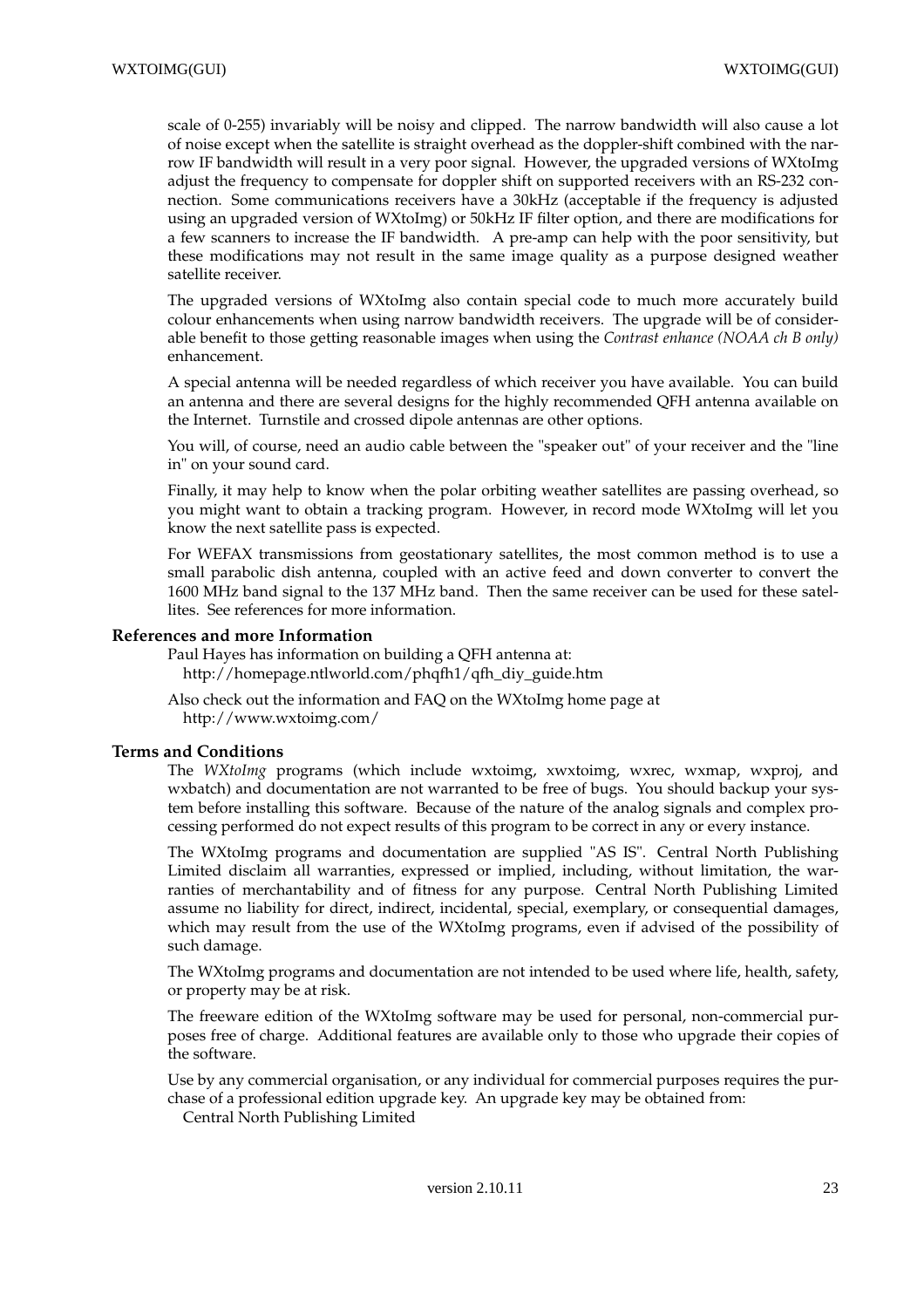P.O. Box 99597 Newmarket Auckland New Zealand Email: http://www.wxtoimg.com/email.html http://www.wxtoimg.com/reg/

The WXtoImg programs and documentation may only be redistributed for personal use, on a non-commercial basis, and in their original, unmodified packages. No other redistribution is permitted. Central North Publishing Limited reserves the right to stop redistribution. Upgrade keys may be installed on a single computer and may not be produced, distributed or disclosed to other parties. You may install the upgrade key on a laptop in addition to the primary computer as long as you only run WXtoImg on one computer at a time. You may not disassemble, reverse engineer, decode or decrypt this software or make use of information, code or algorithms obtained in this way.

The WXtoImg programs are Copyright (c) 2001-2010 Central North Publishing Limited. All rights reserved.

### **Credits**

Special thanks to Andreas Rehberg, Gerd Berg (DK1RR), John Boudreau, Adrian Chamberlain, Ari Ervaskivi, Andy Eskelson, Jakub Gorzynski (SQ2WB), Les Hamilton, Paul Hayes, Paul Holder, Nakato Mikiya, Pauli Nunez (EA3BLQ), Andre Phillips, Steven Ross, Jeremy Royle, Hartmut Schaksmeier and many others who beta tested the numerous early versions of this software.

NOAA provided a wealth of information on their web-site and in their publications, developed most of the enhancement curves used in *WXtoImg*, and provided outstanding support.

### **Notices**

Copyright (c) 2001-2010 Central North Publishing Limited. All rights reserved.

The ZA, MB, MD, BD, CC, EC, HE, HF, JF, JJ, LC, TA, WV, and NO enhancement curves were provided by the National Oceanic & Atmospheric Administration (NOAA).

JPEG support, in part, provided by the Independent JPEG Group.

Text overlay support based on the work of the FreeType Team.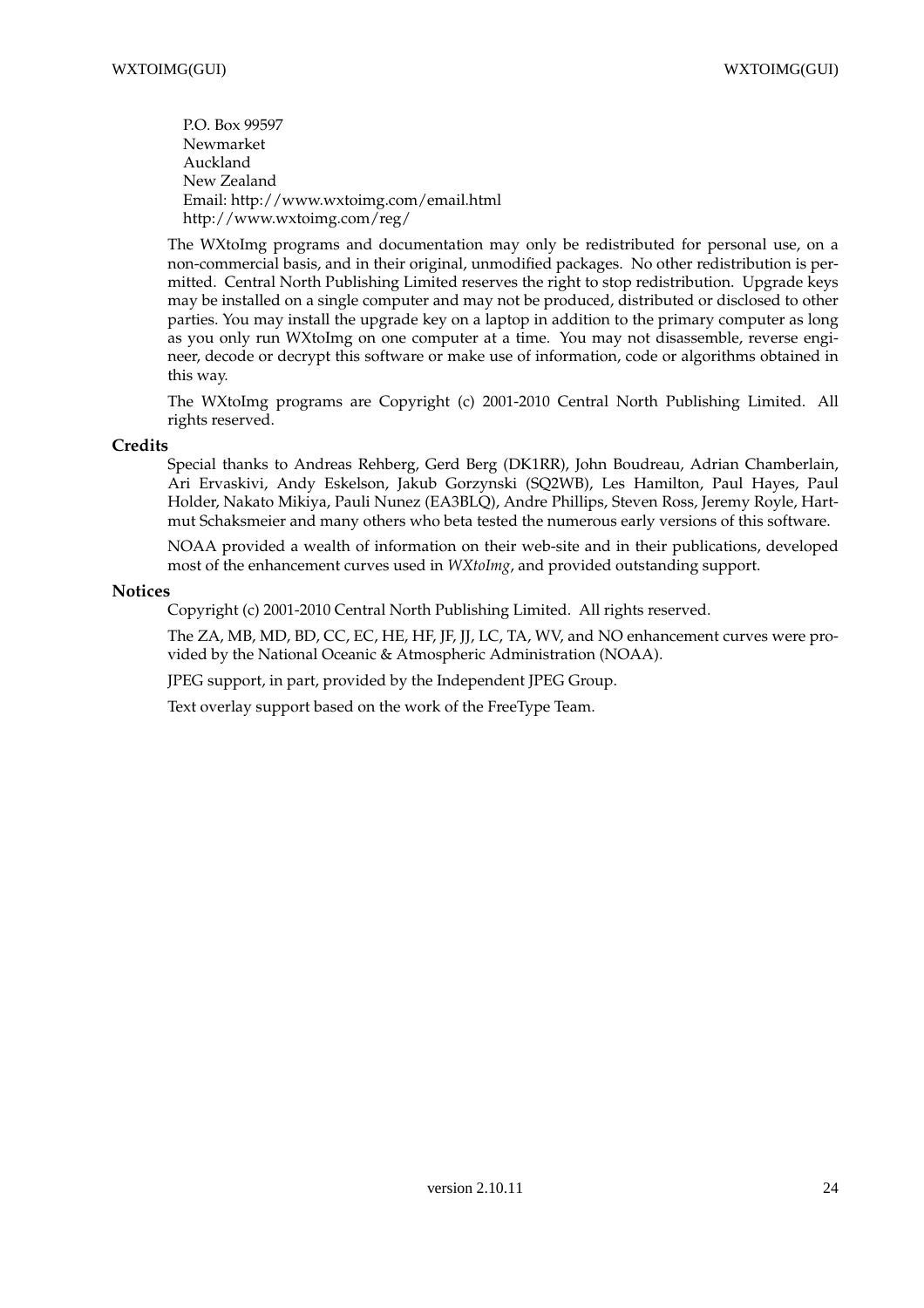# **Calibration**

*WXtoImg* must be setup and calibrated to achieve useful results. Setup requires setting the location of your receiver and downloading the latest Keplers. Calibration must be performed in two areas: the first is the volume of the recording, the second is to match the sampling frequency to the sound card sample rate. You need to perform this calibration only once.

### **Before you Begin**

Simply connect your receiver's audio output to the *line* input of your soundcard using a suitable cable. If you have an ICOM PCR1000 receiver, ensure that you follow the instructions in the manual for setting the internal jumper for line level output (or alternatively use the PCR100 setting instead).

The polar orbiting satellites transmit on 137.10, 137.40, 137.50, 137.62, or 137.9125 FM (50kHz or NFM) and each satellite will pass by twice per day (about 12 hours apart) at roughly the same times each day. You may be able to catch lower elevation passes about 1.5 hours before and after the best pass. Note that all satellites will not be transmitting depending on on time of year, the time of day, their proximity to other satellites, and whether they are working or not. A good pass lasts approximately 10 to 15 minutes. When WXtoImg is in record mode it will indicate the next satellite pass and the frequency on which it is transmitting.

### **Setting the Ground Station Location**

Select *Ground Station Location* from the *Options* menu. Enter the name of your city and country. If the city you live in has a population over about 100,000 then click on the *Lookup Lat/Lon* button. If you are at sea, you can enter any description you like for city and country.

If you could not lookup the latitude and longitude, then you'll have to enter the latitude and longitude of your location. Latitude and longitude must be entered in degrees and fractions of degrees (e.g. 52.500, not 52:30, nor 52:30:00, nor 52:30.00). North and east should be entered as positive numbers, south and west should be entered as negative numbers. If you do not know the latitude and longitude of your location, then try the closest large city (population >100,000) and click on *Lookup Lat/Lon*. If you do not know the altitude just enter 0.0.

### **Updating the Keplers**

Current U.S. government regulations mean you should obtain an account from Space Track to gain access to the Keplerian elements required for WXtoImg. However, at present you can use Celestrak without an account (see Options -> Internet Options). Accounts are generally simple and fast to obtain from:

http://www.space-track.org/

Once you obtain an account, you will need to login to this account and change your password. Then open *Internet Options* from the *Options* menu, and type in your Space Track username and new password.

Now, connect to the Internet and select *Update Keplers* from the *File* menu to download the latest orbiting elements for the weather satellites. If you do not have an Internet connection, then ignore this and instead select *Disable Map Overlay* from the *Options* menu.

### **Checking for Satellite Passes at Your Location**

Select *Satellite Pass List* from the *File* menu. This will display a list of satellite passes from the current time to 7 days ahead for your location. Times are given in both local time and UTC.

### **Adjusting the Volume**

Set the volume control on your receiver to a low to moderate level, then select *Mixer Control...* from the *File* menu. Configure the mixer to take input from the source the receiver is plugged into (normally the Line In), set the PCM and Recording (cassette) levels (Linux only) all the way to the top. Set the Line level (Linux and Windows) at about the mid-point. Set the igain (Linux only) to it's mid-point. It is better for the volume and line levels to be too low than too high to start with.

Under Windows 95 you may have to select *Properties* from the *Options* menu on the Mixer control and check the *Recording* button, and check the *Line* volume control before you can adjust the controls as above.

Select *Record...* from the *File* menu, and click on *Auto Record*.

Wait for a satellite to arrive. WXtoImg will indicate when the satellite is expected (in UTC) and on what frequency the satellite is transmitting in the status bar.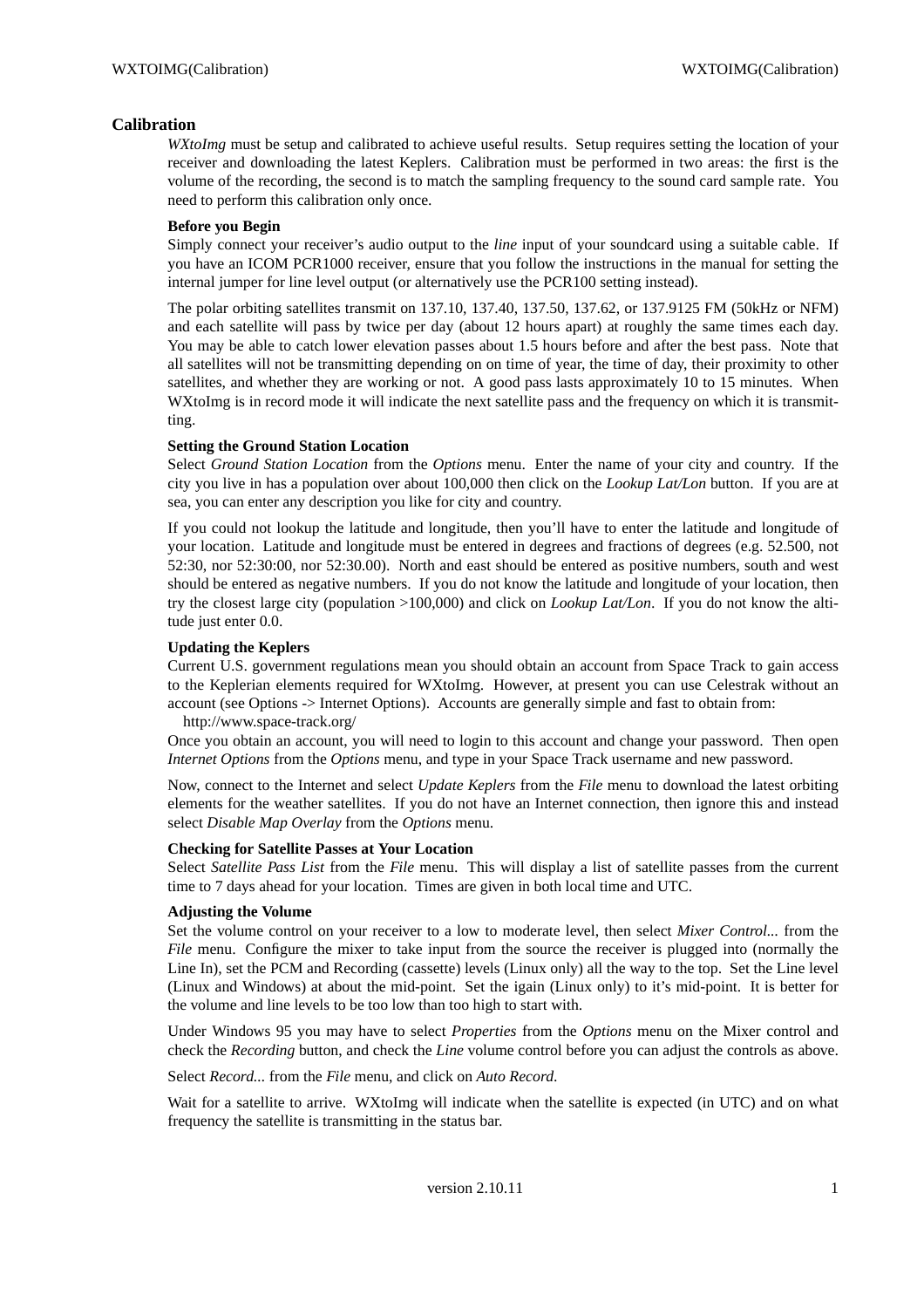WXtoImg will record the pass -- during the pass an image may be shown, do not be concerned with the brightness or darkness of the image or other problems such as it consisting only of diagonal lines. When setting the volume never use this image as a guide -- use only the volume setting discussed below. After recording is complete WXtoImg will build a map and re-decode the image. It does this to produce the best possible results.

Avoid using the scrollbars to scroll the image while recording -- this can cause the resulting image to be split.

The program volume (vol) will be displayed when the signal is being recorded. If a satellite is passing overhead and the status line indicates that the program is still waiting for carrier or waiting for signal then the receiver volume may be too low or the mixer input level may be set too low. Slowly increase either or both until the status line indicates the signal is being recorded. The volume on the receiver (or the recording level on the mixer) can then be easily adjusted during the pass to set a vol between 50.0 and 75.0. If the receiver has no volume control or the volume control does not affect the speaker output, then adjust the mixer settings (recording, igain, or input line level) until the displayed vol is between about 50.0 and 75.0. The volume bar should be green when a signal is being received, red or yellow indicates the volume is too high or too low.

The image will be re-decoded after the satellite has passed. When the decode is complete, the overall volume will be shown on the right hand side of the status line below the image.

The overall volume should be between about 40.0 and 85.0. Higher numeric values of vol (e.g. 90.2) indicate that the volume should be decreased, lower numeric values of vol (e.g. 24.7) indicate that the volume should be increased.

If the volume is set too high, clipping will occur and detail will be lost in the white areas of the image. If the volume is set too low, some detail will be lost throughout the image.

Except for this calibration, avoid adjusting the volume when the satellite is passing overhead. Adjusting the volume during a pass will produce banding in the final image and will adversely affect temperature calibration.

Adjust the volume appropriately and repeat.

#### **Adjusting the Sampling Frequency (Slant Correction)**

Start by selecting *Disable PLL* from the *Options* menu. Disabling the PLL allows us to properly set the sampling rate.

Next, select a recording to decode. Select *Open Audio File...* from the *File* menu, and choose a recording. Ideally you'd like a recording from a satellite on a high overhead pass.

Now, wait for the image to be decoded and displayed. The image will be bent slightly from top to bottom as a result of the doppler shift. This is normal when the PLL is disabled.

Select *Slant Correction...* from the *Image* menu. Scroll to the top of the image and click on a vertical edge in the image. Continue holding the button down and drag a line to the bottom of the image. Allow the image to scroll until you get to the bottom of the image. Ensure the pointer is over the same edge that you originally clicked on and release the button.

A dialog box will pop up and display the suggested sampling rate. The WXtoImg program can estimate the sampling rates for all other satellites. You should select the *Estimate and set sampling frequencies for all satellites* option if it is not already selected, then click on *Set*.

Un-select *Disable PLL* from the *Options* menu. The image will be re-decoded and should be completely straight. If it is bent or jagged, ensure that you have un-selected *Disable PLL* in the *Options* menu. If it is slanted, then try repeating the process, paying close attention to these instructions.

While options are (by default) saved on exit, you should ensure the sampling frequencies are saved by selecting *Save Options* from the *Options* menu.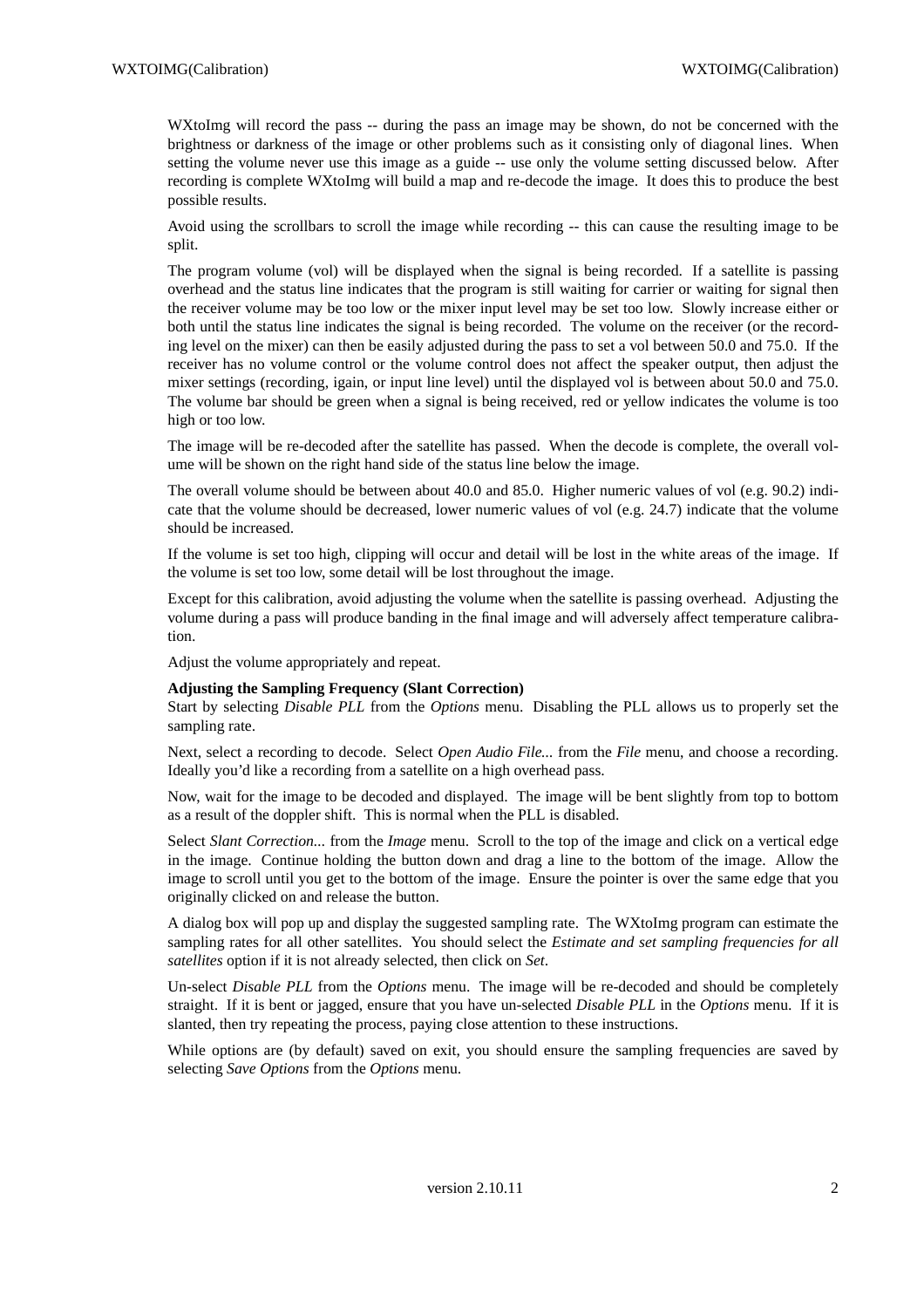# **Copyright**

Copyright (c) 2001-2010 Central North Publishing Limited. All rights reserved.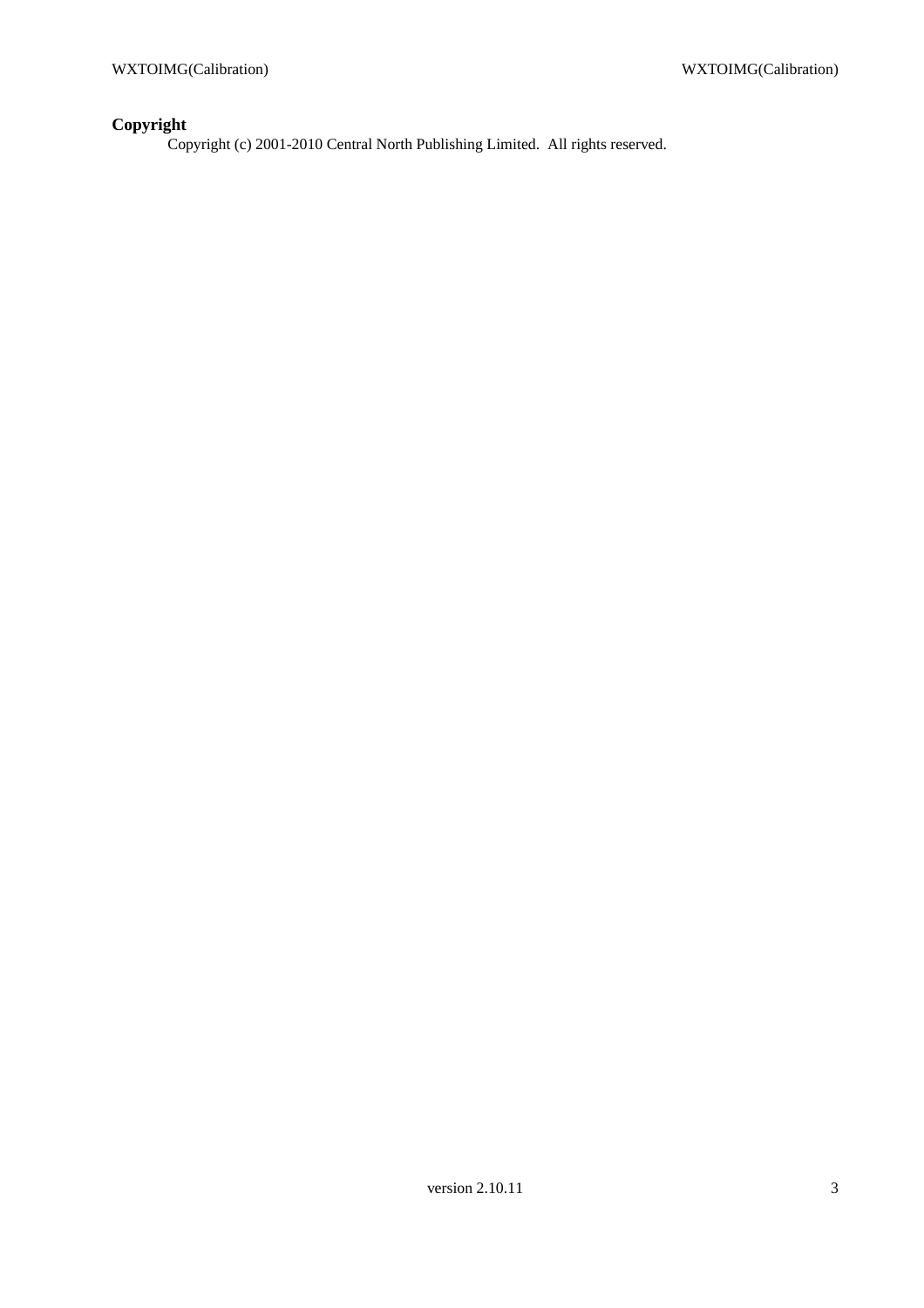### **Recording**

### **Why do I get a message Warning: couldn't find telemetry data when WXtoImg displays an image?**

You need to adjust the sampling frequency. Information on adjusting the sampling frequency can be found in the *Required Calibration...* document under the *Help* menu. Also see the *Slant Correction* section in this manual.

### **Why do I get Error: waveInOpen failed! when WXtoImg tries to record?**

Open *Record Options* in the *Options* menu, and change the soundcard (even if your PC only has one soundcard you may need to change this for recording to work). Click OK and enter record mode again to test. Try all soundcard values until you find one that works. If this fails to eliminate the problem you may need to install or re-install the latest drivers for your soundcard.

### **Why does recording never start?**

Ensure that the audio cable from the receiver is attached to the soundcard Line 1 input. Ensure that you have used the speaker (and not line) output from the receiver. Follow the instructions carefully in the *Required Calibration...* section under the *Help* menu.

### **Why is the image split (sometimes referred to as sync loss)?**

The image looks as though it has been cut horizontally and the upper or lower portion shifted left or right. This may occur in just one place or in multiple places in the image.

Under *Options*, enable *Resync* which will correct most of these problems.

However it is best to minimise the occurrance of these splits in the first place. The problem is caused by other programs doing a lot of activity or using a lot of CPU or memory or performing a lot of disk i/o while WXtoImg is recording. Limiting the number and activity of other programs while WXtoImg is recording should eliminate the problem. Some screen savers can also cause this problem, so setting your screen saver to none would be a good idea.

### **Why does the program hang with a Status: opening soundcard... message?**

The soundcard is in use by another program (possibly even the mixer). Close other programs (including the mixer if it is running).

### **Why does recording start immediately and never stop recording when I try to record signals from polar orbiting satellites?**

Most likely your receiver does not have squelch on the audio out. Select either the *Record when 2400 Hz carrier present* or *Record only when selected active APT satellites are overhead* mode.

### **Why does it never stop recording when I try to record signals from geostationary satellites?**

You need to select the *Record using WEFAX start/stop tones* mode in the *Recording Options...* dialog under the *Options* menu.

### **Why do I only record every other image from geostationary satellites?**

Processing is taking too long. You can reduce processing time by disabling Options -> Despeckle (or setting it to *none*). Despeckle is generally inappropriate on WEFAX images because it degrades the fine lines in the maps. Setting Options -> Sharpen to *none* will marginally improve processing speed.

You can further reduce processing by setting *Maximum number of thumbnails* to *0* in *GUI Options* in the *Options* menu.

Also ensure that you have not selected *Use for audio recordings/maps too* in *File Names and Locations* under the *Options* menu. Renaming these files requires significant extra time. Finally reduce the number of autoprocessing images and steps performed under *Record* in the *File* menu.

If your computer still isn't fast enough to complete processing before the next image arrives consider upgrading your computer. Alternatively you can select *Record only (show image if enabled)* from *Record* under the File menu. In this mode, only audio files can be saved, but the program will show the image as it is being recorded.

#### **The program tries to record polar satellites at the wrong time, what needs to be done?**

Check your time and timezone setting are correct. On Windows open the Date/Time control panel (Start -> Settings -> Control Panel -> Date/Time), ensure that the "Time zone" is for a nearby city, that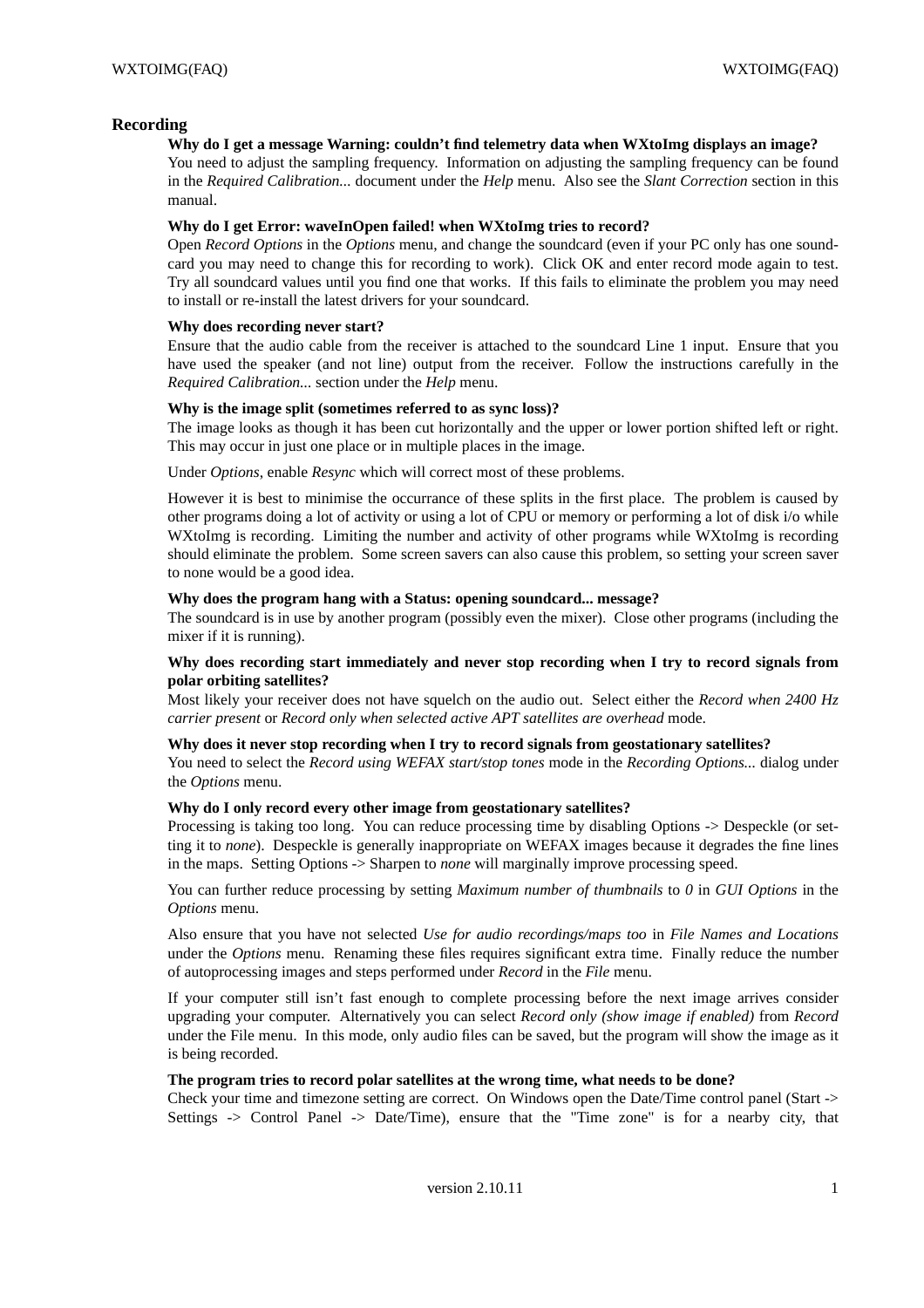"Automatically adjust clock for daylight savings changes" is selected, and that the time is correct.

On Windows, check your *autoexec.bat* file for a setting starting with *SET TZ=*. This will override the timezone settings set in the Windows control panel and can cause problems for WXtoImg. Remove the line or comment it out.

### **How can I automatically remove the older images and recordings?**

Select *Record* from the *File* menu. There are separate options for when to remove audio files, raw images, maps, and images. Choose a time for these to be deleted. Select *Accept*, then select *Save Options* from the *Options* menu. Note that files are only deleted if they have been created automatically by WXtoImg. If you use *Save Image as* or *Save Raw Image as* the files created will not be automatically deleted. Audio files created by other programs will also not be deleted.

### **Image Slant**

### **Why do I get a message Warning: couldn't find telemetry data ?**

You need to adjust the sampling frequency. Information on adjusting the sampling frequency can be found in the *Required Calibration...* document under the *Help* menu. Also see below.

#### **Why are my images slanted?**

You need to adjust the sampling frequency. Information on adjusting the sampling frequency can be found in the *Required Calibration...* document under the *Help* menu. Also see below.

#### **I can't find a vertical edge in the image to use for slant correction.**

Ensure you have selected *Disable PLL* from the *Options* menu, and then selected *Slant Correction* from the *Image* menu.

This is because your soundcard is sampling very far from the 11025 Hz that it should be. This isn't a problem. Your image will have sloping horizontal lines running through it. Instead of dragging a line along a vertical edge, just drag a line along one of the sloping (near horizontal) lines from left to right across the image.

Next select *Estimate and set sampling frequencies for all satellites* and click on *Set*.

Choose *Decode* from the *File* menu and repeat the procedure. This time the edges should be near vertical.

Remember to ensure *Disable PLL* is not selected and then choose *Save Options* from the *Options Menu* to save the slant correction settings.

### **Map Overlays**

### **Can WXtoImg produce map overlays from recordings made by other programs?**

Yes. However it may be necessary to change *Audio file naming* to *Other*, in the *File Names and Locations* dialog under the *Options* menu. This often needs to be done even if the filenames are MMDDHHMM.wav (month, day, hour, minute) because WXtoImg requires that this date be the time of the start of the recording and not the time when the satellite came over the horizon.

**Why do I not see map overlays and often get a message that WXtoImg could not find matching pass to build overlay map ?**

Ensure that you have set the latitude and longitude under *Ground Station Location...* in the *Options* menu to match your location.

Also check that the appropriate satellite type is selected in the *Active APT Satellites* sub-menu in the *Options* menu.

It could also be that your computer's clock is off significantly (5 minutes or more). See *Why are the maps never aligned correctly* below.

Finally, your timezone setting may be incorrect so that the calculation of UTC time will not be correct. On Windows open the Date/Time control panel (Start -> Settings -> Control Panel -> Date/Time), ensure that the "Time zone" is for a nearby city, that "Automatically adjust clock for daylight savings changes" is selected, and that the time is correct.

Note that the Ground Station Location, needed for generating maps, is not used in determining UTC time.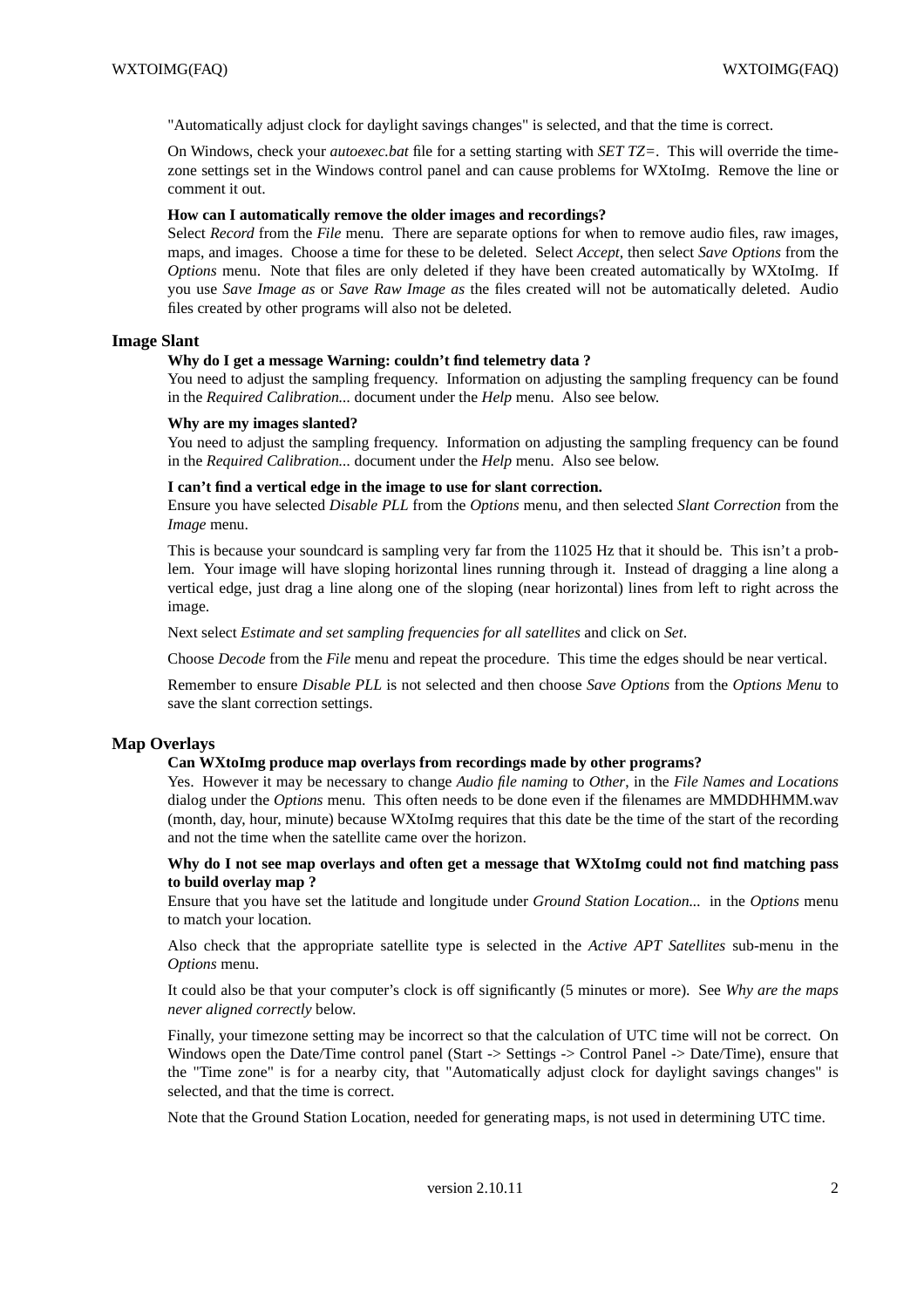### **Why are the maps never aligned correctly?**

The most common cause is that the computer's clock is off by more than a 250ms (a quarter of a second). In order for overlays to be aligned accurately the computer's clock must be very accurately set. On Windows XP and Windows Server 2003, WXtoImg can set the clock to an Internet time source. See *Internet Options* in the *Options* menu. Upgraded versions of WXtoImg can synchronise the PC's clock to a GPS. If you are recording on a different computer, then the clock on the recording computer must be set correctly.

### **My clock is accurately set, what other causes are there?**

Using out-of-date Keplers will also cause the maps to be incorrectly aligned. Just use the *Update Keplers* option under the *File* menu.

Also if you use recordings that were copied from some other place, then the timestamp on the recording may be affected resulting in maps which are significantly mis-aligned. Look for a copy program that preserves time-stamps (under \*NIX use cp with the -p option, or use mv instead).

### **What can I do about overlays that are still missing or not correctly aligned?**

Use the *Move Overlay...* option under the *Image* menu to move incorrectly aligned overlays.

On Windows, check your *autoexec.bat* file for a setting starting with *SET TZ=*. This will override the timezone settings set in the Windows control panel and can cause problems for WXtoImg. Remove the line or comment it out.

Check that your Internet firewall is configured to allow connections from WXtoImg (xwxtoimg.exe), so that the Keplers can be updated.

### **Keplers**

#### **How often should I update the Keplers?**

In order to avoid having to move the map overlay, Keplers should be updated every few days. Connect to the Internet, then select *Update Keplers* from the *File* menu.

### **I cannot update the Keplers, what's wrong?**

Check your Internet connection. If it is OK and Update Keplers fails it is likely because your Internet firewall is not configured to allow xwxtoimg.exe to make connections to the Internet (via HTTP port 80). Check your Internet firewall manual for details.

### **I do not have access to the Internet, how can I update the Keplers?**

If you have email access and can get the Keplers emailed to you or sent on floppy disk or other media, then simply copy a file of two line elements into \Documents and Settings\...your name...0lication Data\WXtoImg\weather.txt under Windows, or  $\gamma$ /wxtoimg/weather.txt under \*NIX.

#### **General**

### **Why do I get the warning message enhancement ignored: could not find a NOAA sensor 2 (or 3) image ?**

The operational NOAA satellites send images from two sensors. At night, images from sensor 3 (mid/thermal infrared) and sensor 4 (thermal infrared) are sent. During daylight (and dusk) sensor 2 (visible/near infrared) and sensor 4 (thermal infrared) are sent. The warning indicates that the enhancement you have chosen (from the Enhancements menu) requires a sensor which is not available in the current image. In this case WXtoImg ignores the enhancement chosen and produces a "Normal" enhancement image instead.

#### **I'm using WXtoImg under Linux, and the font sizes are very large (or very small) in some places.**

This is because the monitor size is not set correctly in your X-Windows configuration. You will need to add a line (or correct the existing one) that describes your monitor width and height in mm. Edit the X-Windows configuration file (often /etc/X11/xorg.conf) and in the "Monitor Section" add:

DisplaySize 330 210

replacing 330 and 210 with the width and height of your monitor's screen in millimeters. Then logout and log back in.

#### **Why do i get a Runtime Error! ?**

If WXtoImg crashes with a message from the "Microsoft Visual C++ Runtime Library", stating that there wasa"Runtime Error!" and that "This application has requested the Runtime to terminate it in an unusual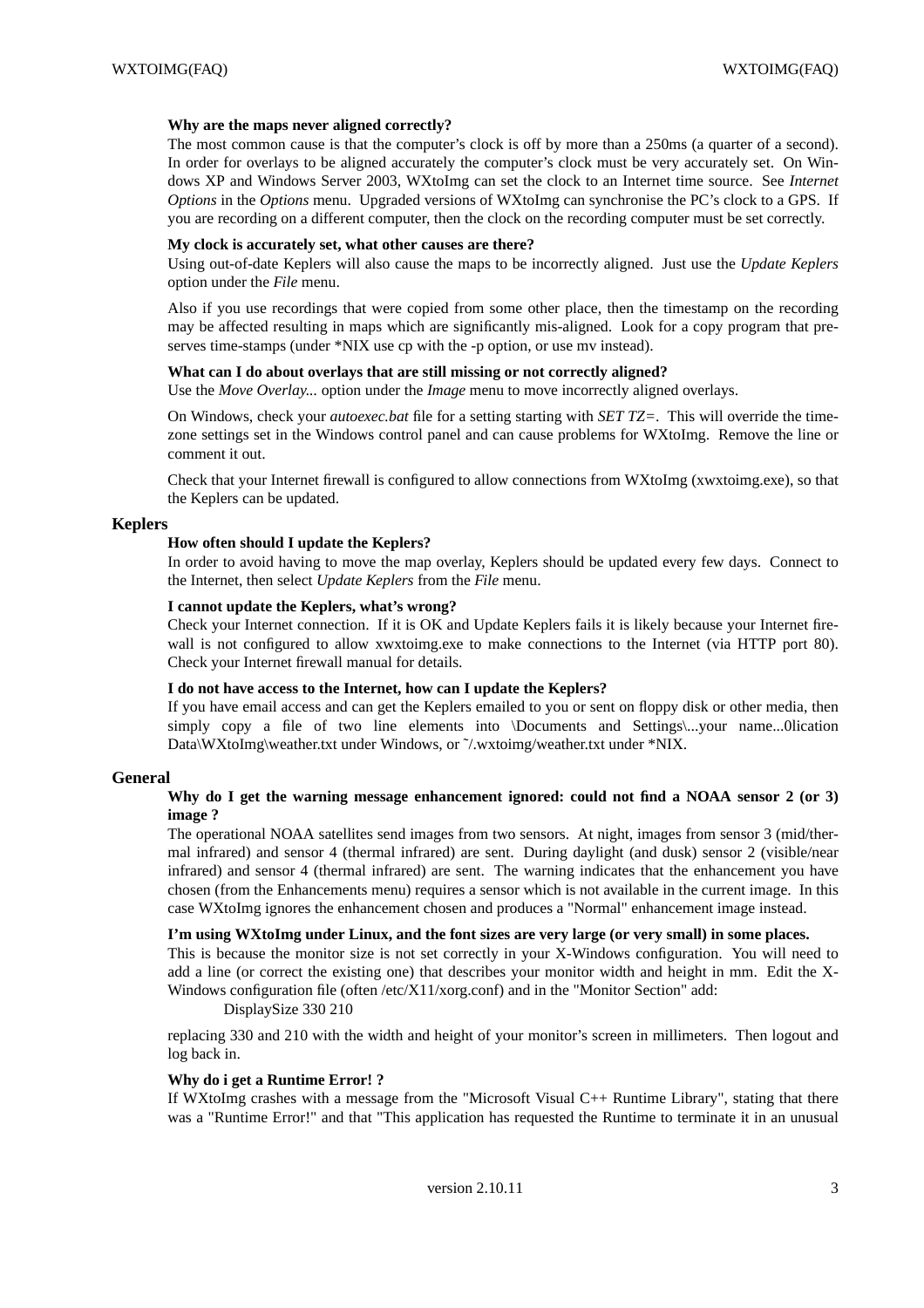way. Please contact the application's support team for more information", then you have a video driver problem.

Obtain and install the latest drivers for your graphics card/chipset. In most cases this will solve the problem. However, the issue surrounds displaying large images or many thumbnails in WXtoImg, so you can work around the problem, by decreasing the *Maximum number of thumbnails* in *GUI Options* to 100 or less (sometimes 50 or less). And if you are performing image projection changes, by reducing the *Projection scale*.

# **How can I get images that show exactly the data that was received from the satellite?**

Set *Enhancement* to *Pristine* and enable *Show All* in the *Options* menu.

# **Can I process old .WAV files from satellites that haven't transmitted for a long time?**

Yes. First enable expert mode in *GUI Options* under the *Options* menu. Exit WXtoImg and start it again. Now select the satellite you wish to process the WAVE file for from the *Satellite* menu. Open the WAVE file using *Open Audio File* in the *File* menu.

If the program fails to build a map, it is likely because the date/time stamp on the WAVE file is not correct. You'll need to ensure the file is named YYYYMMDDHHMMSS.wav for the UTC time it was recorded (i.e. 19990928025912) for 28 September 1999 02:59:12 UTC. Be as accurate as possible with the time, but generally +/- 5 minutes will be OK (however you will have to move the map using *Move Map Overlay* from the *Image* menu). Now open *File Names and Locations* from the *Options* menu and set *Audio file naming to YYYYMMDDHHMMSS UTC time. Click OK. Finally open your renamed file using Open Audio File.*

### **Why are some menu items gray and not selectable?**

These items are available only in the upgraded version. Information on upgrading is available at:

http://www.wxtoimg.com/reg/

Note that while in record mode or when images are being processed all of the options except *Help*, *Stop*, and *Exit* are gray.

### **How do I display local time instead of UTC time?**

This applies only to copies of WXtoImg with an upgrade key installed. Disable the *Show time as UTC* setting in *GUI Options* in the *Options* menu.

To change time on the text overlays (only), Open *Text Options from the Options menu. Replace UTC with %@%Z or %@local or use %@ followed by your time zone (e.g. %@EST). Select OK.*

### **Hints for improving image quality.**

If you are using a narrow bandwidth scanner or communications receiver, then purchase an upgrade key, open *Recording Options*, and set *receiver type* to *Scanner* or *Communications*. By doing this, the software will use special processing modes to dramatically improve image quality with colour enhancements. If you have a computer control cable for your receiver and the receiver is shown in the list, then select the specific receiver instead. Even better images will be obtained when WXtoImg can control the receiver. Purchase the upgrade only when you have clearly recognisable images using the *Contrast enhance (NOAA chBonly)* option.

For APT images set *Despeckle* to 2.0 in the *Options* menu to help eliminate some of the random noise. For WEFAX images *Despeckle* should usually be set to *none*.

On upgraded versions, set *Minimum Solar Elevation for visible images* to 15.0 in the *Record* dialogue in the *File* menu.

Set *Illumination Compensation* to *Full* or *Med* or any other choice than *None* when *Contrast* is set to *Linear (constant)*.

If you are producing an image for printing, set *Gamma* to *none* in the *Options* menu, and save the file as a PNG file (by placing *.png* on the end of the filename).

If you are creating movies/animations, etc *AVI Codec* to *RGB* in *Image and Movie Options* in the *Options* menu. This will create much larger animations, but will greatly improve the quality. Note that you'll have to delete your existing animations before the change takes effect (the codec is only set when the animation is created for the first time).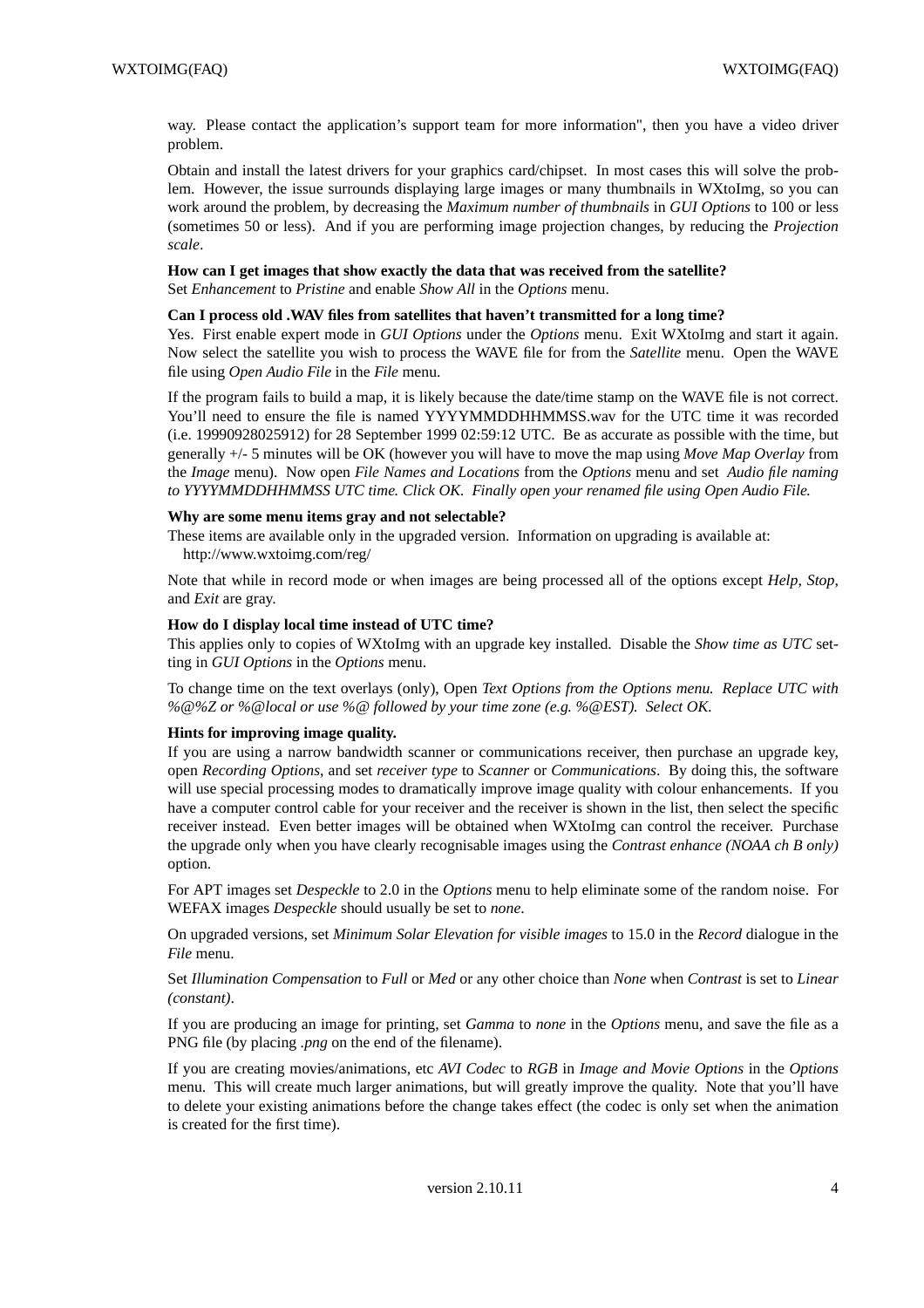When using one of the Anaglyph enhancements from NOAA satellite passes at dusk or night, enable *Use other sensor* in the *Options* menu. Also save your anaglyph images as *PNG* or *BMP* files (just use a *.png* or a *.bmp* extension. This is usually necessary because the lossy JPEG format can cause colour shifts that adversely affect the 3-D effect.

To remove the noisy portions of the image at the top and bottom, open the *Recording Options...* dialog in the *Options* menu and select *Record only when selected active APT satellites are overhead*, then set *record only when satellite is above (degrees)* to about 15. This will ensure that recording only takes place while the satellite is at least 15 degrees above the horizon. Note that the best value will depend on your environment and receiving equipment (values between 8 and 18 would be typical).

### **How can I create images that I can import into Digital Atmosphere?**

This applies to upgraded versions only. Enable *DA compatible BMP format* in *Image and Movie Options* in the *Options* menu. Set *Projection* to *Orthographic*. Open *Projection Options* from the *Options* menu. Set *Scale* to 640 (or if you've changed the map width use the width of your DA map is in pixels). Look at the DA map and guess as closely as possible the most northern and southern latitudes and the most eastern and western longitudes (in degrees and decimal degrees). Use these values (negative for south and west, positive for north and east) for the North, South, West, and East boundaries. Set the *Reference Longitude* to the longitude at the centre of the DA map. Set the *Reference Latitude* to the latitude at the centre of the DA map.

### **How do I print an image?**

Because WXtoImg has no built in print facilities, you must first save the image to a file (select *Save Image As* under the *File* menu). End the filename with .png or .bmp to create a PNG or BMP image rather than the default JPEG (this will improve print quality). You may also want to set *Gamma* to *none* in the *Options* menu before saving the image. Once the image has been saved you can open it with a variety of programs, including photo editors or your Internet browser and print it.

### **Why do the colours on my screen go strange when I run WXtoImg?**

This is because you have a graphics adapter set to 256 Color (8-bit) mode. WXtoImg grabs all 256 colours for it's own use -- which allows it to display much better images. You could try changing the display settings to True Color (24 or 32 bit) or High Color (15 or 16 bit). If your display adapter is not capable of more than 256 colours and you really dislike this feature, it can be disabled by un-selecting *Use private colormap*, under *GUI Options* in the *Options* menu. Remember to *Save Options*, then exit and restart the program.

### **What does northbound 51 W mean?**

This is a description of the satellite pass. Southbound or northbound indicates the direction the satellite is traveling. The maximum elevation (in this case 51 degrees) is given next. Note that the maximum elevation will be between 0 and 90 degrees (with 90 indicating a direct overhead pass). This is followed by an either E (east) or W (west) to indicate if the satellite is traveling to the east or west of you (at the time of the maximum elevation).

### **I just want a nice false coloured image. How do I do that?**

During the summer when images are well illuminated by the sun, the MSA Multispectral analysis, HVC, and HVCT enhancements on NOAA satellites give good results. Select these under the *Enhancements* menu.

During the winter or summer, day or night, the MCIR and NO enhancements on NOAA satellites gives good results.

### **What does WXtoImg mean?**

WXtoImg is shorthand for "WX to image" (weather satellite to image).

### **AVI Animations**

### **Can I build movies from polar orbiting satellites?**

Yes, if you have purchased the upgrade. Here's how to do it:

Open the *Image and Movie Options...* dialog under the *Options* If you would like high quality movies or wish to view 3-D movies using one of the Anaglyph enhancements you might want to change the *AVI*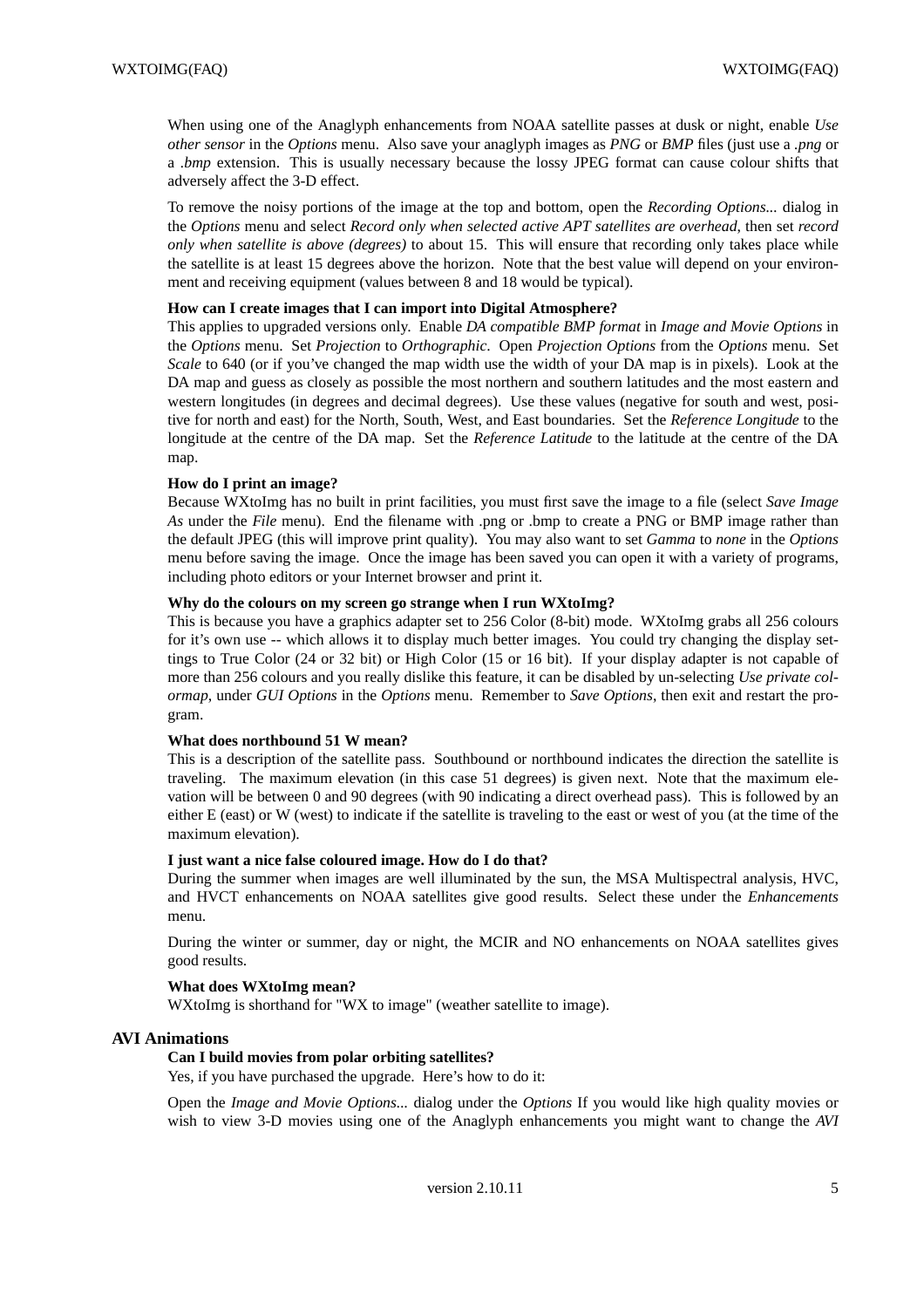*Codec* to *RGB*. (This will result in movies which are very large, but will provide a better 3-D effect.) Otherwise use the *MJPG* codec. Select *OK*.

Open the *Record* dialog from the *File* menu. Ensure that *Record and auto process* is selected. Ensure *Create Movie(s)* is selected. Then click on the *Movie Settings* button.

Select the enhancements you would like for the movie. A movie will be made for each selected enhancement. The best enhancements for AVI movies would be *MCIR map colour IR (NOAA)*, *Contrast enhance (NOAA chBonly)*, *Sea Surface Temp*, *Anaglyph false 3-D*, *Colour anaglyph false 3-D*, *NO colour IR enhancement*, and *ZA general IR enhancement*. You may also get reasonable results with the *HVC falsecolour* and *HVCT false-colour* enhancements.

Click on the *Easy Set Defaults* button.

Select *Set*.

Set the *Minimum percent of projection filled* to 50.0 so that frames with less than 50% of the pixels filled will not be added.

Now click on the *Record* button. Each time a satellite passes a frame will be added to movie(s). You can view the movies that have been produced by selecting *View Movie* from the *File* menu.

#### **Can I build movies from a bunch of old images, raw images or recordings?**

Yes, if you have purchased the upgrade and if using processed or raw images, the images were produced by WXtoImg.

Select *Linear (constant)* from the *Contrast* sub-menu in the *Options* menu. This helps to ensure that each frame in the animation will have similar brightness and contrast.

Select *Full* from the *Illumination Compensation* sub-menu in the *Options* menu. This also helps to ensure that each frame in the animation will have similar brightness and contrast.

Open the *Image and Movie Options...* dialog under the *Options* menu. Change the *AVI Scale* to *1.000*. (If you wish to alter the size of the movie, use the *Projection Scale* in the *Projection Options* dialog under the *Options* menu instead.) If you wish to view 3-D movies using the Anaglyph enhancement you might want to change the *AVI Codec* to *RGB*. (This will result in movies which are very large, but will provide a better 3-D effect.) Otherwise use the *MJPG* codec. Select *OK*.

Open the *Projection Options* dialog from the *Options* menu. You can change the *Centre Longitude* if desired to some longitude near you, or leave it blank. Now set the North, South, West and East boundaries. Try setting them to about 10 degrees north, south, west and east of your location. Latitude and longitude must be entered as a decimal number in degrees and fractions of degrees. Use positive numbers for north and east, negative numbers for south and west. You must enter a value for all four bounds. Select *Set*.

Under the *Projection* menu, select *Mercator* (or any projection other than *Normal*).

Under the *Enhancements* menu, select then enhancement you want to use for the movie. The best enhancements for AVI movies would be *MCIR map colour IR (NOAA)*, *Contrast enhance (NOAA chBonly)*, *Sea Surface Temp*, *Anaglyph false 3-D*, *NO colour IR enhancement*, and *ZA general IR enhancement*. You may also get good results with the *HVC false-colour* and *HVCT false-colour*, and *Vegetation* enhancements.

Now open a recording using *Open Audio File*, a raw image using *Open Raw Image*, or a processed image using *View Image* from the *File* menu. When processing is complete, select *Save Image* from the *File* menu. Save the file to an AVI movie by setting the filename extension to *.avi* (e.g. *noaa-za.avi*).

Repeat the previous step for other recordings, raw images, and movies, saving them to the same filename. When prompted to overwrite the file, select *yes*. AVI movies are not overwritten, instead a frame will be added to the end of the movie.

When you have added all the images, select *View Movie* from the *File* menu and select the file you just created.

#### **OK, but isn't there an easier way to build many different AVIs from old images?**

Yes. Follow the instructions for *Can I build movies from polar orbiting satellites?* but in the last step, click on the *Accept* button rather than *Record* button.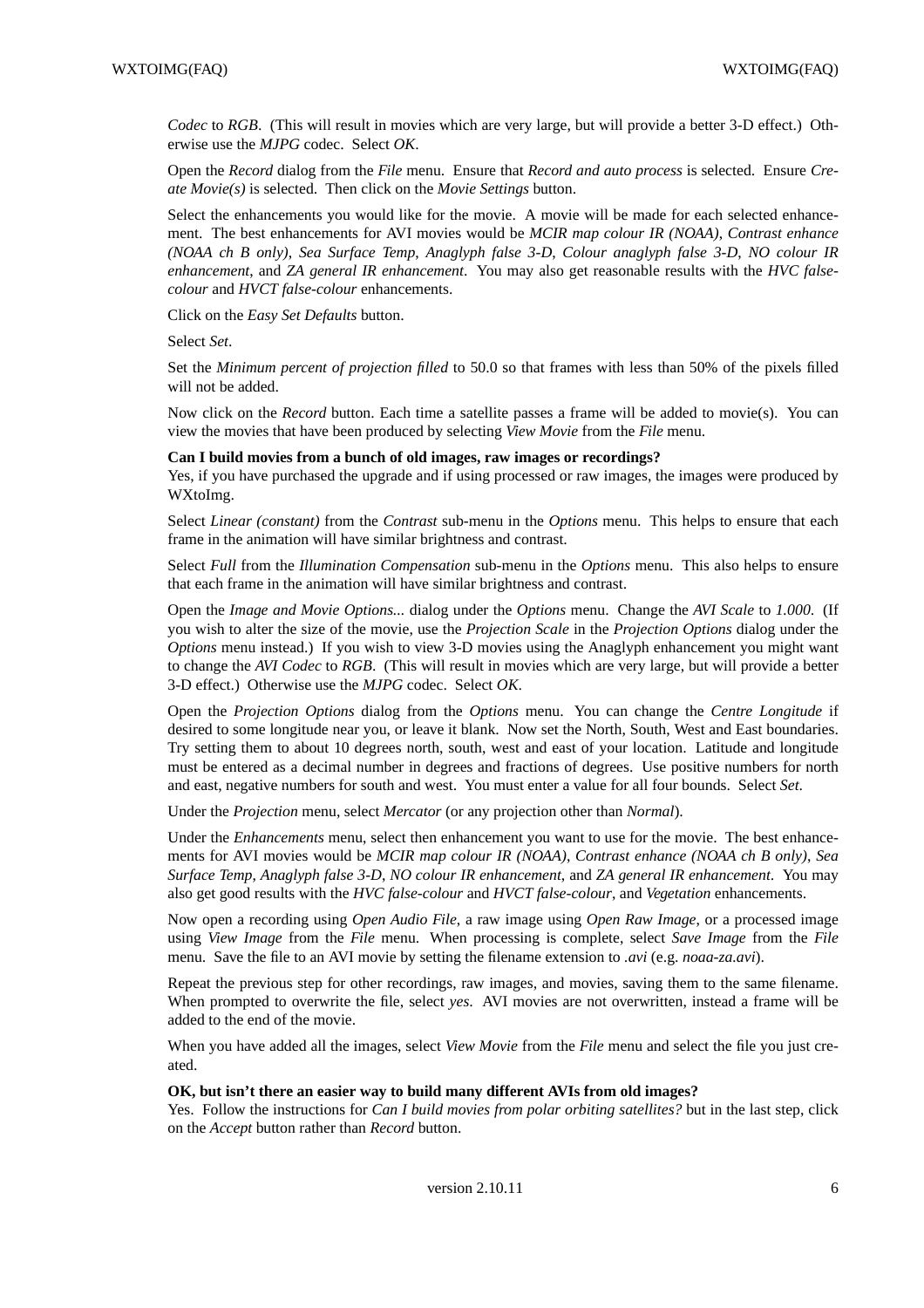Now open a recording using *Open Audio File*, a raw image using *Open Raw Image*, or a processed image using *View Image* from the *File* menu. Once processing is complete, select *Auto Process* from the *File* menu. Repeat.

### **I cannot display the AVIs using Windows Media Player.**

*Unfortunately*, older versions of the Windows Media Player do not support the MJPG (Motion JPEG) encoding which is the default in WXtoImg version 1.0 and above. A special codec is needed for Windows Media Player to play these files. You can get this MJPG codec by installing Microsoft Direct X version 8.0 or above. Available from:

http://www.microsoft.com/directx

Note that Windows 95 users must download a different version of Direct X, and Windows XP users do not need to install this.

If you still have trouble, check your display settings (Start -> Control Panel -> Display -> Settings, or on XP: Start -> Control Panel -> Appearance and Themes -> Display -> Settings) and set the colour quality to 32 bits or 24 bits.

Alternatively, the Apple Quicktime player for Windows works fine. It is available from: http://www.apple.com/quicktime/download/

Finally, you could select *Image and Movie Options...* from the *Options* menu and set *AVI Codec* to *RGB*. This will create *very large* uncompressed animations, but this format is supported by almost every AVI viewer.

Note the Linux/\*NIX xanim player supports the MJPG encoding method used.

### **Can I build movies of images from geostationary satellites?**

Yes. Here's how to do it:

First, open the *Recording Options* dialog from the *Options* menu. Select *Record using WEFAX start/stop tones*. Select *OK*.

Select *Linear (constant)* from the *Contrast* sub-menu in the *Options* menu. This helps to ensure that each frame in the animation will have similar brightness and contrast.

Open the *Image and Movie Options...* dialog under the *Options* menu. Set the *AVI Scale* to *0.500*. Select *OK*.

Open the *Record* dialog from the *File* menu. Ensure that *Record and auto process* is selected. Ensure *Create Movie(s)* is selected. Then click on the *Movie Settings* button.

Set the *Movie Filename Template* to *%s-%l-%C-%e*.

Select the enhancements you would like for the movie. Only some of the enhancements apply to geostationary satellites. If in doubt, just select *Normal*. Select *OK*.

Now click on the *Record* button. Each time an image is decoded from the satellite it will be added to the appropriate movie. A different movie will be created for each sector, each sensor and each enhancement. You can view the movies by selecting *View Movie* from the *File* menu.

### **Composite Images**

**Can I automatically build combined images from multiple satellite passes?**

Yes, if you have purchased the upgrade. Here's how to do it:

First, open the *Recording Options* dialog from the *Options* menu. Select *Record only when selected active APT satellites are overhead*. Select *OK*.

If you wish to create composite images using the HVC, HVCT, or Anaglyph enhancements you might want to select the *Use other sensor* in the *Options* menu.

Open the *Record* dialog from the *File* menu. Ensure that *Record and auto process* is selected. Ensure *Create composite image(s)* is selected. Then click on the *Composite Image Settings* button.

Select the enhancements you would like to create composite images for.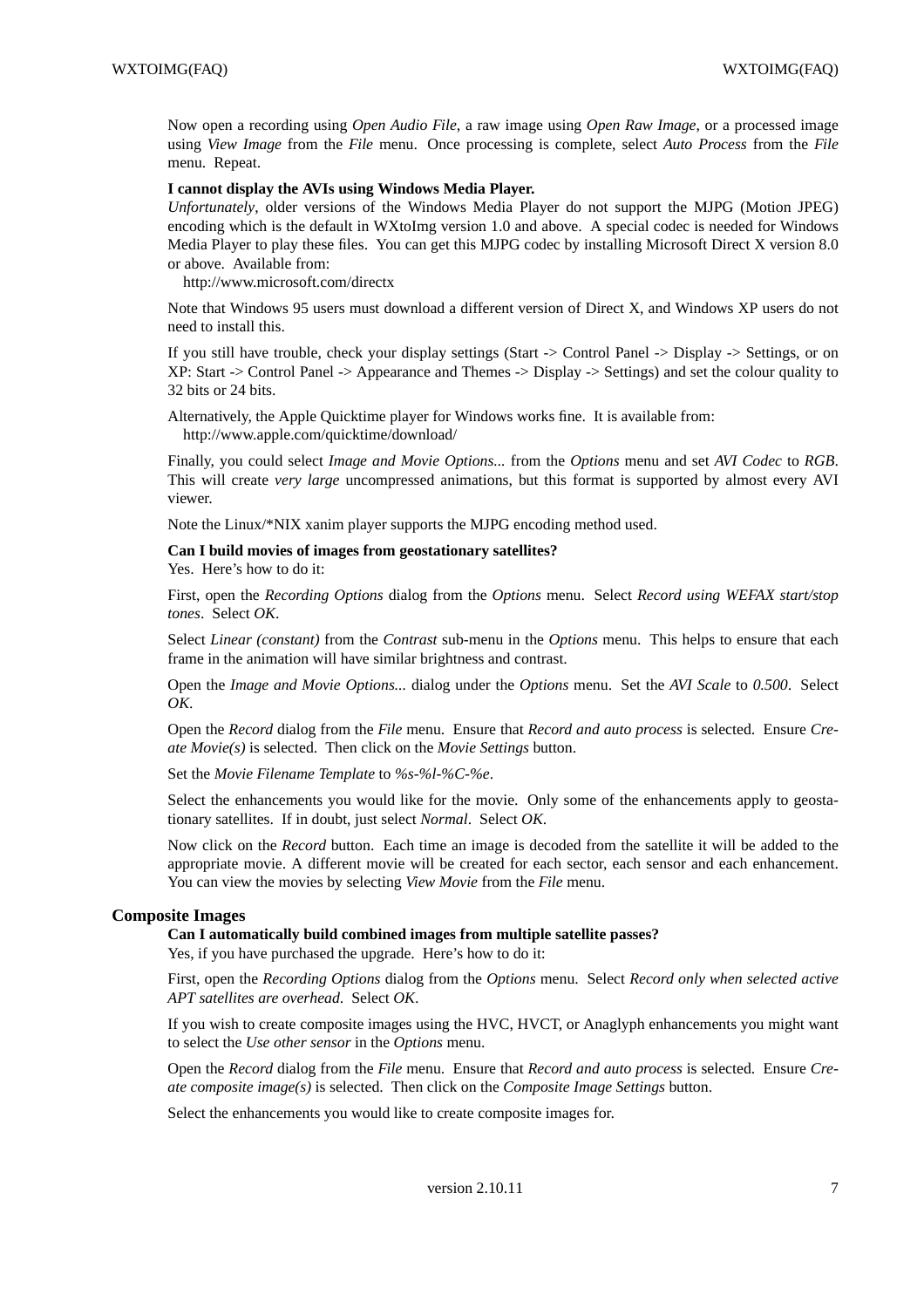Click on the *Easy Set Defaults* button.

Select *Set*.

Note that the *Minimum percent of projection filled* does not apply to composite images.

Now click on the *Record* button. Each time a satellite passes the images will be overlaid on the composite images. You can view the composite images that have been produced by selecting *View Image* from the *File* menu.

### **Can I build composite images manually?**

Yes, if you have purchased the upgrade.

Select *Linear (constant)* from the *Contrast* sub-menu in the *Options* menu. This helps to ensure that part of the composite image will have similar brightness and contrast.

Select *Full* from the *Illumination Compensation* sub-menu in the *Options* menu. This also helps to ensure that each part of the composite image will have similar brightness and contrast.

Open the *Projection Options* dialog from the *Options* menu. You can change the *Centre Longitude* if desired to some longitude near you, or leave it blank. Now set the North, South, West and East boundaries. Try setting them to about 30 degrees north and south, and about 30 - 40 degrees west and east of your location. Latitude and longitude must be entered as a decimal number in degrees and fractions of degrees. Use positive numbers for north and east, negative numbers for south and west. You must enter a value for all four bounds. Select *Set*.

Under the *Projection* menu, select *Mercator* (or any projection other than *Normal*).

Under the *Enhancements* menu, select then enhancement you want to use for the composite image.

Now open a recording using *Open Audio File*, a raw image using *Open Raw Image*, or a processed image (from WXtoImg) using *View Image* from the *File* menu. Opening audio files or raw images will generally result in better results. When processing is complete, select *Composite Image to* from the *File* menu. Better results can be achieved by saving to PNG or BMP files (set the filename extension to *.png* or *.bmp* (e.g. *noaa-2401.png*).

Repeat the previous step for other recordings, raw images, and movies, saving them to the same filename. When prompted to overwrite the file, select *yes*. Composite images are not overwritten, instead the new image will be overlaid over the previous one.

Better results may be achieved by saving the lower elevation passes first and the highest elevation pass last. This ensures that the best images occupy as much of the composite image as possible.

When you have added all the images, select *View Image* from the *File* menu and select the file you just created.

### **Creating Web Pages**

#### **Can I automatically create web pages and publish them?**

Yes. Here's how to do it:

Open the *Record* dialog from the *File* menu. Ensure that *Record and auto process* is selected. Ensure *Add images to web page* is selected. Then click on the *Web Page Settings* button.

If you have purchased an upgrade key, leave the *HTML Template* alone for now.

Select the enhancements to use on the web page. When several enhancements are chosen, the first available enhancement is used. Try "MSA,MCIR,contrast", then if the MSA enhancement is available this will be used, otherwise the MCIR enhancement will be used if available, otherwise just a contrast enhanced image will be used.

Choose a thumbnail size. Using 20.0% is recommended, although in some cases you might find larger thumbnails (25.0%) look better.

The *HTML Filename* is the name of the HTML file that will be created. If unsure, leave this as *index.html*.

Most Internet Service Providers (ISPs) provide free home page access. Check with your ISP about setting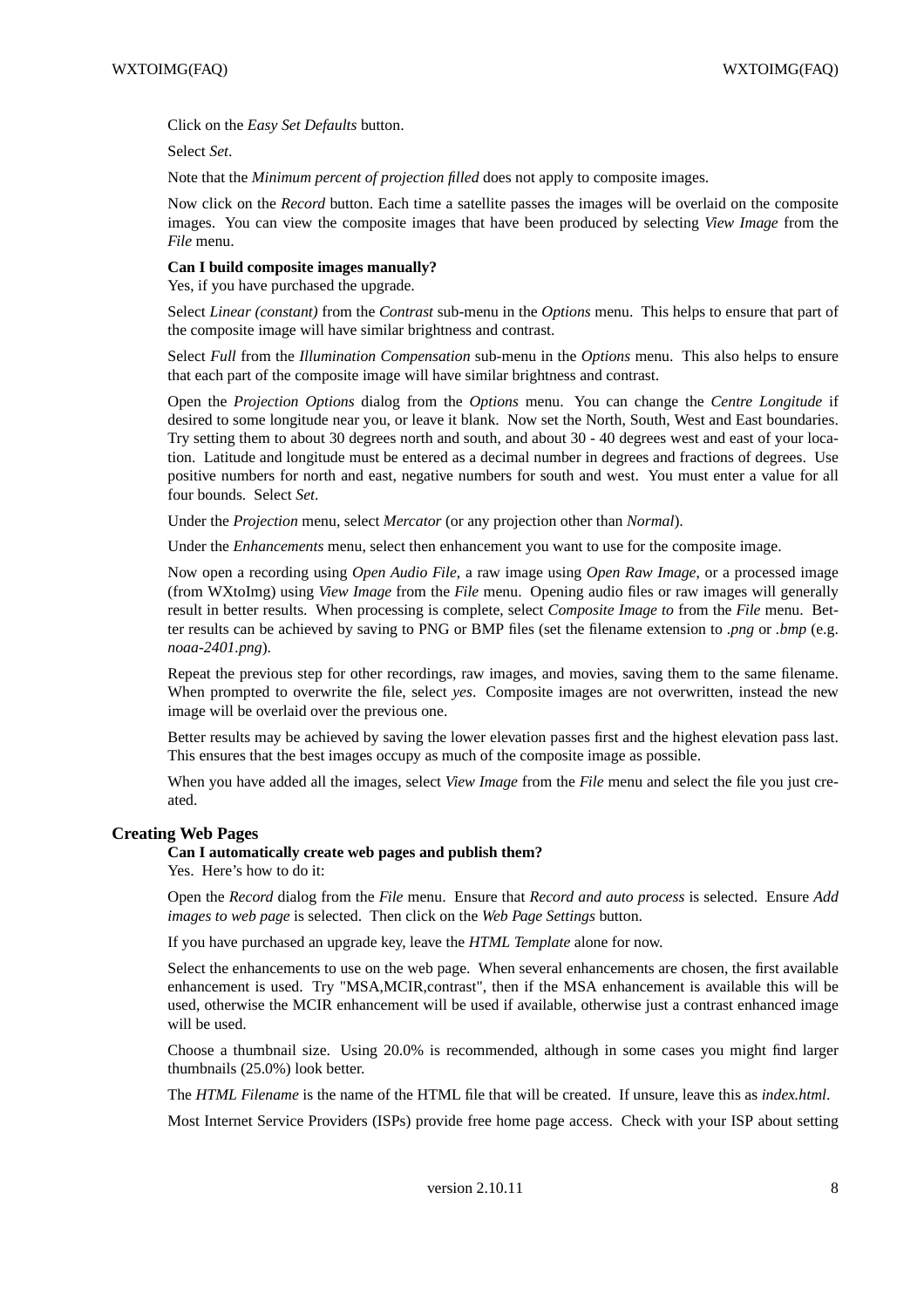up a home page if you are unsure. Your ISP should provide you with: the hostname for FTP access to your home page (*Hostname*), a username or login for FTP access to your home page (*User*), and a password for FTP access to your home page (*Password*). Enter this information in the locations provided.

For the *Directory* you should enter the directory where your web page should be placed. If the directory does not exist WXtoImg will attempt to create it. Your ISP may be able to help you choose the directory name for use with FTP. Sometimes it needs to begin with "/public\_html/" or "/html/".

If you have an "always on" Internet connection, check the box *Automatically FTP as images are added*, this tells WXtoImg to update your web page immediately and automatically after each satellite pass is decoded. If you do not select this option you can manually update your web page at any time by selecting *Update Web Page* from the *File* menu.

Although this varies considerably from ISP to ISP, your web page may be accessed using a URL similar to (replacing *Hostname*, *User*, and *Directory*):

http://www.Hostname/User/Directory/index.html

or

http://www.Hostname/˜User/Directory/index.html

Contact your ISP for more information about using FTP to load your own home page.

If you don't want to publish the web page, you can create it in a folder or directory on your computer:

Ensure the the box *Place web page into folder* is checked.

Enter the folder where you would like the web page built, you can click the *Browse* button to select an existing folder. The *HTML Filename* will be built in this folder (typically *index.html*).

After entering the FTP settings and/or the folder settings, select *OK*.

You should be back at the *Record* dialog. Ensure that "Create Image(s)" is selected. Now click on *Image Settings*. In the Enhancements section you should select the enhancement(s) you chose for *Enhancement to use* in the *Web Page Settings*.

Click *OK*.

Now click *Accept*.

Finally select *Save Options* from the *Options* menu.

Select *Record* from the *File* menu. Each time a satellite passes the images and thumbnails will be created and a web page will be built.

### **How can I improve the quality of the images on my web page?**

For the *Enhancement to use* (*Web Page Settings*, under *Record* in the *File* menu), select an option that includes visible light imagery (e.g. *MSA, MCIR, contrast*).

Set the *Minimum solar elevation for visible images* setting (upgraded versions only under *Record* in the *File* menu) to about *15* degrees. This will eliminate poorly lit visible images from being presented on the web page.

If you have selected a projection other than *Normal*, set the *Minimum percent of projection filled* setting (upgraded versions only under *Record* in the *File* menu) to about 66 percent. This will prevent images with only a small fraction of the image filled from being presented on the web page.

Under *Recording Options* in the *Options* menu make sure *Record only when selected active APT satellites are overhead* is selected. Set *with maximum elevation above (degrees)* to about 30 to prevent low elevation passes from being recorded and presented on the web page. And set *record only when satellite is above (degrees)* to about 15 to crop the noisy top and bottom sections of the image when the satellite is not high enough to receive a good signal.

### **How can I present time as local time on my web pages?**

If you have purchased the upgrade, open *Web Page Settings from the Record dialog under the File menu. Click the Browse button after HTML Template and select template2.html. Click OK, then click Accept.*

If the time is also displayed on the images (text overlay), then open *Text Options from the Options menu.*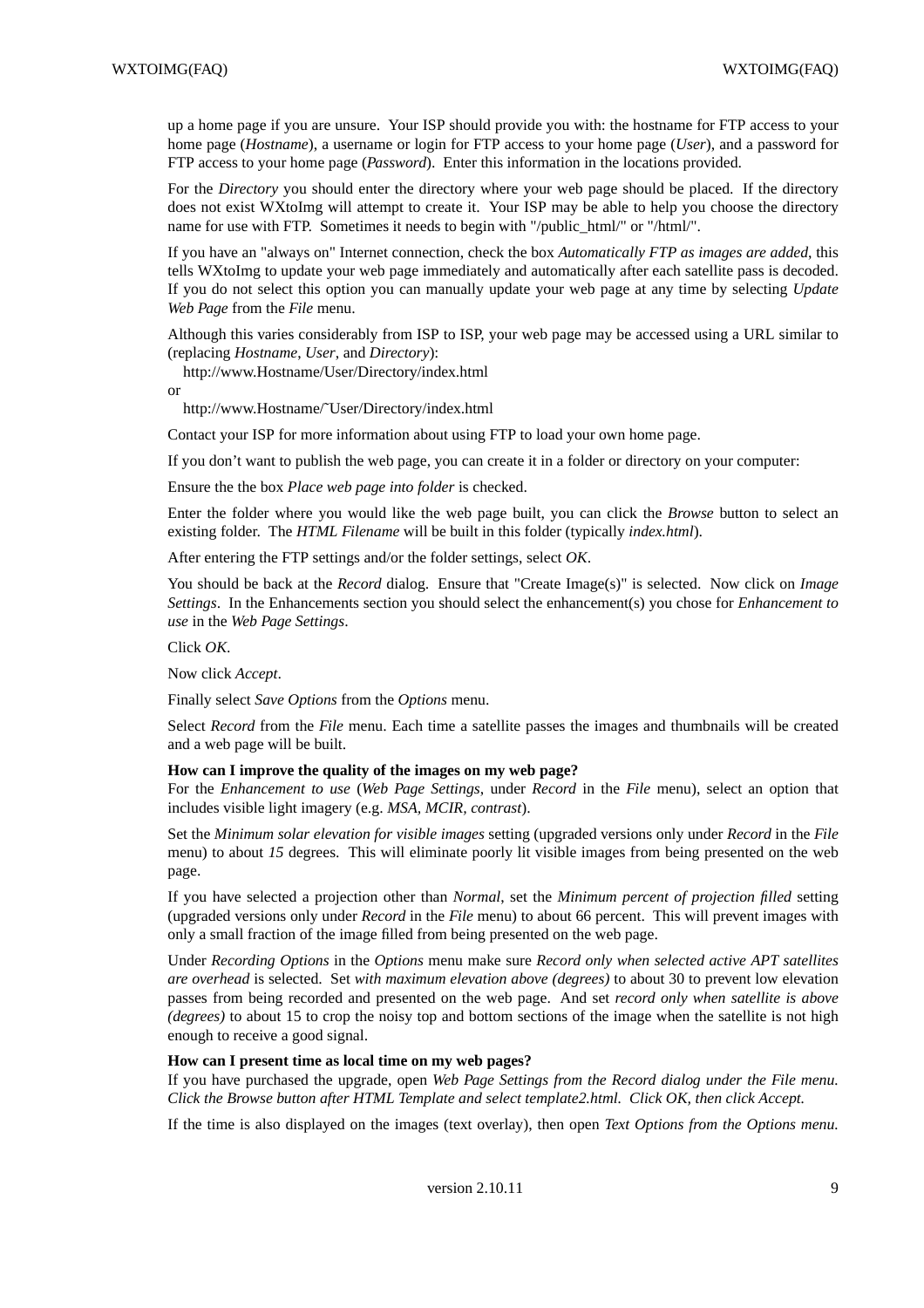*Replace UTC with %@%Z or %@local or use %@ followed by your time zone (e.g. %@EST). Select OK.*

#### **Can I change the web page layout, number of images, or information on the web page?**

Yes, if you have purchased the upgrade. In *Web Page Settings* in *Record* under the *File* menu you will find an option for the *HTML Template*. This template is the HTML document used to create the web page. You can try the other templates provided (note that the web page will not change until after the next satellite pass).

Or you can create your own template. You may wish to look at the default (template1.html) document as a guide. You can copy this file to another and edit it.

The web page, *HTML filename*, is created from the *HTML Template* by substituting text within the template.

The text image*X*.jpg will be replaced with the name of an image created by WXtoImg. thumb*X*.jpg will be replaced with the name of the corresponding thumbnail. *X* should be a number 1 or greater. The most recent image will be use *X* equal to 1. You should not leave any gaps in the image numbers. If you want 4 images on your web page then you should have references to *image1.jpg*, *image2.jpg*, *image3.jpg*, and *image4.jpg* and likely the 4 corresponding thumbnails: *thumb1.jpg*, *thumb2.jpg*, *thumb3.jpg*, and *thumb4.jpg*.

Information text about the satellite pass or ground station can also added to the web page. INFO $(X, Y)$  in the template will be replaced with the info corresponding to image *X* (as above the most recent image is 1). *Y* is a number which indicates the

information desired (chosen from the list below). There can be no spaces in this string. E.g. INFO(2, 4) will not be replaced. For  $Y=4$  or  $Y=44$  an optional extra argument can be used which specifies the date/time format (e.g. INFO(1,44,%Y/%m/%d %H:%M %Z)).

### Y Description

- 0 width of image (in pixels)
- 1 height of image (in pixels)
- 2 width of thumbnail (in pixels)
- 3 height of thumbnail (in pixels)
- 4 time of satellite pass (UTC)
- 44 time of satellite pass (local time)
- 5 satellite name (e.g. NOAA 17)
- 6 maximum elevation of satellite pass
- 7 azimuth at maximum elevation (E or W)
- 8 direction of pass (northbound, southbound)
- 9 enhancement used (e.g. MSA)
- 39 full enhancement name (e.g. Multi-Spectral Analysis Enhancement)
- 10 ground station location
- 11 latitude of ground station
- 12 longitude of ground station
- 13 frequency in MHz (e.g. 137.62)
- 14 projection name (e.g. Mercator)
- 15 channel A (e.g.  $3$ )
- 16 channel B (e.g. 4)
- 17 language (e.g. en)
- 18 character set (e.g. iso-8859-1)
- 19 wxtoimg version number (e.g. 2.4.15)
- 20 receiver (e.g. R2FX)
- 21 pass duration (e.g. 14:59)
- 22 solar elevation (e.g. 23.3)
- 23 antenna type
- 24 estimated time of publication (UTC)
- 64 estimated time of publication (local time)

To display information about future satellite passes on your web site you can use  $X=-1,-2...$  with  $X=-1$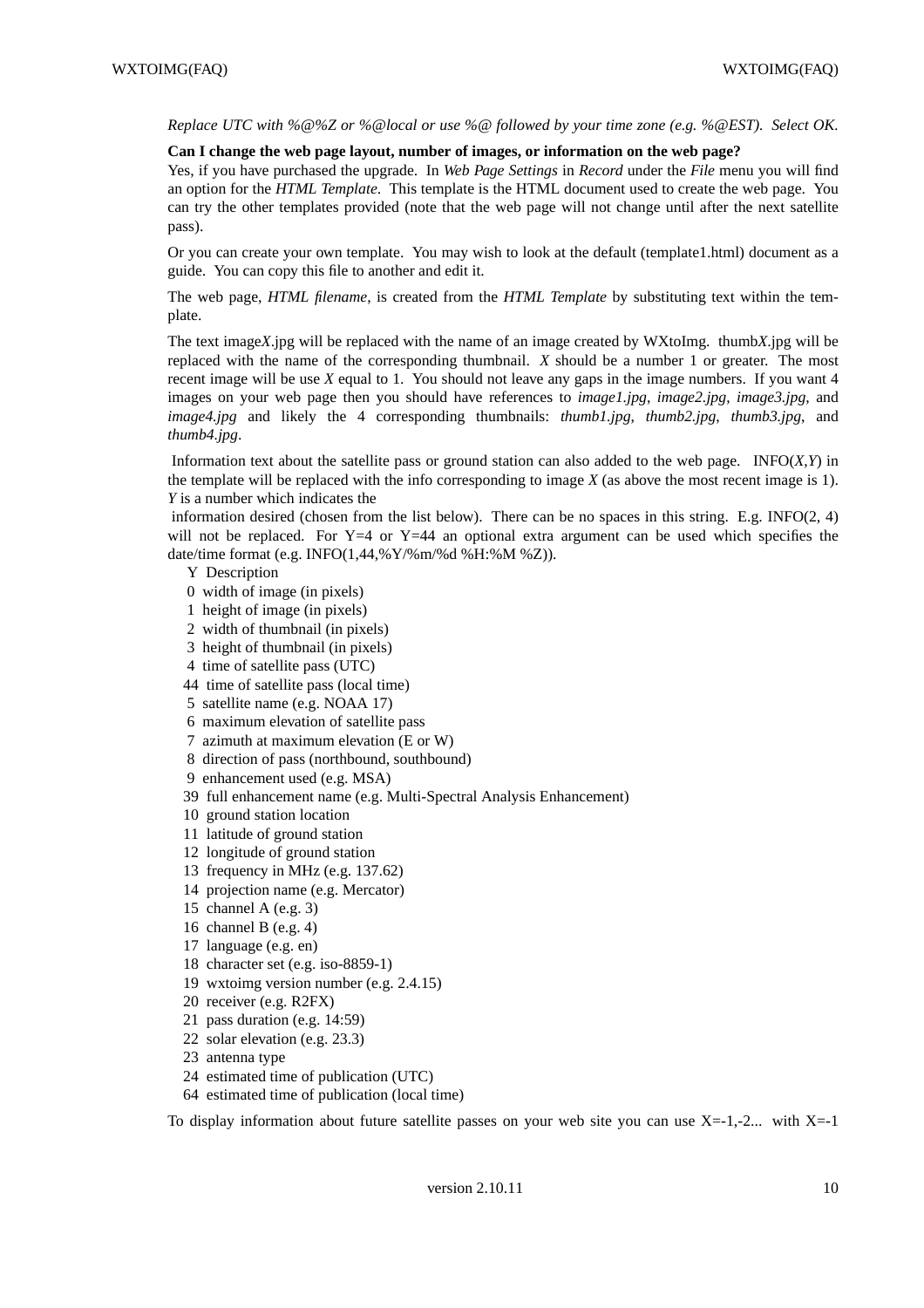being the next satellite pass. Y=24 and Y=64 apply only to future satellite passes. The optional date/time format argument can be used with Y=24 and Y=64 as well as with Y=4 and Y=44.

Any of the following can be used in the optional date/time format:

- %a abbreviated weekday name
- %A full weekday name
- %b abbreviated month name
- %B full month name
- %d day of the month
- %H hour using a 24-hour clock
- %I hour using a 12-hour clock
- %j day of the year (001-365)
- %m month as a number
- %M minute
- %p am/pm designation
- %S second
- %y year without a century
- %Y year including the century
- %Z time zone name or abbreviation
- %% a '%' character

### **Copyright**

Copyright (c) 2001-2010 Central North Publishing Limited. All rights reserved.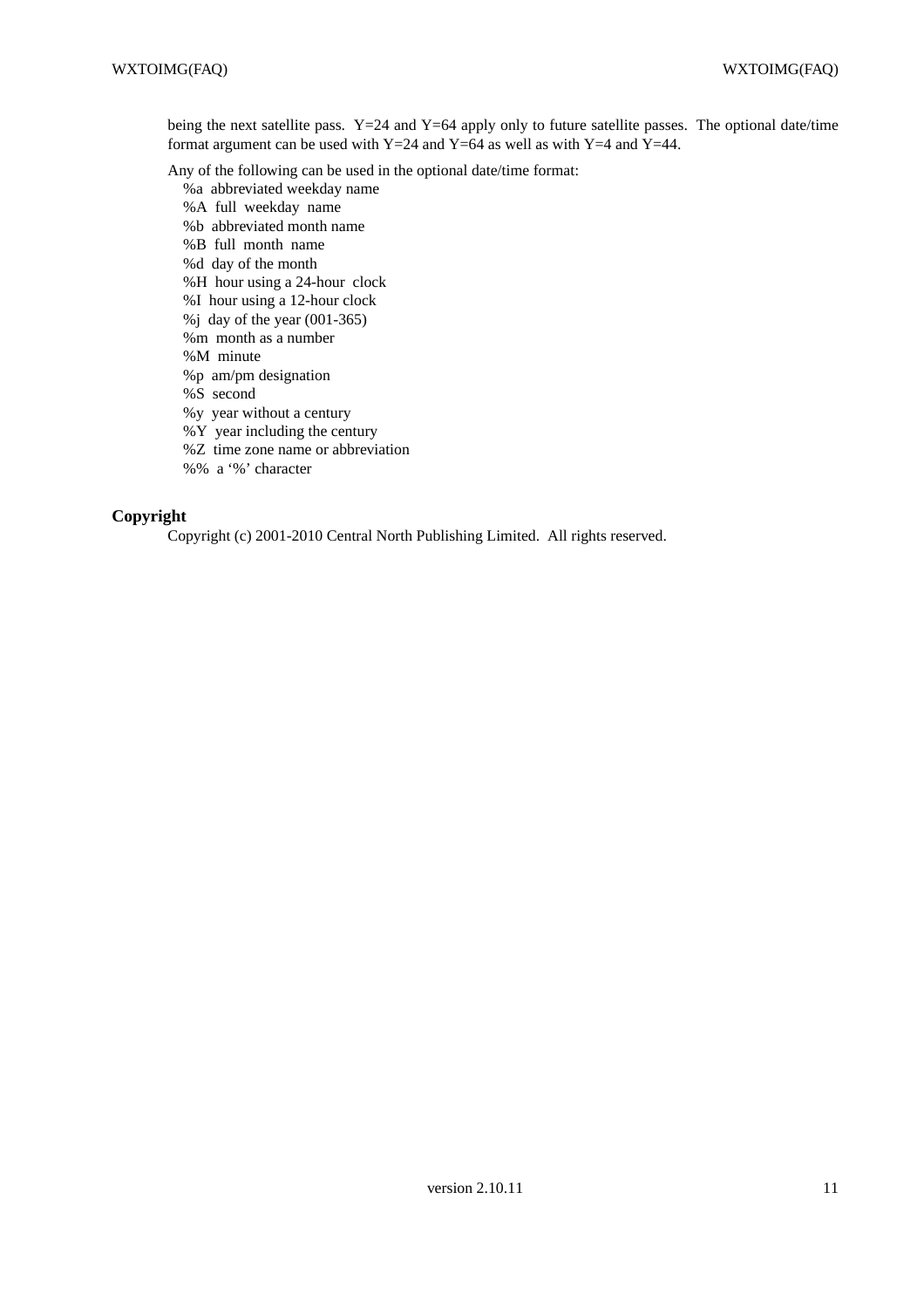### **Upgrade**

#### **How do I upgrade?**

Point your browser at: http://www.wxtoimg.com/reg/

and follow the instructions. For a small fee you will be sent a personal upgrade key that you can use to enable additional features.

### **Why should I upgrade?**

Upgrading helps make continuing development possible. Additionally, by upgrading additional features become available.

There are two upgrade editions, the Standard Edition and the Professional Edition.

### **What additional features are enabled when I purchase the Standard Edition \*?**

Anaglyph 3-D enhancements. These can provide a stunning way of viewing the cloud layers. They must be viewed with special red/blue glasses.

Adds enhancements with (estimated) precipitation overlays. Note that the precipitation overlays will not function with narrow bandwidth receivers.

Improved image quality for narrow bandwith receivers (e.g. scanners, communication receivers).

Web pages may be completely customised when you upgrade.

Enables many other projections (geographic transformations) including the Mercator Projection along with enabling options (such as the centre or reference longitude, scale and boundaries) for controlling the transformation of images from APT satellites.

Allows for the creation of animated movies of the images from multiple polar satellites (moving cloud, stationary land).

Composite images can be created from multiple polar satellite passes so as to cover a large area.

Enables image rotation cababilities along with colour shifting and grayscale conversion.

Allows a GPS (NMEA) to be used to automatically set the latitude and longitude.

Allows local time (instead of UTC time) to be displayed.

The latitude and longitude under the cursor are shown along with the distance (and direction) from the ground station in APT images.

Information can be optionally displayed on the images in a selectable size font and colour. This can be automated and can include the name of the satellite, time and location of the pass along with many other details related to the satellite and image.

Tear-off menus are supported. This allows easier selection of enhancements and options through windows which are always on screen. This option is not available on MacOS X.

Provides support for the control of the FT-8x7, PCR100/PCR1000/PCR1500/PCR2500, SAN 200, WRX-137, Timestep Proscan i-interface, AOR, Uniden Bearcat, ICOM, and Kenwood receivers and support for a user-supplied radio control program (see website for more details).

Allows the program to be configured to automatically enter record/decode mode at the start of a satellite pass for completely automated recording.

In addition, future work will focus on features only for users who have purchased the standard edition.

Neither the standard edition nor the freeware edition can be used for commercial purposes.

# **What additional features are enabled when I purchase the Professional Edition \*?**

The Professional Edition provides all the features of the Standard Edition, plus:

allows for an on-image temperature scale for thermal and sea surface temperature enhancements,

provides a choice of resample algorithms (for geographic transformation),

provides additional noise filter options,